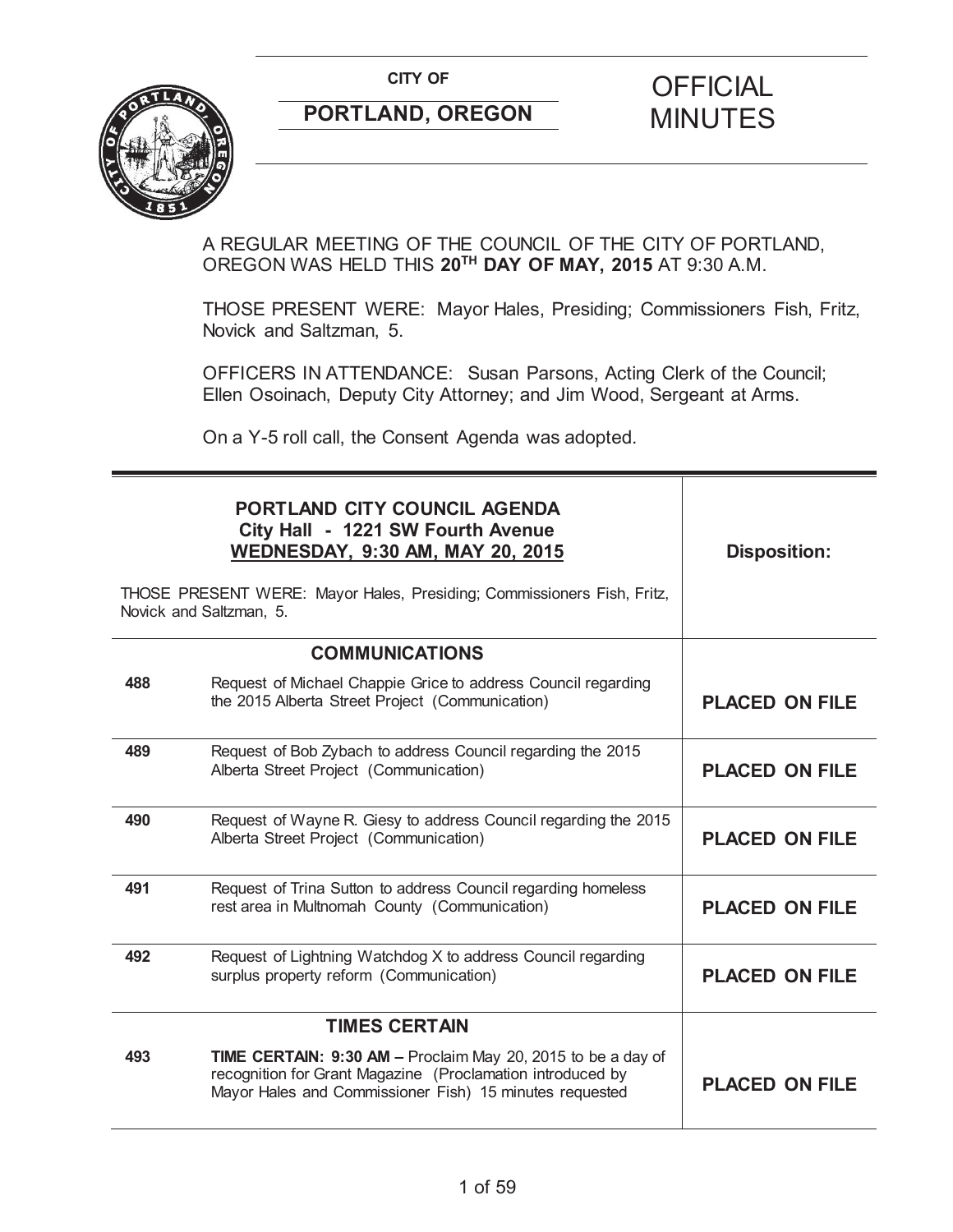| 494 | TIME CERTAIN: 10:00 AM - Amend fee schedules for site<br>development and enforcement (Ordinance introduced by<br>Commissioner Fritz) 20 minutes requested                                                                                                                                                                                                                                        | <b>PASSED TO</b><br><b>SECOND READING</b><br>MAY 27, 2015<br>AT 9:30 AM |
|-----|--------------------------------------------------------------------------------------------------------------------------------------------------------------------------------------------------------------------------------------------------------------------------------------------------------------------------------------------------------------------------------------------------|-------------------------------------------------------------------------|
| 495 | <b>TIME CERTAIN: 10:20 AM - Revise transportation fees, rates and</b><br>charges for FY 2015-16 and fix an effective date (Ordinance<br>introduced by Commissioner Novick) 20 minutes requested                                                                                                                                                                                                  | <b>PASSED TO</b><br><b>SECOND READING</b><br>MAY 27, 2015<br>AT 9:30 AM |
| 496 | TIME CERTAIN: 10:40 AM - Appeal of Preserve the Pearl LLC<br>against Design Commission's decision to approve a new full-block<br>mixed-use project in the Central City Plan District's River sub-<br>District at 1241 NW Johnson St (Previous Agenda 413; Findings;<br>LU 14-230014 DZM) 5 minutes requested<br>Motion to adopt the Findings: Moved by Fish and seconded by<br>Fritz.<br>$(Y-5)$ | <b>FINDINGS</b><br><b>ADOPTED</b>                                       |
|     | <b>CONSENT AGENDA - NO DISCUSSION</b>                                                                                                                                                                                                                                                                                                                                                            |                                                                         |
| 497 | Appoint Vivek Shandas and Damon Schrosk to the Urban Forestry<br>Commission (Report introduced by Mayor Hales and<br>Commissioner Fritz)<br>$(Y-5)$                                                                                                                                                                                                                                              | <b>CONFIRMED</b>                                                        |
|     |                                                                                                                                                                                                                                                                                                                                                                                                  |                                                                         |
| 498 | <b>Mayor Charlie Hales</b>                                                                                                                                                                                                                                                                                                                                                                       |                                                                         |
|     | Appoint Theresa Soto, Daniel Franco Nunez, Alisha Zhao and Se-<br>Ah-Dom Edmo to the Human Rights Commission (Report)<br>$(Y-5)$                                                                                                                                                                                                                                                                 | <b>CONFIRMED</b>                                                        |
|     | <b>Office of Management and Finance</b>                                                                                                                                                                                                                                                                                                                                                          |                                                                         |
| 499 | Extend a right-of-way use agreement granted to Clear Wireless<br>LLC for wireless broadband Internet access services (Second<br>Reading Agenda 471; amend Ordinance No. 185716)<br>$(Y-5)$                                                                                                                                                                                                       | 187128                                                                  |
| 500 | Extend term of a right-of-way use agreement granted to Sprint<br>Spectrum, LP for mobile telecommunications services (Second<br>Reading Agenda 472; amend Ordinance No. 185717)<br>$(Y-5)$                                                                                                                                                                                                       | 187129                                                                  |
| 501 | Extend term of a right-of-way use agreement granted to Cricket<br>Communications, Inc. for mobile telecommunications services<br>(Second Reading Agenda 473; amend Ordinance No. 185788)<br>$(Y-5)$                                                                                                                                                                                              | 187130                                                                  |
| 502 | Extend term of right-of-way use agreement granted to New<br>Cingular Wireless PCS, LLC for mobile telecommunications<br>services (Second Reading Agenda 474; amend Ordinance No.<br>185789)<br>$(Y-5)$                                                                                                                                                                                           | 187131                                                                  |
|     |                                                                                                                                                                                                                                                                                                                                                                                                  |                                                                         |
|     | <b>Commissioner Nick Fish</b>                                                                                                                                                                                                                                                                                                                                                                    |                                                                         |
|     | <b>Position No. 2</b>                                                                                                                                                                                                                                                                                                                                                                            |                                                                         |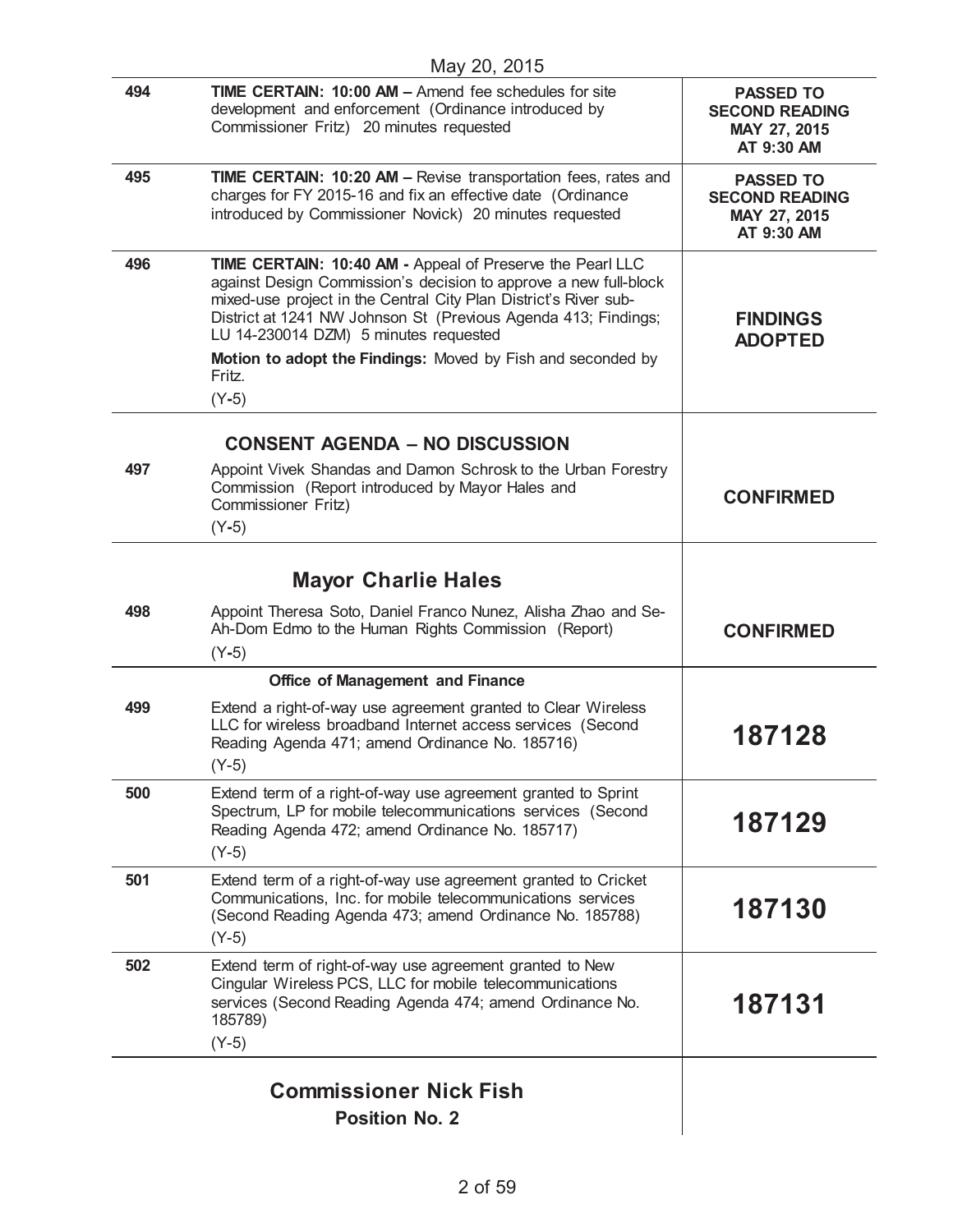|        | May 20, 2015                                                                                                                                                                                                                                                                                                                                               |                                                                         |
|--------|------------------------------------------------------------------------------------------------------------------------------------------------------------------------------------------------------------------------------------------------------------------------------------------------------------------------------------------------------------|-------------------------------------------------------------------------|
|        | <b>Bureau of Environmental Services</b>                                                                                                                                                                                                                                                                                                                    |                                                                         |
| 503    | Authorize a contract with AT&T Corp. for the Inner NE Sanitary<br>Sewer Extension Project No. E10205 and the payment of \$37,667<br>(Ordinance)                                                                                                                                                                                                            | <b>PASSED TO</b><br><b>SECOND READING</b><br>MAY 27, 2015<br>AT 9:30 AM |
|        | <b>Commissioner Dan Saltzman</b>                                                                                                                                                                                                                                                                                                                           |                                                                         |
|        | <b>Position No. 3</b>                                                                                                                                                                                                                                                                                                                                      |                                                                         |
|        | <b>Portland Housing Bureau</b>                                                                                                                                                                                                                                                                                                                             |                                                                         |
| 504    | Adopt and authorize the submission of the Action Plan FY 2015-<br>2016 for the Community Development Block Grant, HOME<br>Investment Partnership, Emergency Solutions Grant, and Housing<br>Opportunities for Persons with AIDS Program to the U.S.<br>Department of Housing and Urban Development (Ordinance)                                             | <b>PASSED TO</b><br><b>SECOND READING</b><br>MAY 27, 2015<br>AT 9:30 AM |
|        | <b>REGULAR AGENDA</b>                                                                                                                                                                                                                                                                                                                                      |                                                                         |
|        | <b>Mayor Charlie Hales</b>                                                                                                                                                                                                                                                                                                                                 |                                                                         |
| 505    | Appoint Julie Livingston to the Design Commission for a term to<br>expire May 6, 2019 (Previous Agenda 439)<br>$(Y-5)$                                                                                                                                                                                                                                     | <b>CONFIRMED</b>                                                        |
|        | <b>Bureau of Planning &amp; Sustainability</b>                                                                                                                                                                                                                                                                                                             |                                                                         |
| 506    | Authorize the City Attorney to make application for the City to<br>appear Amicus Curia in Lake Oswego Preservation Society v. City<br>of Lake Oswego in support of clarifying Oregon's owner consent<br>law to retain designated historic resources (Resolution) 30<br>minutes requested<br>$(Y-5)$                                                        | 37124                                                                   |
|        | <b>Bureau of Police</b>                                                                                                                                                                                                                                                                                                                                    |                                                                         |
| $*507$ | Authorize an Intergovernmental Agreement with Portland State<br>University for \$304,000 under the 2014 Bureau of Justice<br>Assistance Smart Policing Initiative grant program to provide<br>research and services to the Police Bureau for the study of the<br>Neighborhood Involvement Locations program (Ordinance)<br>30 minutes requested<br>$(Y-5)$ | 187132                                                                  |
|        | <b>Commissioner Nick Fish</b>                                                                                                                                                                                                                                                                                                                              |                                                                         |
|        | <b>Position No. 2</b>                                                                                                                                                                                                                                                                                                                                      |                                                                         |
|        | <b>Water Bureau</b>                                                                                                                                                                                                                                                                                                                                        |                                                                         |
| 508    | Authorize a contract with the lowest responsive bidder and provide<br>payment for the construction components of the Road 10 MP 3.0-<br>4.6 Project at an estimated cost of \$889,000 (Second Reading<br>Agenda 482)<br>(Y-4; Novick absent)                                                                                                               | 187133                                                                  |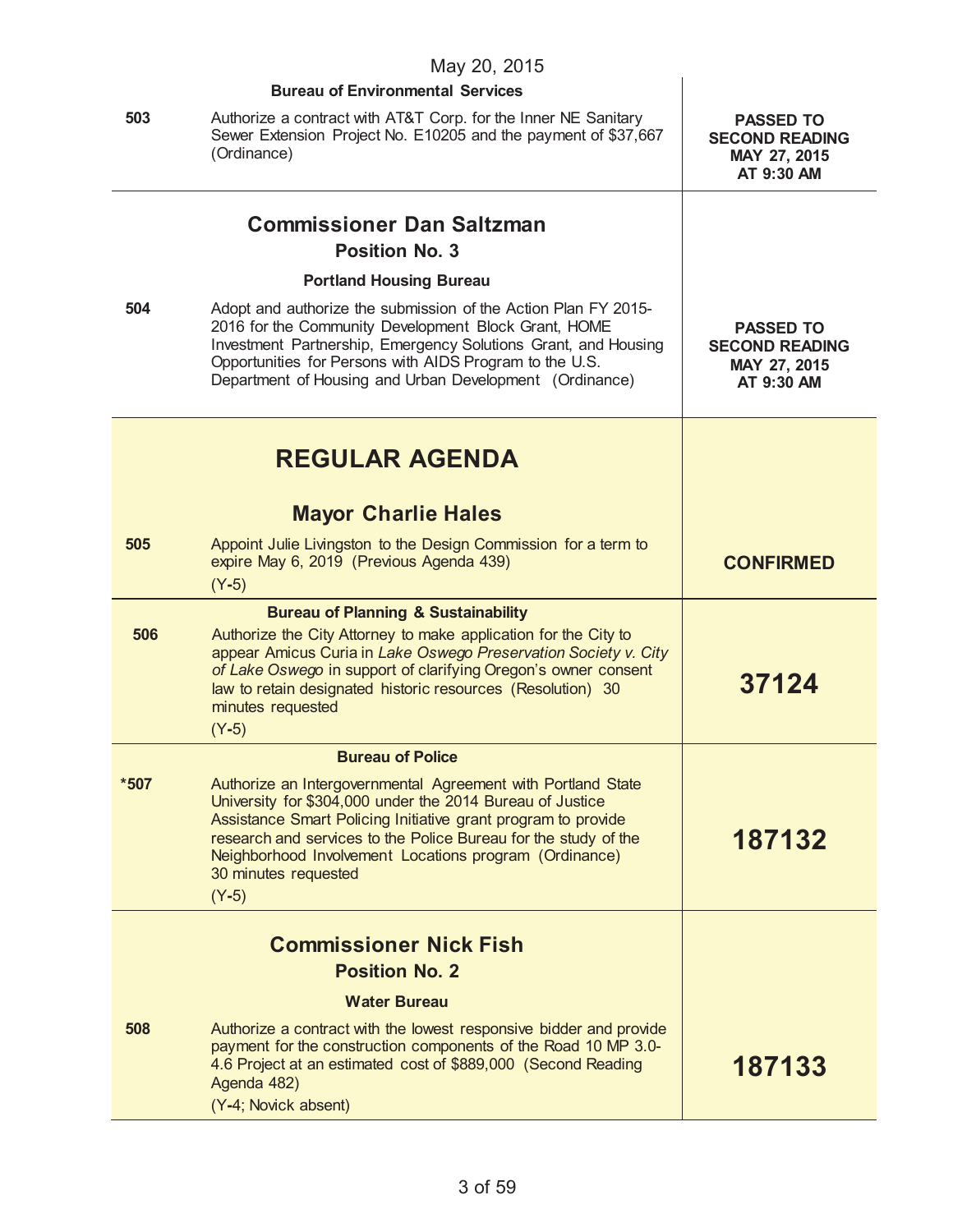| $*509$                                                 | <b>Commissioner Steve Novick</b><br><b>Position No. 4</b><br><b>Bureau of Transportation</b><br>Authorize the Bureau of Transportation to acquire certain<br>permanent and temporary rights necessary for construction of the<br>NE Martin Luther King Jr. Blvd and NE Columbia Blvd Intersection<br>project, through the exercise of the City's Eminent Domain<br>Authority (Ordinance)<br>$(Y-5)$                                                            | 187134                                                                                       |
|--------------------------------------------------------|----------------------------------------------------------------------------------------------------------------------------------------------------------------------------------------------------------------------------------------------------------------------------------------------------------------------------------------------------------------------------------------------------------------------------------------------------------------|----------------------------------------------------------------------------------------------|
| 510                                                    | <b>Commissioner Amanda Fritz</b><br><b>Position No. 1</b><br><b>Portland Parks &amp; Recreation</b><br>Accept Park System Development Charge Methodology Update<br>Report for implementation and amend the applicable sections of<br>City Code (Second Reading Agenda 460; amend Code Chapter<br>15 minutes requested<br>17.13)<br>Motion to adjust the effective date of directives a. and c. to<br>July 1, 2016: Moved by Hales and seconded by Fritz. (Y-5) | <b>PASSED TO</b><br><b>SECOND READING</b><br><b>AS AMENDED</b><br>MAY 27, 2015<br>AT 9:30 AM |
| 511<br>$\overline{11}$ $\overline{10}$ $\overline{00}$ | <b>City Auditor Mary Hull Caballero</b><br>Assess property for sidewalk repair for the Bureau of Maintenance<br>(Second Reading Agenda 484; Y1086)<br>$(Y-5)$<br>÷н.                                                                                                                                                                                                                                                                                           | 187135                                                                                       |

At 12:02 p.m., Council recessed.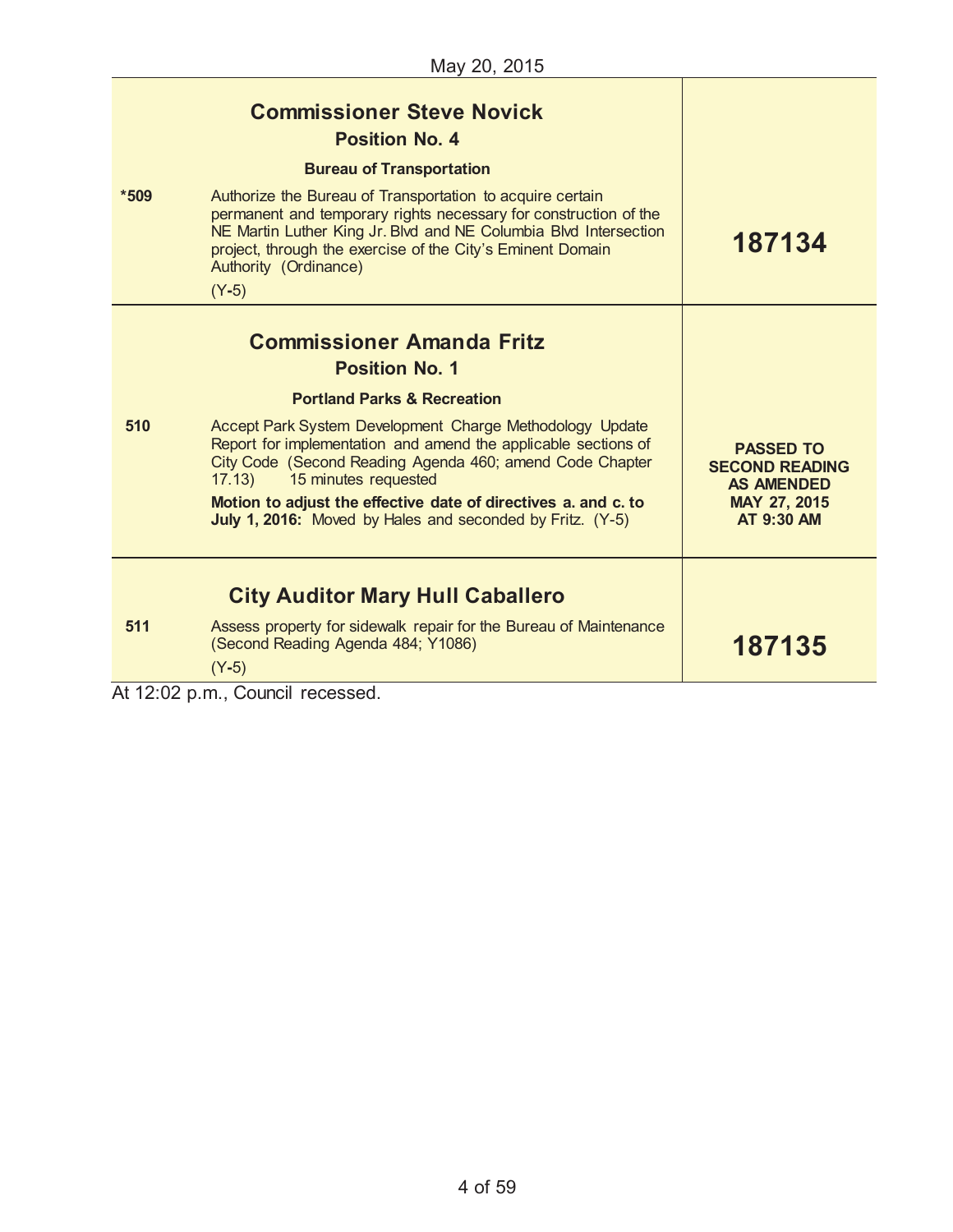A RECESSED MEETING OF THE COUNCIL OF THE CITY OF PORTLAND, OREGON WAS HELD THIS **20TH DAY OF MAY, 2015** AT 2:00 P.M.

THOSE PRESENT WERE: Mayor Hales, Presiding; Commissioners Fish, Fritz, Novick and Saltzman, 5.

OFFICERS IN ATTENDANCE: Susan Parsons, Acting Clerk of the Council; Lisa Gramp, Deputy City Attorney; and Jim Wood, Sergeant at Arms.

| <b>WEDNESDAY, 2:00 PM, MAY 20, 2015</b><br>THOSE PRESENT WERE: Mayor Hales, Presiding; Commissioners Fish, Fritz,<br>Novick and Saltzman, 5. |                                                                                                                                                                                                                                                                                                                                                                                                                                                                                                               |                                                                                              |
|----------------------------------------------------------------------------------------------------------------------------------------------|---------------------------------------------------------------------------------------------------------------------------------------------------------------------------------------------------------------------------------------------------------------------------------------------------------------------------------------------------------------------------------------------------------------------------------------------------------------------------------------------------------------|----------------------------------------------------------------------------------------------|
| 512                                                                                                                                          | <b>TIME CERTAIN: 2:00 PM - Amend Code to eliminate barriers to</b><br>accessing administrative appeal processes, including establishing<br>a minimum notice requirement and limiting fees charged to initiate<br>an appeal (Previous Agenda 412; Ordinance introduced by<br>Auditor Hull Caballero; add Code Chapter 3.130; amend Code<br>Chapter 22.10) 1 hour requested<br>Motion to accept proposed amendments in Ombudsman<br>memo dated May 14, 2015: Moved by Saltzman and seconded<br>by Fish. $(Y-5)$ | <b>PASSED TO</b><br><b>SECOND READING</b><br><b>AS AMENDED</b><br>MAY 27, 2015<br>AT 9:30 AM |
| 513                                                                                                                                          | <b>REGULAR AGENDA</b><br><b>City Auditor Mary Hull Caballero</b><br>Amend timeline and Case File Review for Independent Police<br>Review Citizen Review Committee appeals (Second Reading 486;<br>amend Code Section 3.21.140 and replace Code Section<br>3.21.150                                                                                                                                                                                                                                            | 187136<br><b>AS AMENDED</b>                                                                  |

At 2:18 p.m., Council recessed.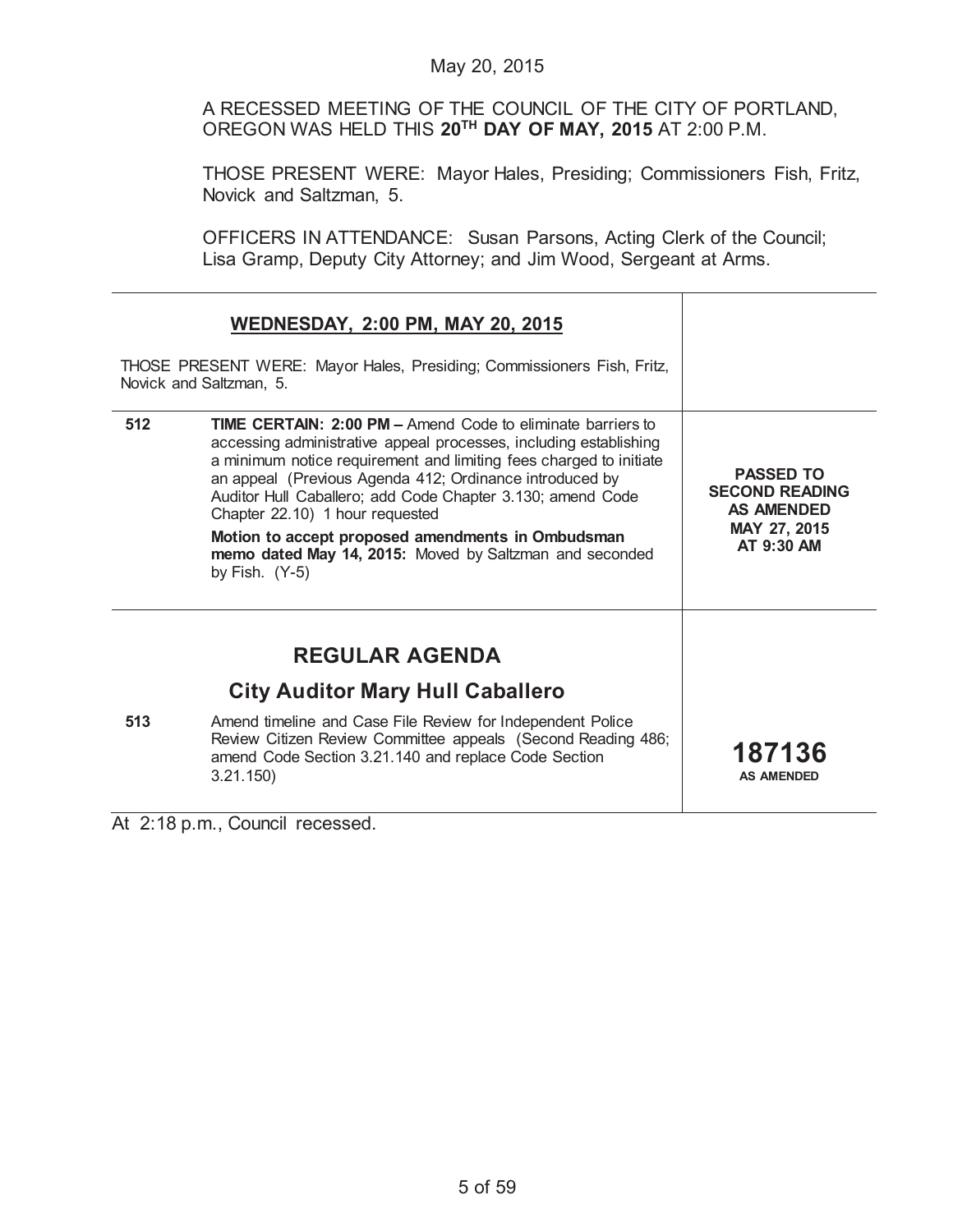A RECESSED MEETING OF THE COUNCIL OF THE CITY OF PORTLAND, OREGON WAS HELD THIS **21ST DAY OF MAY, 2015** AT 2:00 P.M.

THOSE PRESENT WERE: Mayor Hales, Presiding; Commissioners Fish, Fritz, Novick and Saltzman, 5.

OFFICERS IN ATTENDANCE: Susan Parsons, Acting Clerk of the Council; Ben Walters, Chief Deputy City Attorney; and Mike Cohen, Sergeant at Arms.

|     |                                                                                                                                                                                                                                         | <b>Disposition:</b>                                                     |
|-----|-----------------------------------------------------------------------------------------------------------------------------------------------------------------------------------------------------------------------------------------|-------------------------------------------------------------------------|
| 514 | <b>TIME CERTAIN: 2:00 PM - Revise residential solid waste and</b><br>recycling collection rates and charges, effective July 1, 2015<br>(Ordinance introduced by Mayor Hales; amend Code Chapter<br>2 hours for items 514-516<br>17.102) | <b>PASSED TO</b><br><b>SECOND READING</b><br>MAY 27, 2015<br>AT 9:30 AM |
| 515 | Revise sewer and stormwater rates, charges and fees in<br>accordance with the FY 2015-2016 Sewer User Rate Study<br>(Ordinance introduced by Commissioner Fish)                                                                         | <b>PASSED TO</b><br><b>SECOND READING</b><br>MAY 27, 2015<br>AT 9:30 AM |
| 516 | Authorize the rates and charges for water and water-related<br>services during the FY beginning July 1, 2015 to June 30, 2016<br>and fix an effective date (Ordinance introduced by Commissioner<br>Fish)                               | <b>PASSED TO</b><br><b>SECOND READING</b><br>MAY 27, 2015<br>AT 9:30 AM |

At 3:06 p.m., Council adjourned.

# **MARY HULL CABALLERO**

Auditor of the City of Portland

Susan Parcous

By Susan Parsons Acting Clerk of the Council

For a discussion of agenda items, please consult the following Closed Caption File.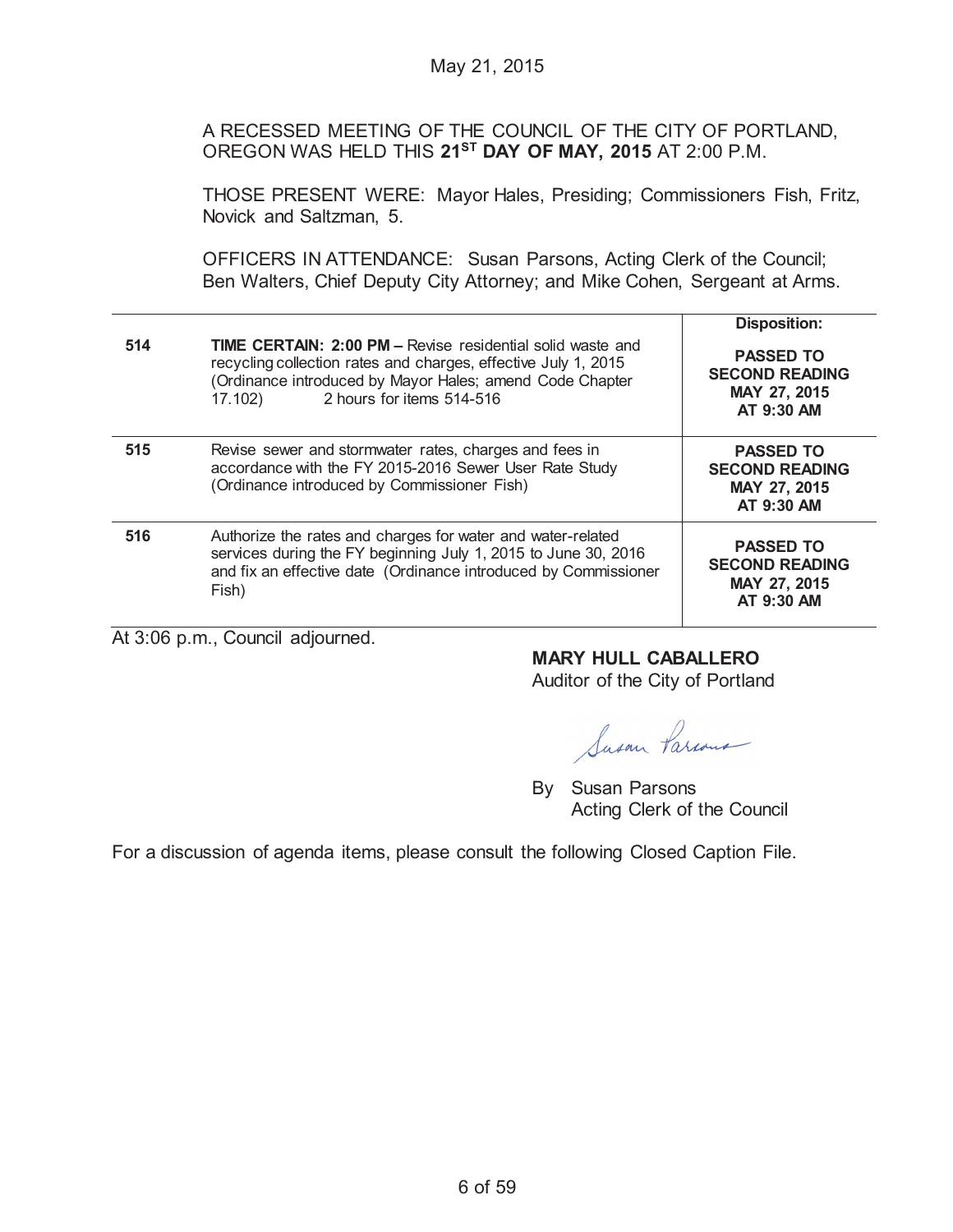## May 20, 2015 **Closed Caption File of Portland City Council Meeting**

This file was produced through the closed captioning process for the televised City Council broadcast and should not be considered a verbatim transcript. Key: **\*\*\*\*\*** means unidentified speaker.

## **MAY 20, 2015 9:30 AM**

**Hales:** Good morning, everyone, and welcome to the May 20th meeting of the Portland City Council. Would you please call the roll?

**Fish:** Here. **Saltzman:** Here. **Novick:** Here. **Fritz:** Here. **Hales:** Here. **Hales:** Welcome, everyone. We have some proclamations and communications up front, and then we'll get to the regular Council calendar after that.

First, I'm happy to begin with a proclamation about a really important part of our community. Joe, why don't you come on up? Joe Wahl will be leading a little bit of a presentation. It says, whereas, the City of Portland is proud of its diversity and draws strength from the rich cultures and traditions of all community members; and whereas, Asian American and Pacific Islander Heritage Month is an opportunity for all individuals and organizations to recognize the contributions of Asian Americans and Pacific Islanders to the cultural, civic, and economic life of Portland for over 150 years; and whereas, the Asian American and Pacific Islander community is comprised of many languages and ethnicities and their vibrant history ought to be shared with all Portlanders; now, therefore, I, Charlie Hales, Mayor of the Portland, the City of Roses, do hereby proclaim May 2015 to be Asian American and Pacific Islander Heritage Month in Portland and encourage all residents to observe this month. Let's hear it for that important part of our community. [applause] Welcome, good morning.

**Joe Wahl, Office of Equity and Human Rights:** Good morning. Thank you, Mayor Hales and the members of Council. Joe Wahl with the Office of Equity and Human Rights. I guess I'm the designated spokesperson for the reading of the proclamation. I want to thank all of the members of the community for coming out to help us celebrate this proclamation.

Each May, our nation and our city come together to celebrate the contributions and honor the sacrifices made by Asian Americans and Pacific Islanders to help forge our country and shape our great city. We're reminded that over 170 years ago, Japanese immigrants first set foot on American shores and opened a path for millions more. We remember 1869, when Chinese workers laid the final ties of the transcontinental railroad after years of back-breaking labor, a railroad that they would later not be allowed to even ride on. And we remember Asian Americans and Pacific islanders who have made our country and our city bigger and brighter again and again, from Native Hawaiians who continue to deal with the devastating impacts of the overthrow of their monarchy to the generations of more recent immigrants who shaped our history, reaching and sweating and striving to give their children something more. Their story is the American story and this month, we honor them all.

Here in Oregon, Asian Americans and Pacific Islanders labored in and helped shape some of our most important industries, including logging, fishing, agriculture, and business, as well as helping to facilitate and grow our international trade. I'm personally reminded of the heroic contributions of great Asian American civic leaders like Bill Naito, without whose vision we would not have streetcars, the Skidmore Fountain, or the Japanese American Historical Plaza; or of local treasures like the Robert Murase, who was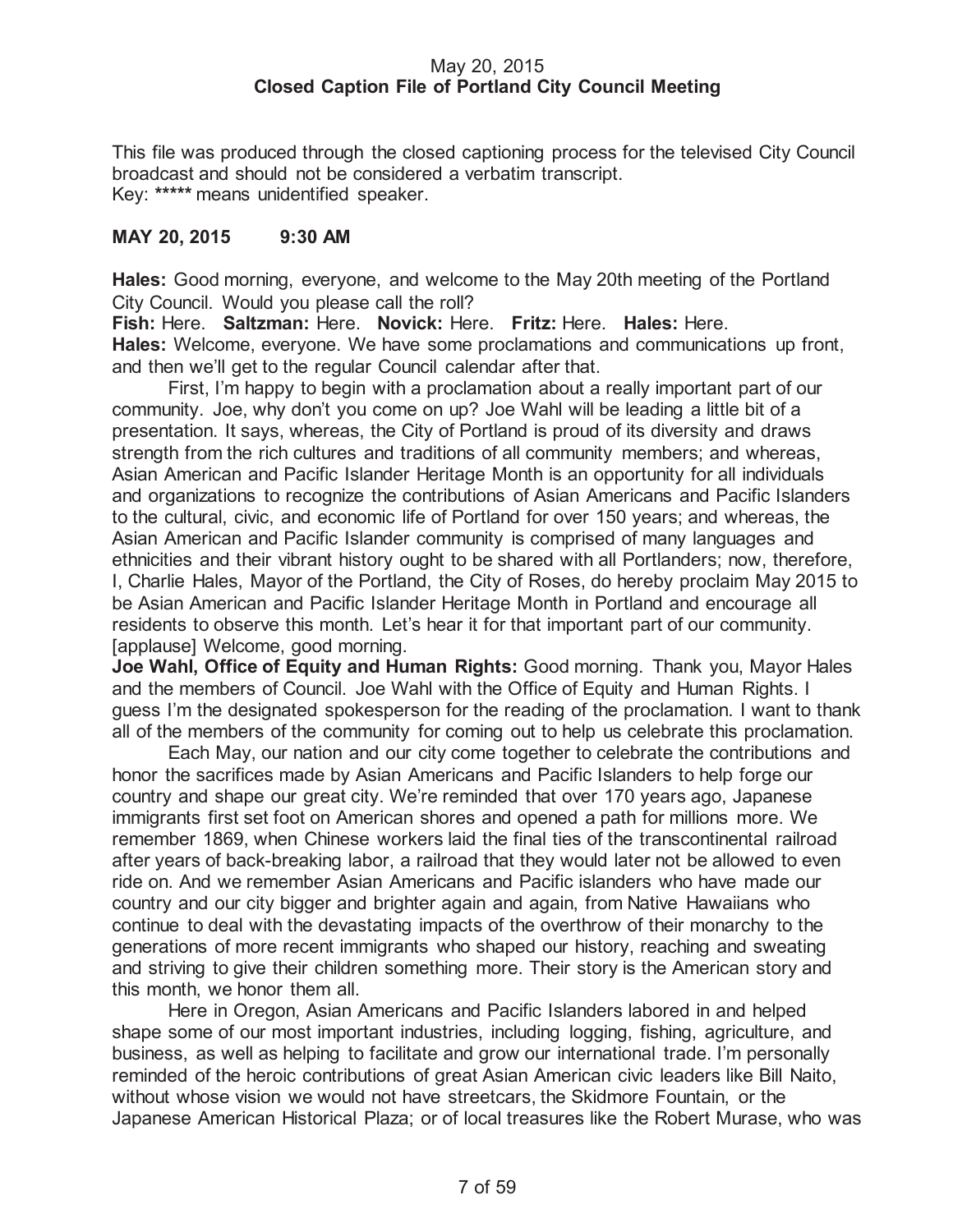known worldwide as a visionary leader in the landscape architecture profession and who, like Bill, left us way too soon.

This month, we honor and celebrate the contributions of Asian Americans and Pacific Islanders past and present, and look forward to their continued contribution to this country and our great city, and to remember while prosperity is coming to many, there are those who still suffer and are not sharing in this prosperity. So let us keep in mind something that PolicyLink CEO Angela Glover Blackwell said so eloquently -- that when we lift up the most vulnerable in our society, everyone benefits. Thank you for this proclamation.

**Hales:** Thank you very much. I'd love to invite our community leaders who are here to come up and take a picture with the City Council. That would be an honor for us, so thank you. [photo taken] [applause] Thank you all very much. We have some communications items and then another proclamation. Let's take item 488, please. **Item 488.**

**Hales:** Mr. Grice, come on up. Good morning.

**Michael Chappie Grice:** Good morning.

**Hales:** And would you like Mr. Zybach to come up with you?

**Grice:** Mr. Zybach and Mr. Giesy.

**Hales:** Please, if they good. Just read those other two, please, Sue. They're all here on the same subject.

**Item 489.**

## **Item 490.**

**Hales:** Welcome. Good morning.

**Grice:** Good morning. I will first acknowledge Asian American Pacific Islander month and your declaration. We've enjoyed Black History Month and the Martin Luther King holiday, and understand the importance of that particular recognition for that community. These remarks are published for you as well. Hopefully you can follow along -- I'll just stick to my time and read it.

Good morning, and greetings, Mr. Mayor and Commissioners, thank you for your service and for your early scheduling of our presentation. As you may know, we are planning to attend Lew Frederick's tribute ceremony at the Oregon legislature later this morning to Tuskegee airman Carl Diez. Of course you know that we are teaching aviation to fifth and sixth graders at Portland Community College and are in league with the Atlanta chapter of Tuskegee Airmen.

The NE Alberta Street project sits amid the many meritorious causes that I've heard you entertain at the community meetings. NE Alberta Street from the early days when its trolley rolled and sounded its bells, to the mid-60s and 70s when it was teeming with Negro citizens and a diverse population, to the current state of postmodern business bonanza and arts mecca status. Alberta Street represents one of the most important historic places and historic opportunities in the city.

Were it not for the influence of my mentor, Congressman Augustus F. Hawkins, who has fueled my 46 years in public education and who authored the Civil Rights Act, the Voting Rights Act, and the Title I law, and were it not for the fact that the research study that we are proposing and you have before you has already been done in 1992, giving it a good chance for success this time around, and the recommendations in particular that are on the inside cover. And if it weren't for the support of Police Chief O'Dea, who can see the connection between youth employment and saving lives -- even the lives of officers on duty -- and if it weren't for the advocacy of Mr. Ben Berry, one of the brightest men the City has ever been fortunate to have on its payroll; and from Superintendent Carole Smith; the advocates at PDC; and the good officers Tiffani Penson; if it weren't for the steady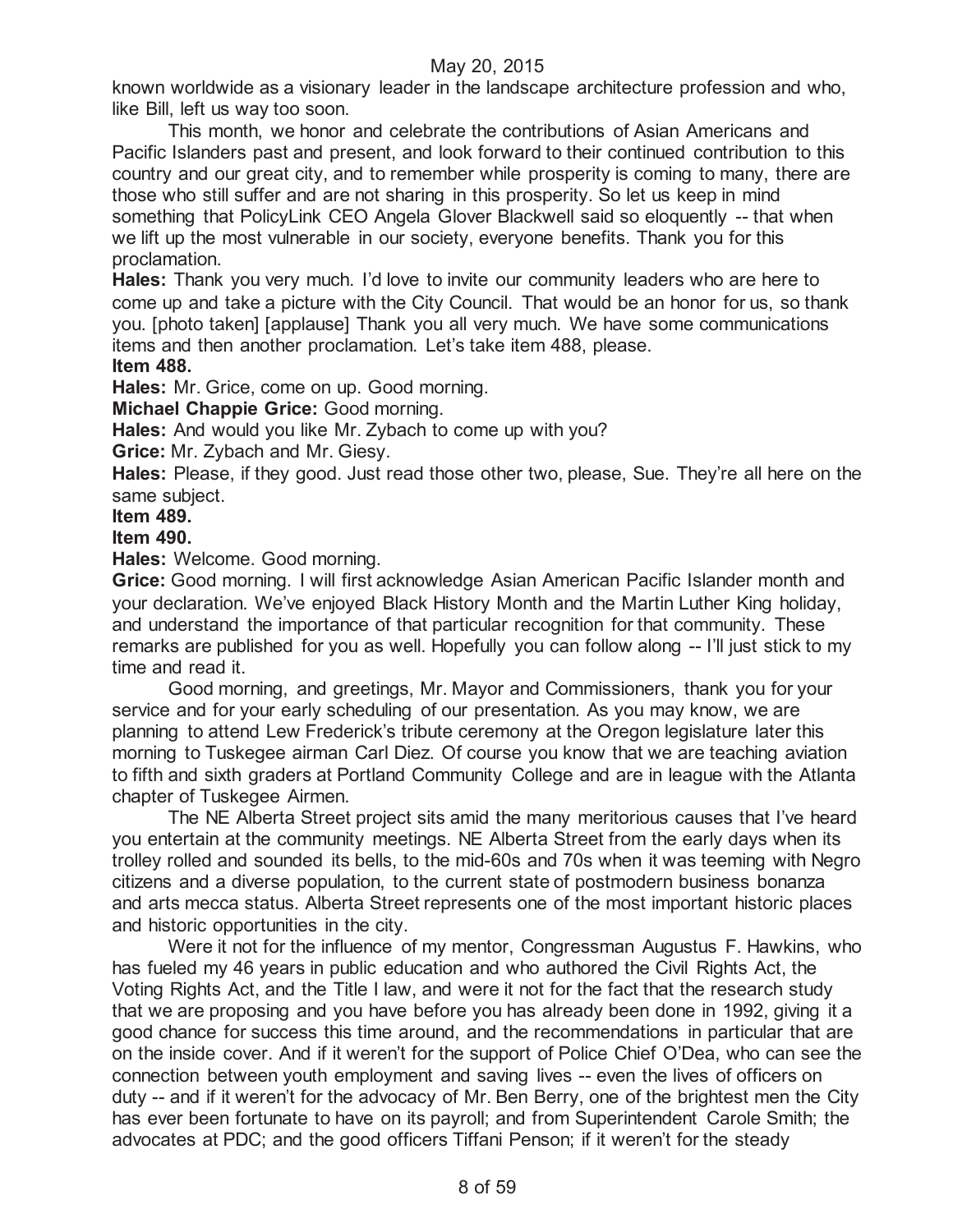champion of the esteemed entrepreneur broker Sam Brooks; if it weren't for the letter to the Mayor from Ralph Evans and the Coalition of Black Men, who are here today with us, detailing the multiple ways that this project serves the objectives of the National League of Cities and the Black Male Achievement Initiative -- especially employment -- and let me interrupt to say that when I left San Francisco a group of mothers are convened monthly there, called the healing circle. All of those women's sons have been murdered. And they say nothing stops a bullet like a job.

If it weren't for laying this Alberta Street project alongside those other meritorious projects and seeing the options of more applied technology, more relevant to a specific section of the city, more benefit to a target population, more honor to the residents and the businesses on Alberta -- particularly the long-standing businesses; and if it weren't for the potential to offer solutions to the compelling disparities on every metric affecting those young people with the greatest need, we could afford to abandon this effort. But we can't.

This is the first time that I've come before the City Council in my 68 years. I want to stress the importance of that, and I want to appeal to you with logic and reason but more with common sense and opportunity to deliver on a commitment to see this through, to replicate a study that has proven success and has express what President Barack Obama has expressed in his book The Audacity of Hope. Hope is the only bee that makes honey without any flowers. Nothing stops a bullet like a job. Thank you.

**Hales:** Thank you. Mr. Zybach?

**Bob Zybach:** First, I'd like to say, go, generals! Next, I'd like to thank Karla Moore-Love and Sue Parsons and Josh Alpert for making this possible. Mr. Mayor and Commissioners, both Michael Grice and I have appeared before you before during the public meetings for the \$31 million, and we are making the same requests we've made for some time. We would really like to have money as start-up that would guarantee we were able to employee 16 students starting this summer. So, that's the first thing we're asking for. **\*\*\*\*\*:** Not all \$31 million.

**Zybach:** [laughs] No, just a small fraction -- \$20,000 -- and we could be off and running.

The second thing is we would like to have some connection with the City, an ombudsman or somebody in that position that could explain to us how to work with the City. Both Mr. Giesy and I are from out of town, and Michael is busy with lots of other work, and we've been confused at times. We've done our best but dealt with different committees and different groups, and we could have been a lot more efficient if we had somebody that could have pointed the way for us. So, start-up capital, a guiding light - and then the third thing I would like to ask the Commissioners.

What we really need is a good connections to the Portland business community. We're looking to create jobs for kids -- I shouldn't say kids, I should say young adults, 16 to 22 years of age. They need to be connected to business leaders in the community, business leaders looking for diversity in employment need to be connected to young adults that are being exposed to the very types of technical and communications opportunities that we're offering. These students will be working with the latest technology, with the latest individuals in the community, and so we need to be connected to technology companies that you may be aware of -- Google, Apple, Intel, HP -- and we need to be connected to employers that are looking for a diversity workforce. We are connected to students, thanks to Mr. Grice and his outreach in the communities. And so, that's all we're asking -- your individual support and assistance, somebody to guide the way for us, and \$20,000 out of \$31 million. Thank you.

**Hales:** Thank you. Good morning.

**Wayne R. Giesy:** Mayor Hales, members of the commission, my name's Wayne Giesy, I'm kind of an old cuss, I'm 95 years old. I'll give you a little bit of my background. I served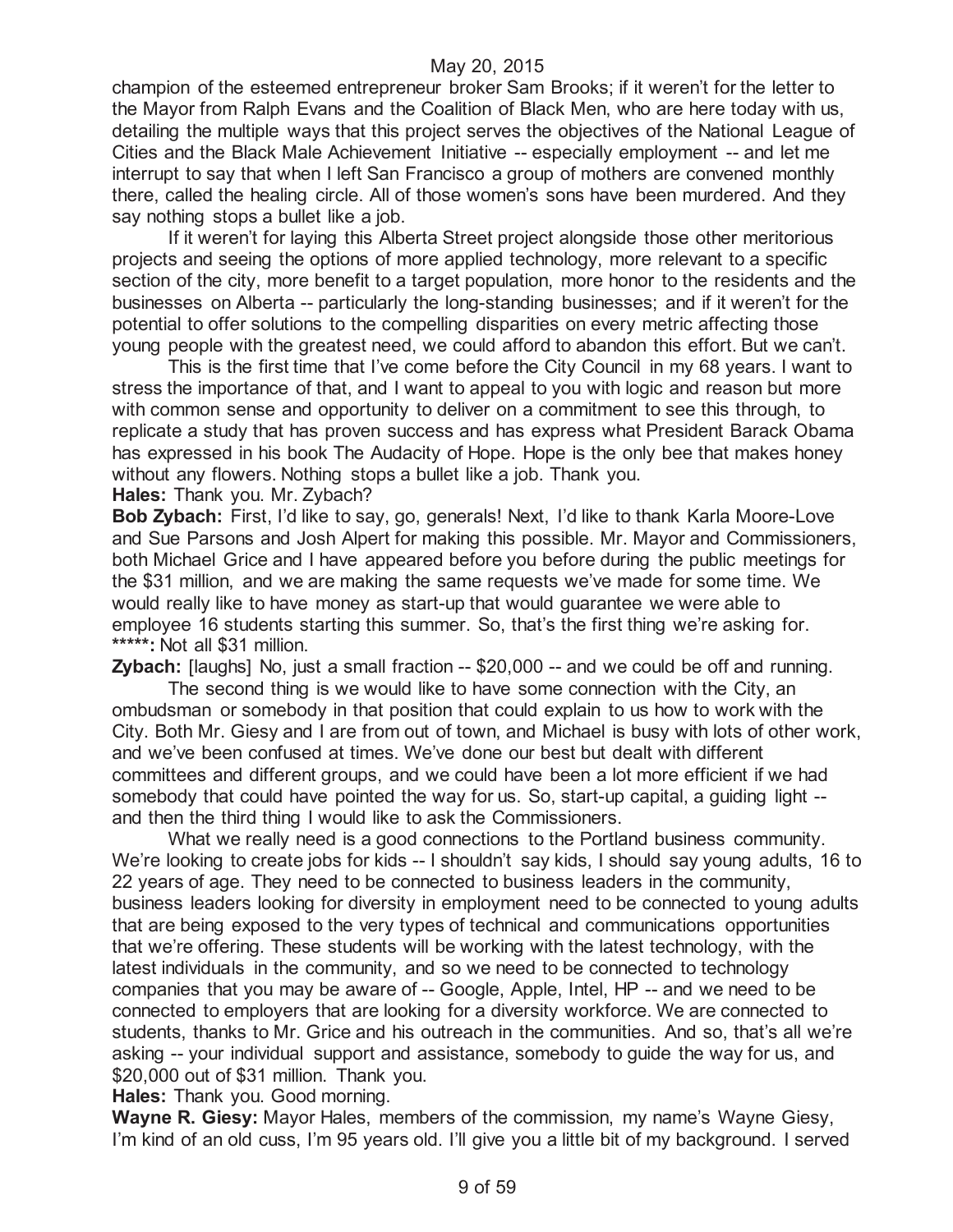in the legislature in 1955 and 1957. And you might wonder why I'm interested in the City of Portland. Before 1930, I went to [indistinguishable] grade school, so I have some feelings for this city.

I'm here to support these two men in their project. I've worked with them since the first Alberta Street project, and there's no two men in Oregon that are more dedicated to do something for these people than these two men that I'm sitting with. I think Michael Grice -- Chappie as I know him -- is really outstanding in education, and Bob Zybach is noted in forestry and for his Ph.D. He was probably one of the first students from Oregon State that has an environmental science Ph.D. So, these men are two people that you can depend on to really do a project and to make it come out right.

I've probably worked for over 35 years in the timber industry attempting to get a federal forest management plan that provides jobs and leads right into what Chappie said - - there's nothing better to stop a bullet than a job. And so, I can't impress hard enough that these are important things.

The three of us are also working and have opened discussions with Oregon State University to open student programs in forestry in the college of forestry for the Black students who would come from this area. So, I guess you can say I'm dedicated to jobs, and I thank you for allowing me to have this time.

**Hales:** Thank you all for coming. It's just kind of a sweet coincidence that we have all these students from Grant and our Superintendent here today hearing some volunteers in the community come forward and talk about how to connect young people to work. I'll bet it's encouraging for them to hear that it's not just their teachers who care about their futures. Appreciate you all very much being here today.

**Grice:** I'll take the occasion to salute Principal Campbell and Carole Smith for their leadership with the students. Bob Zybach and I met on a wrestling mat in 1962 at Grant High School. [laughter]

**Hales:** Who won?

**Grice:** It was a draw. [laughter]

**Zybach:** One last quick thing. We gave you these reports today from 1992, but the recommendation on the inside cover is a summary that we just put together. I think if we'd listened to our children with what they had to say in 1992 where that neighborhood would be today, and think what the kids today or the young adults today could produce -- that's what we're trying to achieve here. Thank you very much.

**Hales:** Thank you, we'll follow up with you Thank you so much.

#### **Item 491.**

**Hales:** Good morning.

**Trina Sutton:** Good morning, Mayor and Commissioners. I probably can't add on to that quote about nothing stops a bullet better than a job. But I'm going to tell you what -- I have been working with the homeless population in the southeast for several years. I've been training at Right 2 Dream Too, which I'm so grateful for. I'm going tell you what -- I know my people. I may be a little bit teary now, because we lost another one yesterday. People are going look at him and say he was just a homeless drug addict. Well, I'm going to tell you something about Dan. He volunteered to do food boxes for 11 years at Clackamas Service Center where I work. He was a veteran of the Gulf War. He's been sober for over a decade. Being diabetic -- the homeless lifestyle -- you eat white bread, you just -- your body can't take it. For people to learn how to thrive, to get out of survival mode and get into prosperity mode, they need to have a hand up, not a handout.

I've been working on a concept, we call it My Backyard, which is a poke in the eye to the NIMBY -- not in my backyard -- mentality. If could know the folks like I know -- they are not wastes of skin, they are not lazy. They are good, decent people that do need help.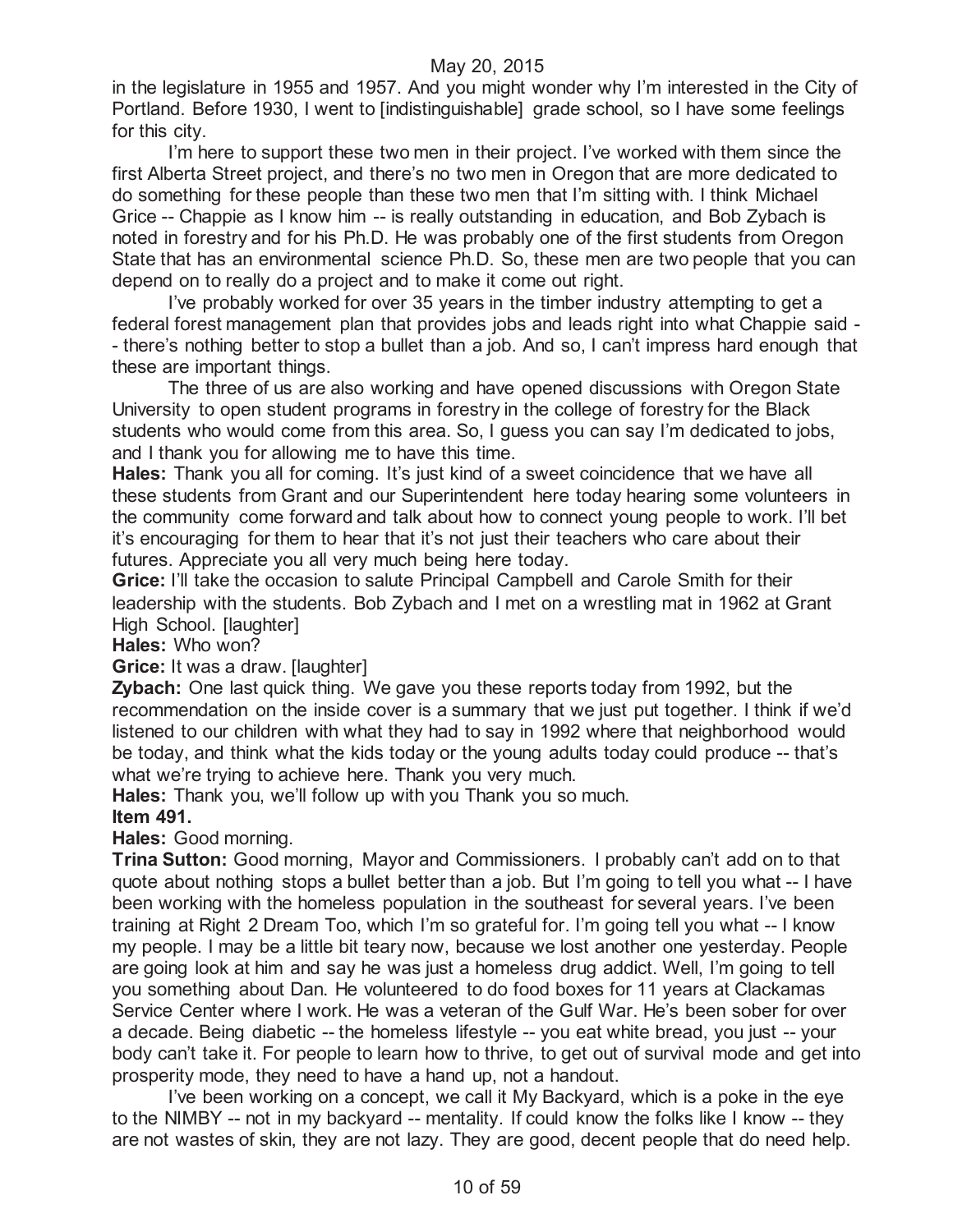My Backyard is designed to partner with many, many people, many agencies, to get them into a place of safety where they won't be beaten, where there's no drugs or alcohol allowed. We have 24-hour security, just like at Right 2 Dream Too, and these folks can come in and they are required to work on whatever it was that made them homeless in the first place. That could be drug and alcohol addiction, that could be losing your job, it could be domestic violence. But it gives them a safe place to go.

I really want to thank the Mayor's Office. I worked with Josh Alpert, I worked with Jillian. I am just so impressed with you, Mayor Hales, with your progressive policies in dealing with this. I can tell you're a Mayor and a Council that actually cares.

What we're asking for is -- well, I've got lawyers that has volunteered on my team, we're working for a 501(c)3 status. We're going to be under somebody else's umbrella, but we need startup money. I have given the Mayor's Office the documentation to show that putting a person in a transitional -- and I will call it a camp, because it's just transitional - and giving them safety will allow them to take care of whatever is needed, which could be schooling, so they can go into more traditional housing. But if you put people from the street that have lived in survival mode for so long right into housing, you're setting them up for failure. I'm literally begging people for help.

We can save the City and County millions of dollars -- it's been proven over the years. They've estimated \$14,000 per homeless person. And if you get them the help that they need -- traditional housing into housing -- it will be half that cost, and that's just temporary costs. I just would beg you, please to, consider this. Like I say, I'm so grateful to Josh, but we can't -- my folks cannot take another winter out there. It is horrible out there. And I would just hope that all of you would please understand this.

I want to thank Amanda, especially. She has just been wonderful. She's a very big champion for all her constituents, and that's to be applauded. I talked to Commissioner Saltzman about domestic violence issues -- he was so wonderful -- just that one meeting, but he really cares about what happens to victims of domestic violence. So, I just want to thank you so much.

**Hales:** Thank you. Thanks for your advocacy, and we look forward to working with you as a partner.

**Sutton:** Thank you, Mayor Hales. [applause]

**Hales:** Thank you. Hear, hear.

#### **Item 492.**

**Hales:** Good morning.

**Lightning:** Good morning. My name is Lightning, I represent Watchdog X. An issue that still concerns me is on the surplus properties. Again, I'd like to see policies in place that require a licensed broker to do any transaction on any surplus property pertaining to the City of Portland and/or have an up-to-date appraisal that the public can review upon the sale to make sure that we are in a market range of what the property should sell for based upon a legitimate appraisal and/or a licensed broker's opinion and analysis.

Why I say that is the public deserves to get the highest price on any property. These properties tend upon the sale to go back into the individual bureaus and/or general fund. Again, that also benefits the overall services throughout the city. I will not change my position on this until I see licensed brokers and/or up-to-date appraisals on these properties.

I've talked to a very respected broker, Jennifer Medak, from Norris, Beggs and Simpson. I have talked to her on this issue extensively. She agrees with me on this and would like to see licensed brokers brought in to market these properties more effectively to make sure we get the proper exposure on a global basis to get the highest values on these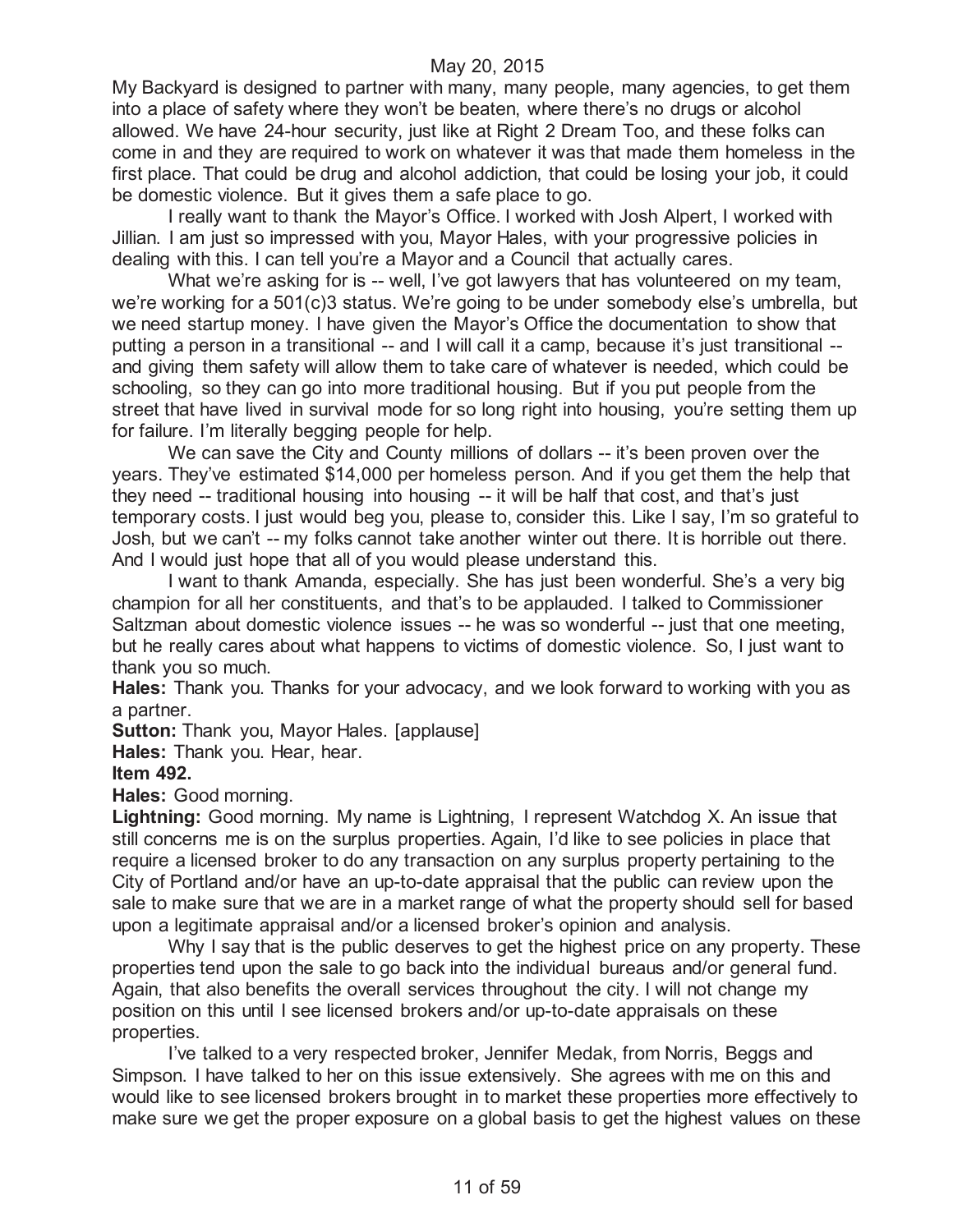properties, which in turn helps the public with having to come up with additional money. I'd like to see certain plus properties put back on the open market.

As you know, Mayor Hales, you made some great improvements on the urban renewal properties coming back on the market on the tax base. If you start to look at the surplus properties, we have -- my understanding -- close to \$35 billion in capital assets. We have a lot of surplus properties that we are not utilizing. Again, when we have them sitting out there like that, we are not getting taxes off of these properties. When we put those back in the market upon a sale with a reputable broker, we don't always get the highest value for that property that's sitting idle. We also begin to get tax revenue.

And people need to understand that 2017 -- we're looking at the PERS issue again on the COLA that's going to be recalculated, and we better start looking at that very close at this time.

So any property that goes onto the open market I will be watching very closely, and that goes to any nonprofit. Also, I would like to have the nonprofit goes to certain foundations, get the money, come back and pay fair market value to the City. You do not have enough money to be giving these properties away at no dollars. We have too much debt. I want this to be looking at very close. Thank you.

**Hales:** Thanks very much. Let's move on to item 493, please.

**Fish:** Are we going to do consent --

**Hales:** I'm sorry, you want to do consent first? We should. I don't believe there are any withdrawals of items from consent. We have a short consent calendar this morning. OK, let's vote on the consent calendar as printed.

#### **Roll on consent agenda.**

**Fish:** Aye. **Saltzman:** Aye. **Novick:** Aye. **Fritz:** Aye. **Hales:** Aye. **Item 493.**

**Hales:** Commissioner Fish.

**Fish:** Thank you, Mayor. This week and next week, we're going to have an opportunity as a Council to recognize and honor outstanding high school students in our community, students who have received national recognition for their work. Today, it's a great honor to welcome the Grant High School family and their outstanding student journalists who have won a very prestigious award, and to issue a proclamation -- with one caveat, which is there's a lot of names I will be reading, and I apologize if I mangle anyone's name. I have them all spelled phonetically, but as the journalists know, you're only as good as the person reading your material. I apologize in advance.

I first want to welcome to the dais our honored guests Hunter Stewart, Koji Weber, Taylor Ishida, and Rennie Kendrick. Why don't you come forward and take a seat up front as I read the proclamation? Then we have two other honored guests. Dave Austin, do you want to join us?

**Hales:** Just pull up another chair if we can find a loose on there so you can come up together.

**Fish:** Welcome, everybody.

**Hales:** Another couple of chairs, maybe.

**Fish:** We'll give Professor Austin a chair here.

**Hales:** Yeah, we'll treat him properly.

**Saltzman:** An endowed chair.

**Fish:** An endowed chair, says Commissioner Saltzman. [laughter] Very generous, Dan, thank you. You beat me to the punch. By the way, this is a subscription-driven magazine, so I'm hoping everyone in this building at the end of the day does sign up and subscribe to Grant Magazine to help support these outstanding journalists. So, welcome.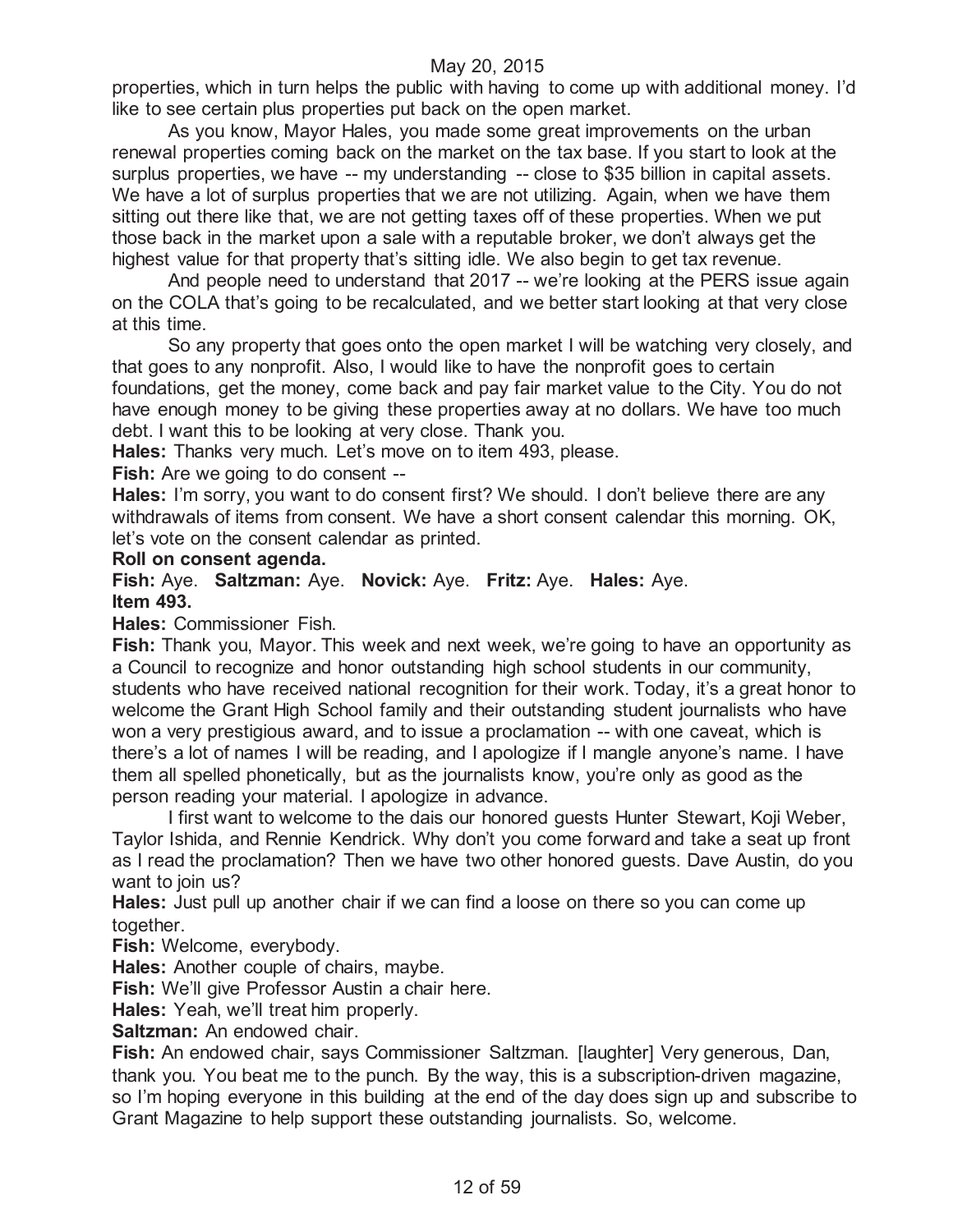As we all know, Grant Magazine recently brought home a prestigious Gold Crown Award from the Columbia Scholastic Press Association. And listen to this: this is the first time in Oregon's history that a publication has been so honored. This is a big deal, and we're so proud to welcome Grant students and journalists, family and friends today for this celebration.

It's my honor to read a proclamation the Mayor is issuing today. We'll give you an original proclamation at the end of the ceremony, and then we'd all like to take a picture with you, if that's possible.

Whereas, Grant Magazine was launched in 2011 as Grant High School's studentrun magazine replacing the Grantonian newspaper; and whereas, the goal of Grant Magazine is to tell the authentic stories of the high school community, including Grant students, faculty and staff, administrators, volunteers and families; and whereas, on March 20th, 2015, Grant Magazine journalists were presented with a prestigious Columbia Scholastic Press Association Gold Crown Award at a ceremony in New York City; and whereas, the Gold Crown Award is the association's highest honor and recognizes the best student publications across our country based on writing, design, photography, concept, and online coverage; and whereas, Grant Magazine is the only Oregon publication to ever receive a Crown Award in our state's history; and whereas, the Grant journalist success brings honor and distinction to Portland Public Schools, to the city of Portland, the county of Multnomah, the state of Oregon; and whereas, the student journalists have been supported by volunteer instructor Dave Austin; former editors and now college students Luke Bolton, Alex Gerald, and Maya Montgomery; Grant High School Principal Carol Campbell, who we'll be hearing from shortly; family members, teachers, and friends; and whereas, the award-winning Grant Magazine team includes the following students -- apologizes in advance -- Janelle Arnold, Rowena Balasubramani, Jessica Barr, Amber Burkhart, Sarah Hamilton, Sophie Hauth, Finn Hawley-Blue, Cassie Hill, Taylor Ishida, Eliza Kamerling-Brown, Rennie Kendrick, Cade May, Molly Metz, Blu Midyett, Sawyer Montgomery, Amelia Morrison, Cassius Pettit, Jackie Rath, Bella Rideau, Hunter Stewart, Max Tapogna, Lael Tate, Tess Waxman, and Koji Weber; now, there, I, Charlie Hales, Mayor of the City of Portland, the City of Roses, do hereby proclaim May 20, 2015 to be a day of recognition for Grant Magazine in Portland, and encourage all residents to observe this day. Mayor, can we suspend the rules and applaud these students? **Hales:** Hear, hear. [applause]

**Fish:** Congratulations, David. Would you take it away?

**Dave Austin:** Thank you, Commissioner Fish, for putting us forward. Mayor Hales, thank you for having us. The rest of the Council, thank you. My name's Dave Austin, and I am the communications director for Multnomah County. But I'm here proudly as the volunteer instructor of Grant Magazine. We are in our fourth year -- and I apologize, Commissioner Fish, but this is the second year in a row that Grant has won the Columbia Gold Crown. [applause]

**Hales:** Wow, that's even better --

**Fish:** I need a better editor -- excuse me, it's an editorial mistake.

**Austin:** We've got a bunch here who can handle that. I want to say a few words and put the real people who deserve recognition up front -- all these students.

I do this because it's something -- you know, we heard from some of the people today who testified and talked about helping kids find a path. It's so important. And I don't need to remind of the Council of that. But these kids are not kids, they're journalists in every sense of the word. You have before you -- I hope you got them five copies of some of our issues from this year. And you can see that our coverage ranges from a story that Taylor Ishida photographed and wrote about two Grant alumni who were interned in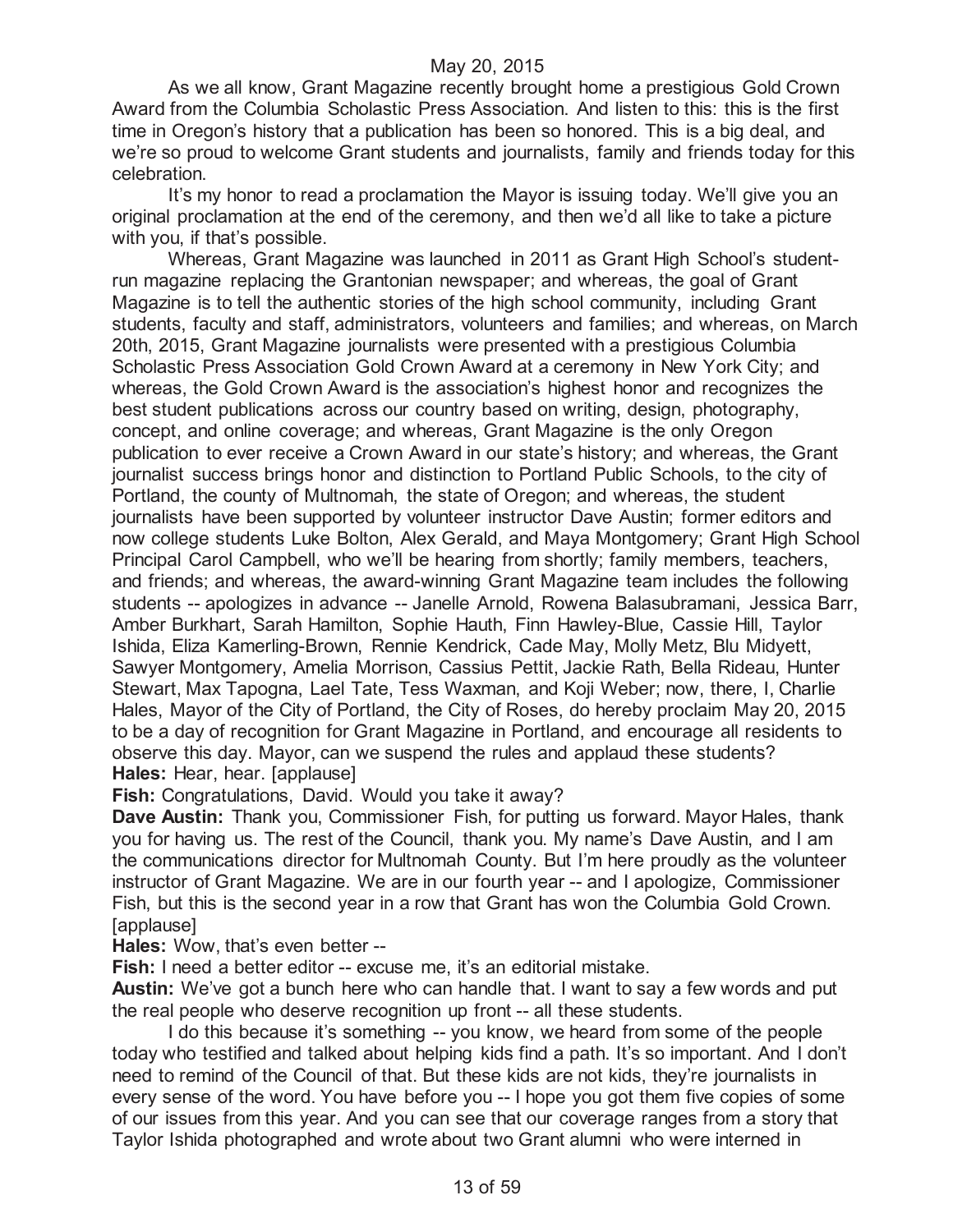Montana in the beginning of World War II and then made it back to Portland, attended Grant, and graduated -- and she wrote a very fine story about their lives -- all the way to stories about students posting racist and misogynistic things on social media and we conducted an investigation and brought that to light.

These guys are not just putting out PR for the school or school district, it's about covering the fabric -- the good and bad -- of the community. And our goal is to shed light on things, not to just point something out. We offer solutions. So, I hope you'll -- I really want to say I appreciate the effort by the Council to recognize these folks, and I'd like to let them say a few words.

#### **Fish:** Please.

**Hales:** Thank you, Dave. Good morning.

**Hunter Stewart:** My name is Hunter Stewart, and I'm a senior and editor. **Fish:** We had a huge technology upgrade recently, so nothing works. Forgive us.

**Hales:** Push the button again. Just use that one.

**Stewart:** There we go. My name is Hunter Stewart, I'm a senior and editor-in-chief this year as well. And I'd definitely like to thank the Council for taking this time to recognize us. I can honestly say I've never worked harder for something in my life, and I've also never received such positive -- I was going say positive feedback, but it's much deeper than that. This has directed me in a way I know I would not be able to have if I had not participated in Grant Magazine. As I'm going out to college, I now know I have a set of skills but also a mindset I'll keep with me to navigate New York City next year.

Everyone's talking about team, and I know if not for Grant Magazine and Dave's leadership and all the support we've been able to have from our community and school, I would be one of those kids that would not have direction. I really didn't before I started this. And although -- you know, there are definitely hard times and I had to learn some hard lessons, on my way out I see all the -- all your hard work goes into something, and even if you feel like you're at your lowest or if you don't know really what the outcome will be, if you just stick with it I now know how much you can take out of that. And that's something that Grant Magazine has shown me all the way through.

**Rennie Kendrick:** Hi, I'm Rennie Kendrick. I'm a junior and the managing editor and also just student journalist. I would just like to say that this is my second year on the magazine, and I would like to say it's just a really great community of students really working hard, and it teaches you life skills that you would never learn in other classes like interviewing people and meeting people. Those are things that you'll carry to any career, anything you pursue. Just seeing how we can come together as a team -- I don't know if Dave mentioned this but to get our Gold Crown Award, we had to travel to New York City. So as a team, this year, we fundraised \$42,000 all on our own accord. We have 440 subscribers. So it's been really cool to see how we can come together and really reach out to the community just working as our own team.

**Fish:** And may I ask, do you have an older sister at U.P.?

**Kendrick:** Yes, I do. [laughs]

Fish: Just to show that again, another part of the Grant story -- Rennie's older sister plays soccer at U.P., but we know her because she came and knocked on our door at City Council and at the Housing Bureau because she interested in launching a program to combat homelessness in our community. And so, just another example of someone who's a graduate of Grant making a difference in our community. Congratulation to you. **Austin:** Let me just interrupt, because Rennie -- you know, she never takes credit where credit is due. Of that \$42,000, she was personally accountable for about \$21,000 of it. And also, she'll be busy this weekend because she's in the finals for the 1500 at the state meet in Eugene. So, she runs around an awful lot.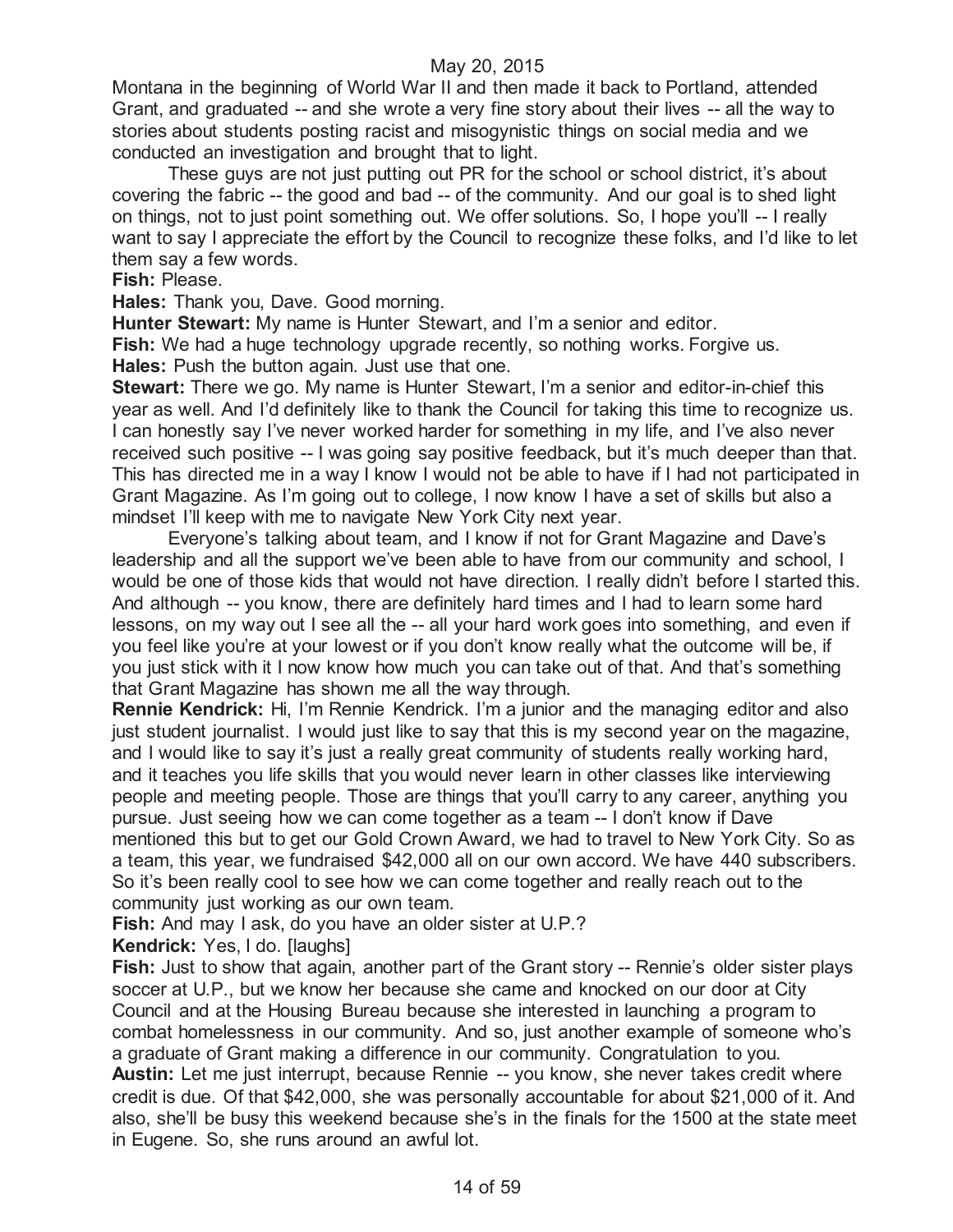**Fish:** So the track and field runs in the family. Congratulations.

**Taylor Ishida:** Something else -- as far as like what the magazine does for all of us, it really opens up a lot of opportunities outside of school. I wrote that story about the internment -- the two alumni who were interned at the age of two and three -- and so through that experience, I had to speak with a lot of different people to be able to capture that time accurately. So I now get to volunteer at the Oregon Nikkei Legacy Center downtown working on preserving history, and it's an opportunity you really wouldn't come by unless, you know, you had to write a story about Japanese internment. It's just opened up a lot of new opportunities that are just really beneficial now. **Hales:** Congratulations.

\*\*\*\*\*: You're an editor-in-chief, you have the privilege saying anything.

**Koji Weber:** Similar to what Hunter is talking about, in terms of what I've gotten out of this class -- certainly looking at the first two years of my high school career, and then recognizing more of a repeated process of doing work in other classes and just kind of doing the minimum to get the best grade -- the magazine has kind of taught me to go beyond that and then recognize the rewards I've gotten out of hard work. I know now more than ever what I want to do in my future, which is something that's exclusively -- you know, Dave and I guess all the other members of the staff have just been kind of incredible in terms of having the honor to guide some of the younger staffers, and also just have the opportunity to cover the community. So, I'd like to thank you, Mayor Hales and Commissioner Fish and the rest of the Council for honoring us today.

**Fish:** Thank you all. We have two other honored guests and then we're just going recognize one other group that's here. David, would you like to introduce our guests? **Austin:** Yes -- if they could come up -- our Principal Carol Campbell and our Portland Schools Superintendent Carole Smith.

**Hales:** Thank you very much, thank you students. [applause]

**Fish:** Welcome, ladies. We know it's a high honor that is happening here when both the superintendent and a principal join us for a recognition.

**Hales:** A lot of firepower.

**Fish:** This is a rare day, thank you both. Carol?

**Carol Campbell:** Thank you. I want to thank the Council and Mayor for recognizing the Grant Magazine. They're amazing, it's one of the best groups of students that -- and every year it's like that, so it's not just this group, but I think the Grant Magazine brings the best out of our students that are able to participate. I also want to recognize Bill Dickey and Scott Ballo at Morel Ink. who -- they are our business partner who prints the magazine for us -- they donates the printing -- and also has exposed the kids to a little bit of what they do in their business, which is that whole CTE stuff we're trying to do.

Dave has lots of students who pursue careers after high school related to journalism -- writing. I'm interviewed by the Grant Magazine students a lot. They hold me accountable in some cases. I think they all have me on speed dial, so I talk to a lot of them quite frequently, but it's a pleasure and an honor because of the quality of the work that they do. They report on things the students need to know about. So it's unlike a regular school newspaper. We're very fortunate to have Dave Austin as a volunteer. He volunteers his time to do this program, and we are adding another Grant Magazine class next year because it's something that students want to do and we're going to provide kind of a training ground. We're going to have kind of a pre-class for students who are interested.

I think the recognition should go to the students for the most part because they are the ones that produce this publication, they're there after hours, Saturdays, evenings under the guidance of day of Austin. I feel really fortunate to be part of Grant and part of this publication.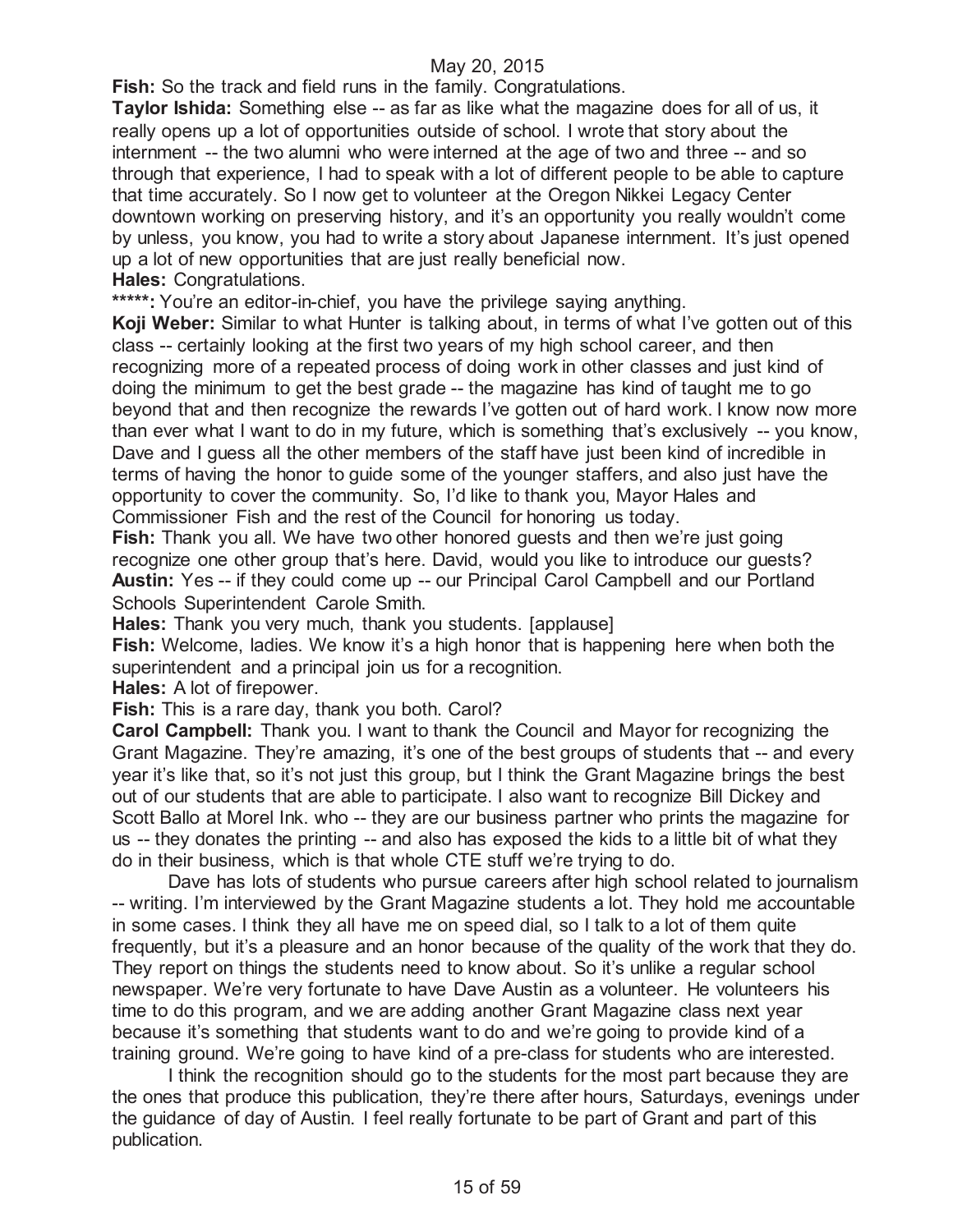**Hales:** Thank you.

**Fish:** Thanks for joining us. Carole?

**Carole Smith:** I'll just add my thanks for you taking the time to do a proclamation to recognize outstanding student accomplishment. I will just say that I think what Grant Magazine is doing is some of the most powerful journalism in our community, and it's great to get national recognition for that, but they are really doing community-building through journalism. And you also just hear the stories of personal transformation of students in every year of this publication, and every year it has gotten better. I also will just extend thanks to Dave Austin. It's powerful to me to have a volunteer come in and have this depth of engagement and profound impact and really build something that is transformational for a community and for the individuals getting to participate in it. Thank you for taking the time to recognize Grant Magazine. And you guys -- congratulations, you're awesome. Fish: We're going to pause in a second and ask if we can take a picture with the Council, but there's one other group here I think, David, we should recognize, which is the parents and loving ,caring adults and teachers here to support these young people. Will they please rise and accept our thanks for their role? [applause]

**Hales:** And they haven't indulged in a commercial, but I will. I've noticed your website is mobile-friendly and you can go on either your smartphone or laptop and subscribe to Grant Magazine come I'm going to do. So, I'm in and will encourage others to follow that example and read some great journalism.

**Fish:** David, what does it cost for a one-year subscription?

**Austin:** It's \$42 -- \$40 if you want to write us a check right now. [laughter] But yeah, you get eight issues. We put out eight issues -- we come out once a month. Appreciate that. And if you want to put that on your tweet or mailing list for us, we would accept that, too. But again, thank you for having us and thank you for recognizing these kids who do real journalism. It's -- you know, the main stream media follows us. So, read it first at Grant Magazine. [laughter]

**Novick:** Dave, just you to follow up on that -- I will become a subscriber too, partly because just leafing through the issues you brought with you, there's an article here about "tangible tunes" by Finn Hawley-Blue that says something which I have not learned from the main stream media -- they're apparently hiding it -- which is that the sales of vinyl records from gone from a million a year in the early 2000s to nine million now, and high school students are largely driving that. And that is fascinating to me -- and I have to tell you, it makes me feel much less old. So, sign me up. Thank you.

**Hales:** Yeah, it looks like a real community service as well as a great opportunity for the students. We appreciate that part of what's being done here as well. Good journalism is good for the whole community.

**Fish:** Nice shout-out for Bill Dickey. I think now we can safely conclude that Bill actually runs a nonprofit business. There isn't an event we go to where people don't thank him to doing the printing gratis or at a discount. So, good for Bill. Photograph, colleagues? **Hales:** Please, please. [photograph taken] Wow, great work. [applause] OK. We'll move on to our regular agenda in a moment as students get back to the final few days of class here. Thank you for being here.

Let's move on to the regular calendar. If you're here to speak on a Council item, state your name for the record. If you're a lobbyist representing a client, you need to let us know that according to City Code. We typically allow three minutes per person to speak. Please testify only to the matter at hand, and we ask people to not make vocal demonstrations in the chamber, but if you agree with someone, give them a thumbs-up or, if you feel compelled to, give them a thumbs down if you don't agree, but we want to give our fellow citizens the chance to have their uninterrupted say here. If you have handouts,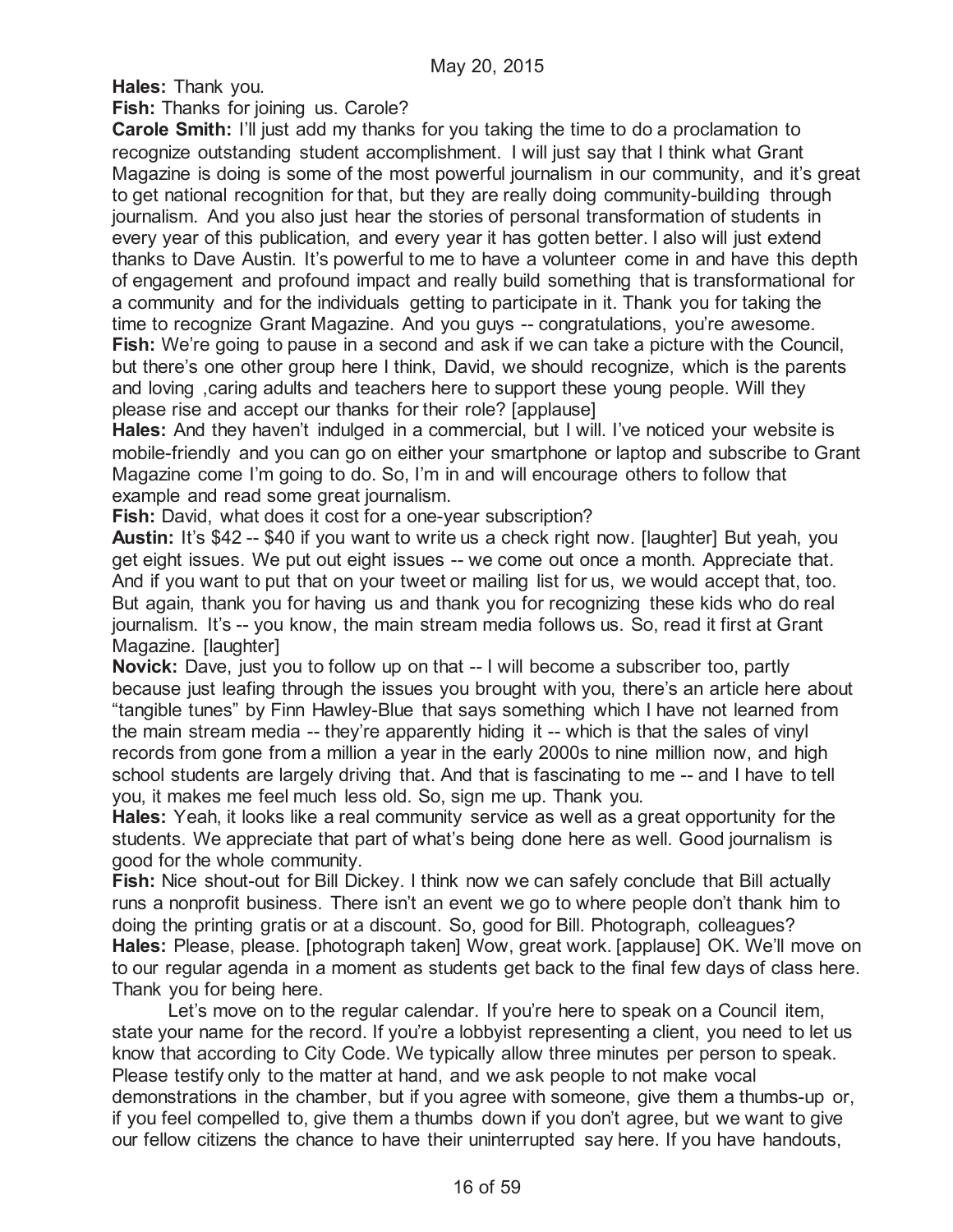please give them to the Council Clerk. And lastly, if we need one, the Council will take a half-hour break at either 12:00 or 12:30, depending on our schedule, and I'll announce that as we get close that point so that both the public and the Council has warning that we're going to take a little bit of a break from the action. With that, let's move on to item 494. **Item 494.**

#### **Hales:** Commissioner Fritz.

**Fritz:** And now, for something completely different. [laughter] The Bureau of Development Services collects fees under various schedules to fund services including inspections, plan review, permit issuance, land use review, and customer assistance. The majority of Bureau of Development Services programs are self-supporting. A few programs receive general fund support, as we've discussed.

The 2015-16 fiscal year will be the third consecutive year in which the Bureau of Development Services will not be raising fees in most major permit categories. The bureau is currently in a financially stable position -- isn't it great to be able to say that? As construction activity and permit revenues continue to grow, reserve funds are healthy but not yet up to where we want them level and because we've been streamlining operations during the recession, which has led to greater efficiency in delivering services to the community. I need to pause and thank all of the employees in the Bureau of Development Services who have done so through the amazingly tough times over the last five years and are now on the opposite end of the spectrum working all hours of the day and night to catch up as the economy rebounds. So, thank you to everyone in the bureau.

This ordinance makes minor changes to a few select BDS permit fees in order to achieve cost recovery, meet new program requirements, reflect rising service costs, and provide incentives for compliance. Two fee schedules that will be impacted are the site development fee and the enforcement fees and penalties. Deborah Sievert Morris and Elshad Hajiyev are here to provide us with the specifics. Director Paul Scarlett is out of the office today.

## **Hales:** Good morning.

**Deborah Sievert Morris:** Good morning. Thank you, Commissioner Fritz. My name is Deborah Sievert Morris, and I am the Bureau of Development Services senior business operations manager. Joining me this morning is Elshad Hajiyev, who is our bureau's finance manager. We're here to propose several Development Services fee changes for the upcoming fiscal year.

As you know, the Bureau of Development Services promotes safety, livability, and economic vitality through the application of building and development codes. As a bureau, we provide a wide range of development services including plan and land use reviews, permit issuance, inspection services, and also customer assistance. Most of our programs have the goal of being self-supporting. In fact, 95% of our bureau's operating funds do come from the collection of permit and related program fees.

The significantly improved economy, along with our strong permit revenues over the last few years, is enabling our bureau to propose no increases for the majority of our fees in the upcoming fiscal year. As Commissioner Fritz has indicated, this is our third consecutive year in which the bureau has not raised fees in most of our major permit categories.

For the upcoming year, the bureau is proposing minor only changes to fees that area related to site development and our enforcement program. We do realize fee changes affect our customers and their willingness to do business in the city. We have been proactive in reaching out to our customer base and the community to inform them of these proposed changes. We've included information about our fee proposals on our website. We've included information in our widely-distributed external newsletter, which is called the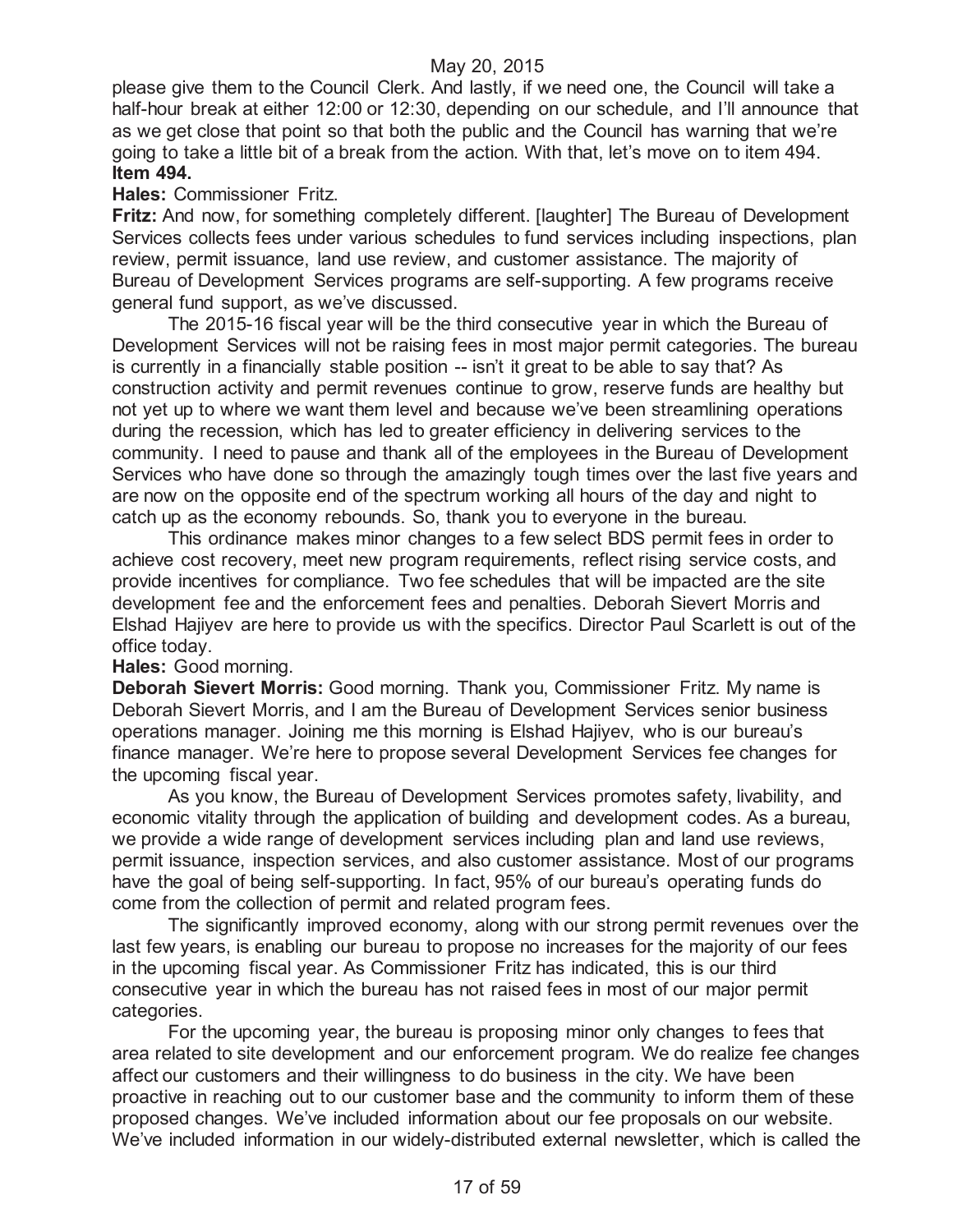Plans Examiner, and we have also been in communication with our customer and our stakeholder groups, including the Development Review Advisory Committee. With that, I'll turn it over to Elshad to go through the specifics related to our proposal.

**Elshad Hajiyev, Bureau of Development Services:** Good morning. Elshad Hajiyev, finance manager for the Bureau of Development Services. As Deborah mentioned, the fee changes proposals here -- the goal is to achieve cost recovery, meet new program requirements, make sure that our fees are more transparent to our customers. Two fee schedules are impacted: site development fee schedule and enforcement fee schedule.

The site development fee schedule -- we actually are making that fee schedule more transparent to our customers. We are dividing our fees to make sure the customers better understand what are they paying for. We're separating fees into inspection services fees and the plan review. The total that the customer will pay will not change. There's really no impact on our customers on site development fee schedules.

On the enforcement side, we are adding a new program, which is the short-term rentals or Airbnb. We are adding the renewal fees. We also are making small changes to some of our fees on the enforcement fee schedule to make sure that those fees are at cost recovery. And some of them actually will be reducing, and some of them slightly increasing. We are also adding fees on the enforcement side for portable signs to make sure that we have a means to enforce that program.

**Hales:** It looks like some of them are going up and some of them are going down on the schedule.

**Sievert Morris:** That's correct, yeah.

**Hajiyev:** That's why they're called fee changes, not increases.

**Hales:** Great. Not all are increases.

**Saltzman:** What are the code enforcement fees for?

**Hajiyev:** So basically, they're small increases to the nuisance work order inspection fees to [indistinguishable] and then admin review fees. And then there are decreases to ownerrequested inspection fees, Chapter 13 systematic inspections fees, and code enforcement re-inspection fees. And they're really slight changes.

**Saltzman:** The code enforcement fees are new, though?

**Hajiyev:** No, they're not new, they're just changing amounts slightly to make sure that they're at the cost recovery. Some of them actually are going down because they exceed cost recovery.

**Saltzman:** Thank you.

**Fish:** Do we have any updated numbers on what we think the compliance rate is in the short-term rentals?

**Hajiyev:** We don't handy, but we can get you those numbers.

**Fish:** But you're proposing to change the fees and -- let's see -- so, are the inspection fees going up or down or staying the same?

**Hajiyev:** You're talking about the --

**Fish:** Short-term rentals.

**Hajiyev:** Short-term rentals. No, they're staying the same. We just -- at the time when Council approved the short-term rentals, we didn't have the renewals in fee schedules, so that's why we're putting them on a fee schedule. So we should be able to actually do inspections in two-year increments, and then renewal at two-year increments, too. **Fish:** So it's \$159 for the first inspection?

**Hajiyev:** Correct.

**Fish:** And then \$62 for the renewal?

**Hajiyev:** Correct. And every six years, there will be another inspection.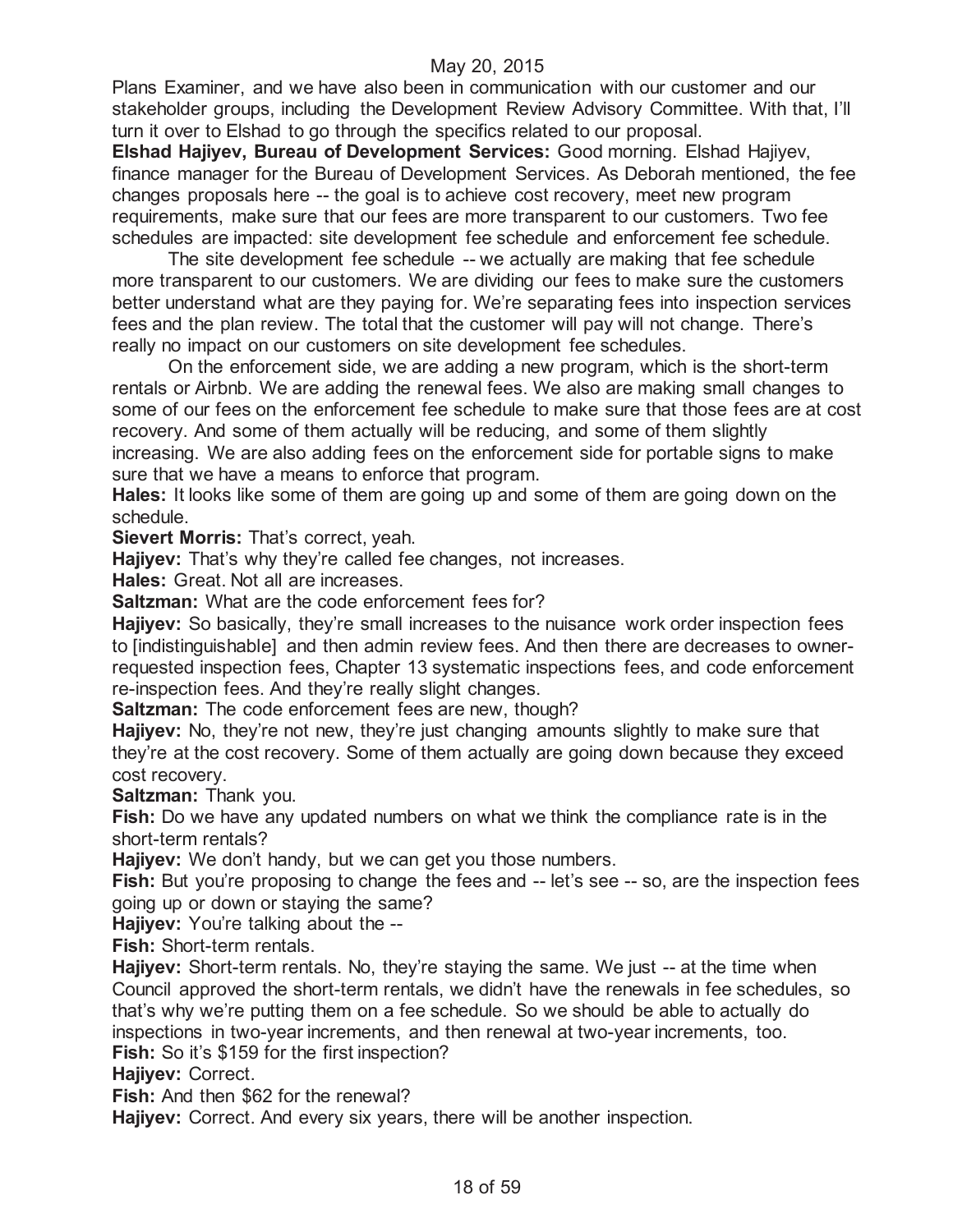**Fish:** Have we heard any feedback from the community that that fee is the reason that - the amount of fee is a significant factor in the large significant noncompliance that we're experiencing?

**Hajiyev:** We haven't, no. And the fee is actually -- it's at the full cost recovery, it's the fee that we usually charge for a one-hour inspection. But we haven't heard anything from the community.

**Fish:** \$159 is your full cost recovery.

**Hajiyev:** Correct.

**Fish:** Thank you.

**Hales:** Any other questions? Thank you both very much. Anyone want to speak on this item?

**Parson:** We have four people signed up.

**Hales:** Good morning.

**Winston Michael Ray:** Good morning, Mr. Mayor. I guess you're wondering why I'm dressed this way. Indulge me. First of all, I want to give my obedience to almighty god for allowing me this opportunity. This may be the only opportunity I have and should take to explain my position on what we just discussed --

**Hales:** I'm sorry -- just put your name into the record.

**Ray:** My name is Winston Michael Ray.

**Hales:** Thank you.

**Ray:** I must say this -- I'm homeless, and I'm the happiest homeless man in the world because I've just completed a 1036-day campaign entitled "Operation HOBO," which is an acronyms for Homeless on Barack Obama. Usually, I have on a certain shirt which I don't have on today, because it's not with me. And I want to show this picture -- I don't know if it shows on the screen. Let's say we made a little quick readjustment there at the capitol in Washington. That's me with a homeless shirt on. But let me get to the point.

In regards to what we're discussing here, it boils down to one or of two things. Are you trying to make money, and are you trying to save money? That's really the bottom line. The purpose I'm here -- as I briefly discussed with you a couple days ago when I first arrived here in Portland -- is that Portland has the ball. I need your support, I need to know right now, sir -- and this distinguished body, as well -- will you be willing to publicly stand with the citizens of Portland on June  $6<sup>th</sup>$ -- which I dubbed "Super Saturday" -- June 6th of this year, 2015, preferably 3:00 p.m. to let the nation know that Portland, Oregon is the first city in the world to embrace a worldwide marketing movement called S-I-L-V-E-R, a worldwide the silver rights movement. Time won't allow me to get into the specifics. My number -- and have you all that information -- but this is where the ship docks. We're ready to launch a \$100 billion marketing campaign to literally end homelessness. This is the 44th city I have to go to. This is the final city. I'm working diligently with everyone connected directly or indirectly with the homeless, including yourself. But with my allotted time here, is it possible I can get a commitment from you as Mayor of this beautiful city to stand with us on June 6th to make a brief announcement to the nation that Portland is the first city to embrace the worldwide silver rights movement? We have 22 seconds.

**Hales:** We'll -- certainly, this Council is working on homelessness, so --

**Ray:** Are you willing to work with me to launch a \$100 billion marketing campaign on June --

**Hales:** Certainly would like to hear more. Appreciate you being here --

**Ray:** When can I meet with you? June 6th -- I'm working in other areas, I need to know whether we're going to --

**Hales:** Check with my office and we'll see what we can do. Thank you for coming today.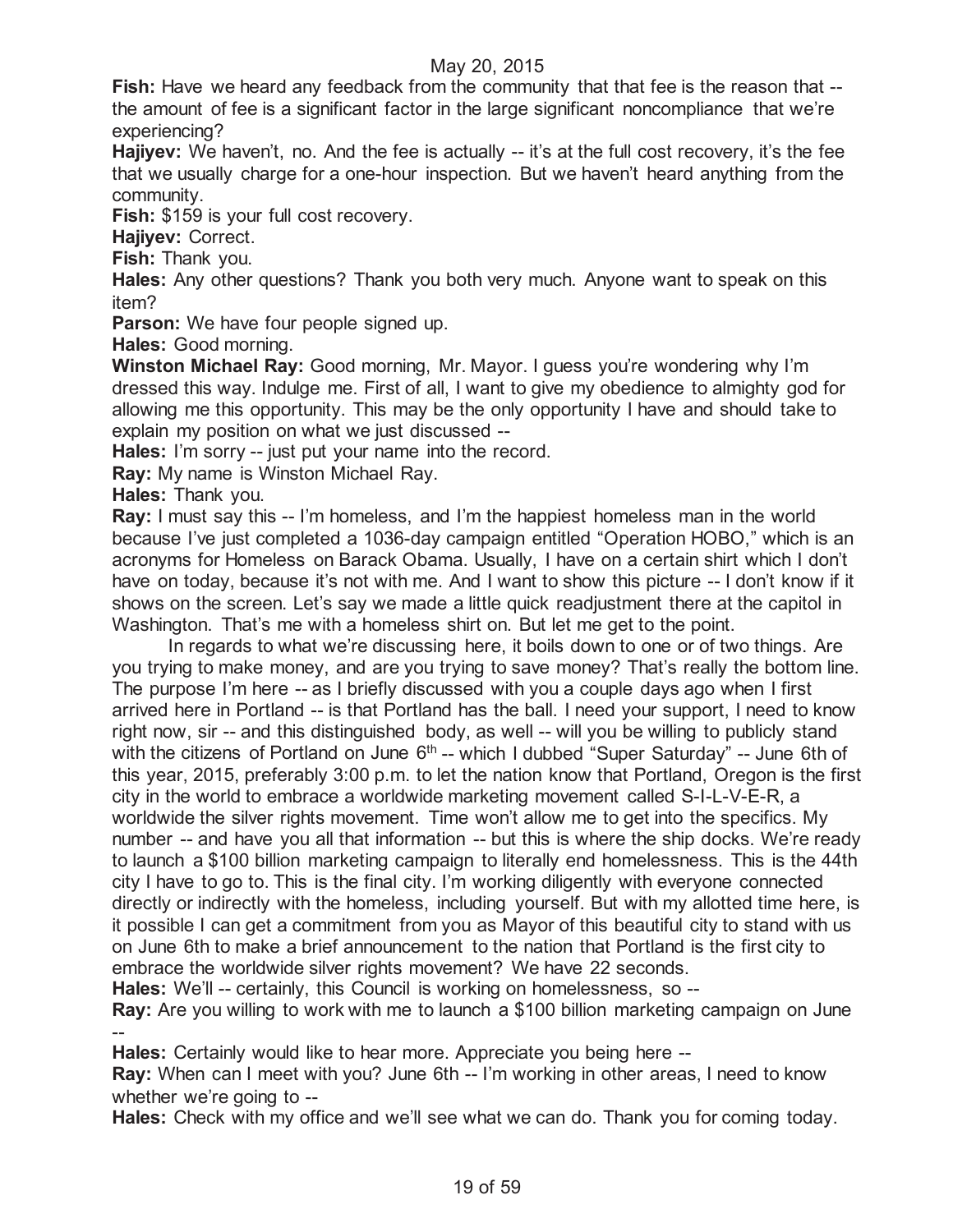**Ray:** Thank you, sir. And I have something for you all that I'm going to leave with the Clerk but we're moving very fast on this.

**Hales:** Thank you, good luck.

**Ray:** Thank you, sir.

**Hales:** Mr. Walsh or Mr. Johnson, who would like to be next?

**Charles Johnson:** I'm Charles Johnson. I did notice that -- as was mentioned by the staff -- there's some new fee structures regarding the portable sign. But having attended the ongoings in this chamber, I know that citizens who suffer severe emotional distress from the inability of this city to uphold its noise ordinances have had to come back to this Council many times. And I'm hoping that you'll ask them direct questions of the staff after we speak so that people can know if this particular department -- since it can assess things from mobile signs -- is also the appropriate department to prevent the idiocy of construction noise outside and in excess of permitted conditions. **Hales:** Thank you.

**Fritz:** You should know that the Office of Neighborhood Involvement houses the noise program.

**Johnson:** Your voice is about as good as Mr. Walsh's. But thanks for the reminder that this department doesn't -- even though it's clearly related to construction noise, we've somehow managed where Neighborhood Involvement has the difficult challenge of dealing with construction noise, and I would like to ask the City to reconsider if it perhaps could be more effectively and more appropriately related to the fee schedule for -- this is Planning and Sustainability, correct?

**Fritz:** This is Development Services.

**Hales:** Thank you. Mr. Walsh?

**Joe Walsh:** I'm losing my voice. I was at the Portland Building -- my name is Joe Walsh, for the record, and I represent individuals for justice. I was at the Portland Building yesterday, and there was a lot of construction going on around your building. And the thought occurred to me that we have a noise ordinance but for the life of me, I cannot figure out how you implement and enforce that noise ordinance when you have people surrounding your building taking up concrete that is surely in excess of 80 decibels, which is the limit. I could hear them very clearly all the way over to the Portland Building, and they were on the other side of your building. It's very loud. So the question comes up -- if you don't like protesters, for instance, using bullhorns and the police come and say, "well, I can hear your bullhorn 100 feet away" -- well, I was two blocks away from this noise. So what do we do about that? And I don't know how anybody did any work yesterday. If the noise was that bad for me, I'd put earphones on, which I rarely do. And I was listening to KPR because the noise was so annoying to me and I was two blocks away. What do we do with that? Do they get a waiver on the noise? Or do they just do it and every says, "well, that's construction and too bad"?

**Hales:** We'll find out.

**Fritz:** They get a permit and a variance.

**Walsh:** Does anybody know if they had a permit and a variance?

**Hales:** We'll find out.

**Walsh:** That would be good, thank you.

**Hales:** Thank you. Anyone else on this item?

**Novick:** Any further discussion? Then this will pass the second reading. Thanks very much. Let's move to item 495.

**Item 495.**

**Hales:** Commissioner Novick.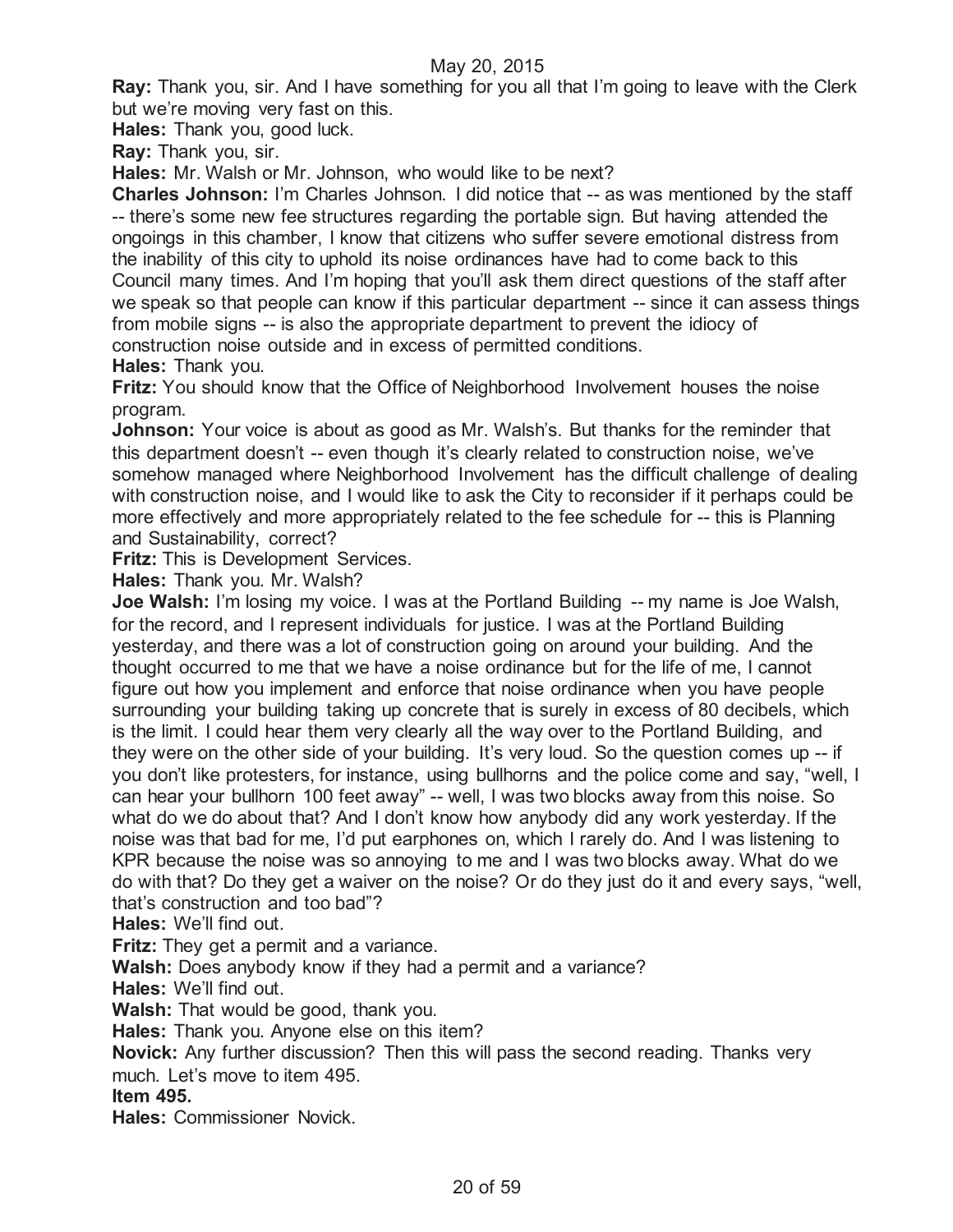**Novick:** Colleagues, this ordinance is PBOT's annual update of transportation fees, rates, and charges in accordance with City policy. The ordinance makes adjustments to fees, rates, and charges effective July 1st, 2015 and the fee adjustments is included in the Mayor's proposed budget for PBOT. When setting fees, PBOT considers the City's priority for a full cost recovery and a reserve with sufficient revenue to support services during periods of declining economic activity.

One thing I want to mention before turning this over to Christine and Jody is that one area where you see some fee increases this year is in schedule D, fees involving lane closures and sidewalk closures. And with the boom in construction recently, we hear periodically from businesses who say that work on the street and sidewalks is disruptive to their businesses, and we hear that, and that's a concern. We think that if we add some additional staff resources to doing more intense reviews, working with the developers. and the neighborhood to figure out how to mitigate those impacts on businesses, we should in fact be able to do so. Thank you. Christine?

**Christine Leon, Portland Bureau of Transportation:** Thank you. Good morning, Mayor and Commissioners. My name is Christine Leon, and I'm the Portland Bureau of Transportation manager of the development, permitting, and transit. I would like to just cover briefly some of the things before you today.

PBOT's annual fee schedule includes six fee schedules. Attachment A is parking, B is land use reviews, C is development and right of way construction use and miscellaneous permits and fares, D is the reserve use for parking lanes and sidewalks, E is miscellaneous which includes our leaf day fees as well as film and video, bike parking and etc., and schedule F is regulatory. With me this morning is Jody Yates. She can answer questions regarding the regulatory and parking rates if there's any questions later.

Essentially, one of the main differences between our fee increases and decreases and BDS is that PBOT is not at full cost recovery yet for a number of our fees. We also have insufficient reserves for operating to meet those City goals. So, some of our fees are increasing, some of them are remaining flat, and some of them are also decreasing.

When we set our fees, we consider the customer impacts in the larger context of the comprehensive City fees and services. So, a number of our fees are going to be incrementally increased this year to try to achieve cost recovery where we haven't achieved that yet. They're also factored in based on the size and scale of development or the use. Consideration is given to the broader community use and impact, such as block parties and public art. The bureau objectives in the Portland progress regarding Vision Zero and livable streets are also factored in. Improving performance and customer service and being a partner with customers is also a huge factor, and providing efficiencies and innovations, such as our utility coordination project, and making sure we're ready to deliver with the ITAP project.

For the past five years, PBOT has done outreach to our budget advisory committee, Development Review Advisory Committee, private utilities -- Northwest Natural Gas, PGE, for example -- community and neighborhood groups, permit holders, small and large businesses and restaurants, as well as our Development Services customers and frequent users. This fee package includes input from those customers and those factors.

The programs that we are not going to be increasing any fees this year include our SDC rate. There will be no increase this year. Also, there's no increase to the area parking permit rates, no meter rate changes, no changes in the hourly parking garage rates, no changes to leaf day fee, Sunderland Yard recycling fees and related fees. There are no changes to a number of other fees, but I wasn't going cover all the details.

Not all of the fees on the schedules affect any one customer or developer or property owner. As I mentioned, we are not at full cost recovery yet, particularly in the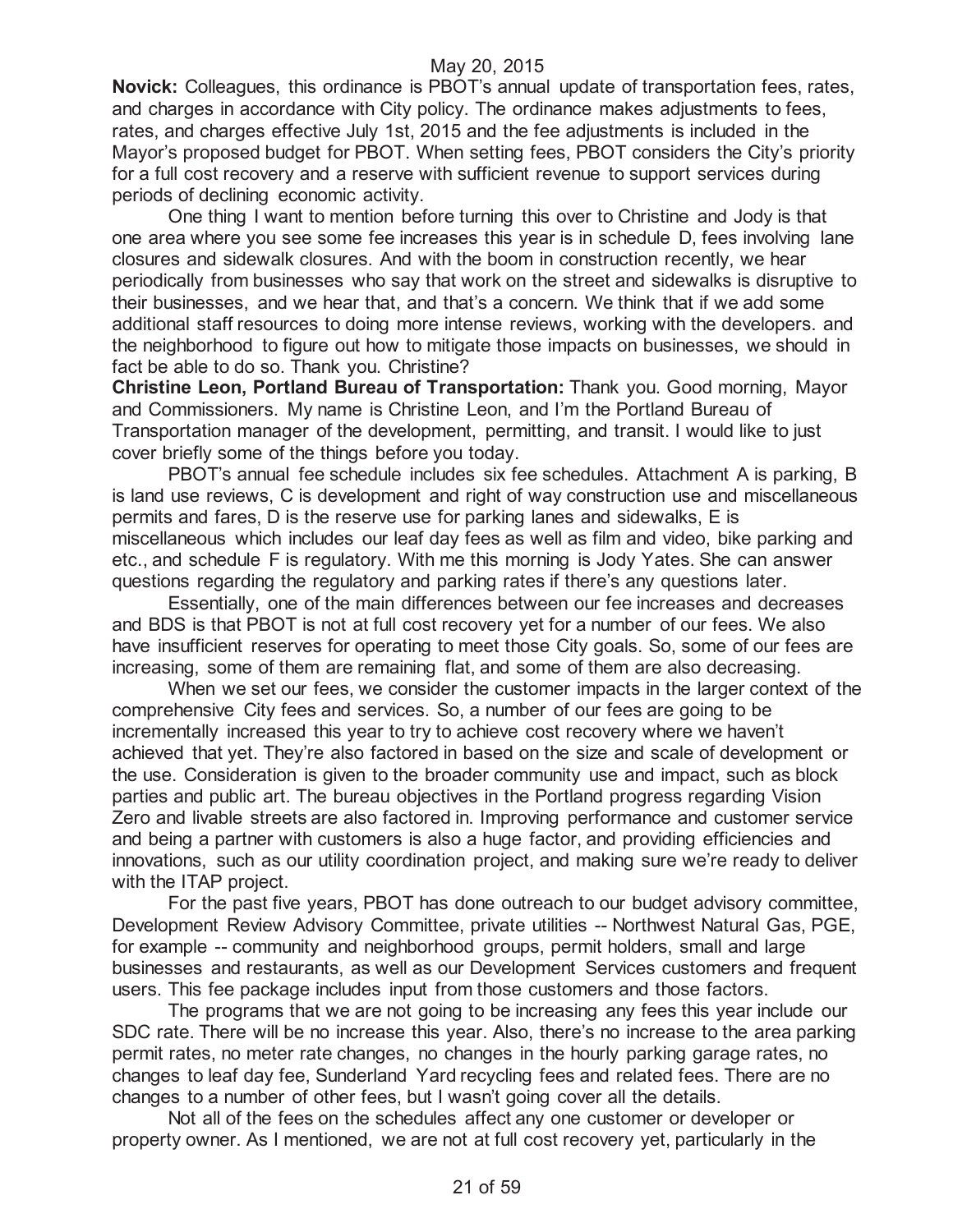development review fees. So, we have considered how those incremental adjustments would affect our customers. The increases do allow more cost recovery to be collected, as well as more GTR -- general transportation revenue -- to be allocated to other transportation services. So, I'm going get into a little bit more detail.

Regarding the meter rates, there will be a committee formed to evaluate a meter increase, which will follow our current policy document prescribing a public process. For the private for-hire transportation, there will be no changes at this time, however, I believe Jody will be at City Council in August with a recommendation from the task force. For the land use reviews, the majority of the increases are 15%, which we have capped. Half as many as those, though, are decreasing or remaining flat. A handful are capped at 25% increase this year, as well.

Building plan review fees are increasing also for PBOT. The residential are increasing at about 5% to 8% and for commercial, it's increasing depending on the size. So, the majority of the commercial reviews we got are less than \$250,000 in value -- those fees will increase about \$114 each review. We are capping the increase to our early assistance review at 5%. Again, it's another program that's not at full cost recovery for PBOT, but we feel that this will be a continued program to be subsidized by PBOT to give good customer service. The final plat reviews are decreasing by 15% due to staff efficiencies and our good working partnership with Multnomah County and I think just getting the word out to land surveyors and developers on the requirements of the plat. And then some of the other rates that remain flat regarding development are our public works appeal fees, as well -- as I mentioned -- the SDC rates are remaining flat.

Commissioner Novick mentioned the changes in schedule D on the reserve parking use and the requests for construction to use sidewalks, lanes, or a full street closure. And those fees are increasing to make sure that we have incentives for developers to mitigate the impacts of their construction on the users of the transportation system. So, we are going to be doing an increased review and continuing through the utility and permit coordination to do an enhanced look at the requirements of developers with respect to sidewalk closures and making sure that there's a good reporting and a good inspection, and bringing on staff to make sure that we're doing that in a very timely fashion for developers. I'm going to turn it over to Jody to cover the last two items regarding the Smart Park parking garages and the other.

**Jody Yates, Portland Bureau of Transportation:** Good morning, Mayor and City Commissioners. My name is Jody Yates, I'm the interim parking group manager.

Regarding Smart Parks, the parking garages -- those are publicly-owned garages. They're going to be -- mostly the increases are in the monthly rates, and those are after we've done market analysis specifically looking at other garages specific to those areas. First and Jefferson garage will increase from \$180 a month to \$190, O'Bryant Square from 180 to 195. Naito and Davis has the most significant increase from 170 to 185, and Fourth and Yamhill will be stopping the monthly program effective July 1. That'll bring us into full compliance with our land use conditional permit, which has no monthly permits at any of the three retail garages. The retail garages are Third and Alder, Fourth and Yamhill and 10th and Yamhill.

**Saltzman:** We'll have no more monthly at those three garages?

**Yates:** With the exception -- we'll have some carpools, which are allowed, and a couple of our tenants do get a monthly permit, but those are allowed. So, yeah.

Daily rates will only change at that Naito and Davis garage from \$10 to \$11. As Christine already mentioned, there will be no hourly rates at any of the garages -- those will remain consistent. Regarding Naito and Davis, we're actually finding that we're at full occupancy by 9 a.m. to 9:30 a.m. and pulling out the full sign. This is to try and free up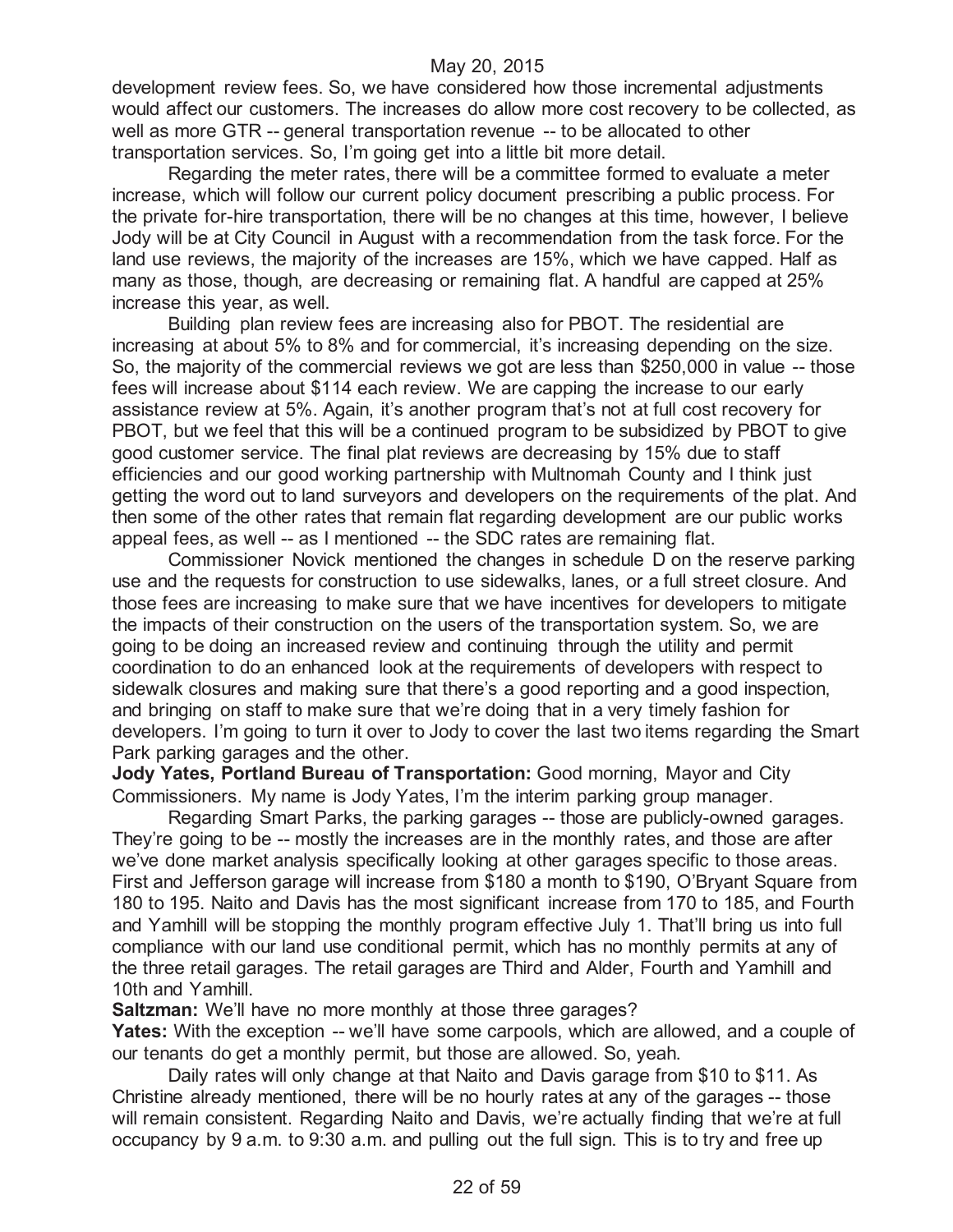some of that parking and making it available for customers later in the day. The mission of the Smart Park garages is to allow for folks to have some off-street parking in those areas. So by having a full garage at 9 a.m. isn't meeting our own mission. We're trying to push some of those users into other spaces.

Regarding the other fees -- the only fee I have here that's going up is the film/video permit fees. And talking with our budget analyst, they can't find when they last increased that fee and it is going up about 11%. But they looked back several years and have not increased it in many years. And that was supported by the film office, as well. Are there any questions?

**Hales:** So -- go ahead.

**Fritz:** Did the Council at some point make a decision to not have cost recovery in your fees?

**Leon:** Mayor and Commissioner, the Council has been supportive of PBOT's methodology of doing incremental increases along the way with regard to being sensitive to our customers. So, I don't recall that Council has ever said, "don't do full cost recovery." **Fritz:** Right, that was my recollection. And I really commend Commissioner Novick and the Mayor for all the discussions last year highlighting the scarcity of general transportation tax revenue. And so it seems to me that our policy should be you get what you pay for and you pay for what you get, particularly as we're following up from Development Services saying that they charge cost recovery. Next week, I'll be bringing the urban forestry fees for land use review where we're going to be asking for cost recovery. So, it would seem to me -- I appreciate you being sensitive to your customers. On the other hand, customers should be expecting to pay for what they get. That's a policy discussion make the Council needs to have. I realize that the ordinance comes together right now.

**Fish:** Commissioner Fritz?

#### **Fritz:** Yes?

**Fish:** If I could just yield on one point -- I believe that Council has an official policy we adopted in the last six years that requires all bureaus to move to cost recovery. I think we've actually taken the position on that. We've left it to the bureaus as to how they phase that in, but I believe it is the official policy we need to move to full cost recovery. **Fritz:** Yeah, that was my recollection, too. So that might be something to look at. **Novick:** Well, the idea here is to move to full cost recovery while having some sensitivity to the idea that in some instances that might result in percentage rate increases that customers might be startled by. And one of the things that's important to note -- as Christine pointed out -- we're constantly reviewing how much time it takes to do certain reviews. So in some cases, reviews take less time than they used to -- we figured out a way to do them more efficiently. In other places, we've realized that things are taking more time than they used to. So, we're moving towards full cost recovery in a context of constantly evaluating what each review actually costs. But this proposal will in fact move us closer to full cost recovery but won't quite get us there.

**Fritz:** I would encourage you to be quicker. And also, the percentage increases may be less important than the dollar figure. So, I don't know what the percentage is for a \$114 increase. In the context of the whole scheme of how much it costs to build a new home, \$114 doesn't seem that much to me and I would be interested to look at how our transportation fees compare with other jurisdictions.

I did have a couple of specific questions. We have had some discussions about credit card security and payment by credit cards at parking meters. I thought that was going to be part of the proposed fees.

**Yates:** Are you referring to PCI? **Fritz:** Yes.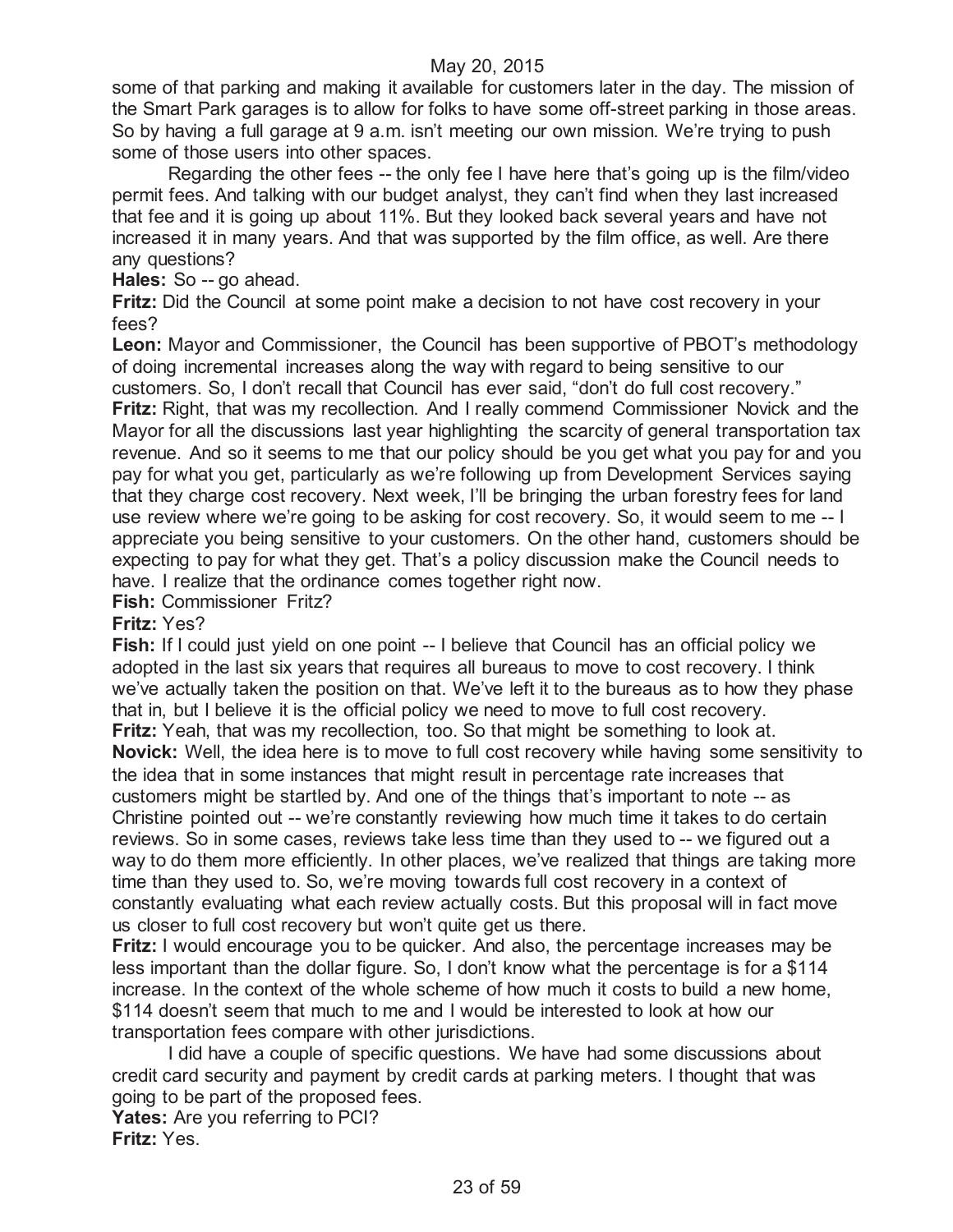**Yates:** OK. We have a meter rate increase that we'll be evaluating with the subcommittee. We have a specific transportation policy that we have to follow if we do proceed with a meter rate increase. We'll bring that probably in the fall BMP and you'll see that. **Fritz:** That's coming later.

**Yates:** Yeah.

**Fritz:** That's good to know. And then secondly, we recently raised wages for people working in the parking garages to \$15 an hour.

**Yates:** That's correct.

**Fritz:** Why are we not raising the fees to pay for that? Why are we expecting the general found pay for that?

**Yates:** Well, you adopted that I believe last week and we did evaluate what that is, it's roughly costing us about \$250,000 but it'll be -- we'll phase that in. We'll be able to cover that in our budget or we can ask for a budget increase later. We also have the ability in the garages to come back and change our rates, but we really like them to be reflective of the market and making sure that we're managing parking. The rates are really to manage the garages with the on street system and make sure there's parking available for folks. **Hales:** In other words, we want to look at the on-street rate before be look at the garage

rate again, even if we need to recover more from the garages so that we don't have an incentive to circle the block and not go into the garage.

**Fritz:** That makes sense. I would like us to be able to get the cost recovery into the garages in the light of --

**Yates:** The garages are at cost recovery, so their rate is OK.

**Fritz:** Not if we've just increased their costs by 250,000.

**Yates:** We're still OK from the standpoint of we take the additional -- any additional revenue and that becomes part of our general transportation fund. So the garages are at full cost recovery with their maintenance.

**Fritz:** But didn't we just allocate -- or aren't we proposing to allocate \$950,000 in the Mayor's budget to help pay for the \$15 per hour or do you get any of that?

**Hales:** I'm not sure if that goes to Transportation or just general fund bureaus. That's a good question.

**Yates:** I'm not sure.

**Fish:** Can I follow up on a couple of those points? On the systems development charge that you are not recommending an increase -- that's page 8 of 8, exhibit C. What percentage of cost recovery is that currently?

**Leon:** The SDC methodology is established by code and by the program that we have in place, and so the increases follow the costs of construction as set by the Federal Highway Administration. So, that's pretty much locked in.

**Fish:** But we are -- at what percentage of cost recovery are we under the agreed-upon recovery?

**Leon:** For the system development charges, it's not based on a cost recovery model on staff, it's based on a CIP forward-looking model.

**Fish:** I apologize for not asking the question artfully -- but we are at what% for that model? **Leon:** So when we put in place our current Citywide SDC list, Council capped the rate that we would collect from development at about -- I believe it's about 40% of what the study indicated. So, we are not capturing all of the costs due to growth for getting revenue for the projects that are on our citywide SDC list. Again, part of what Council decided at the time is to have a rate set that was about in the middle of what the regional partners had for SDC rates.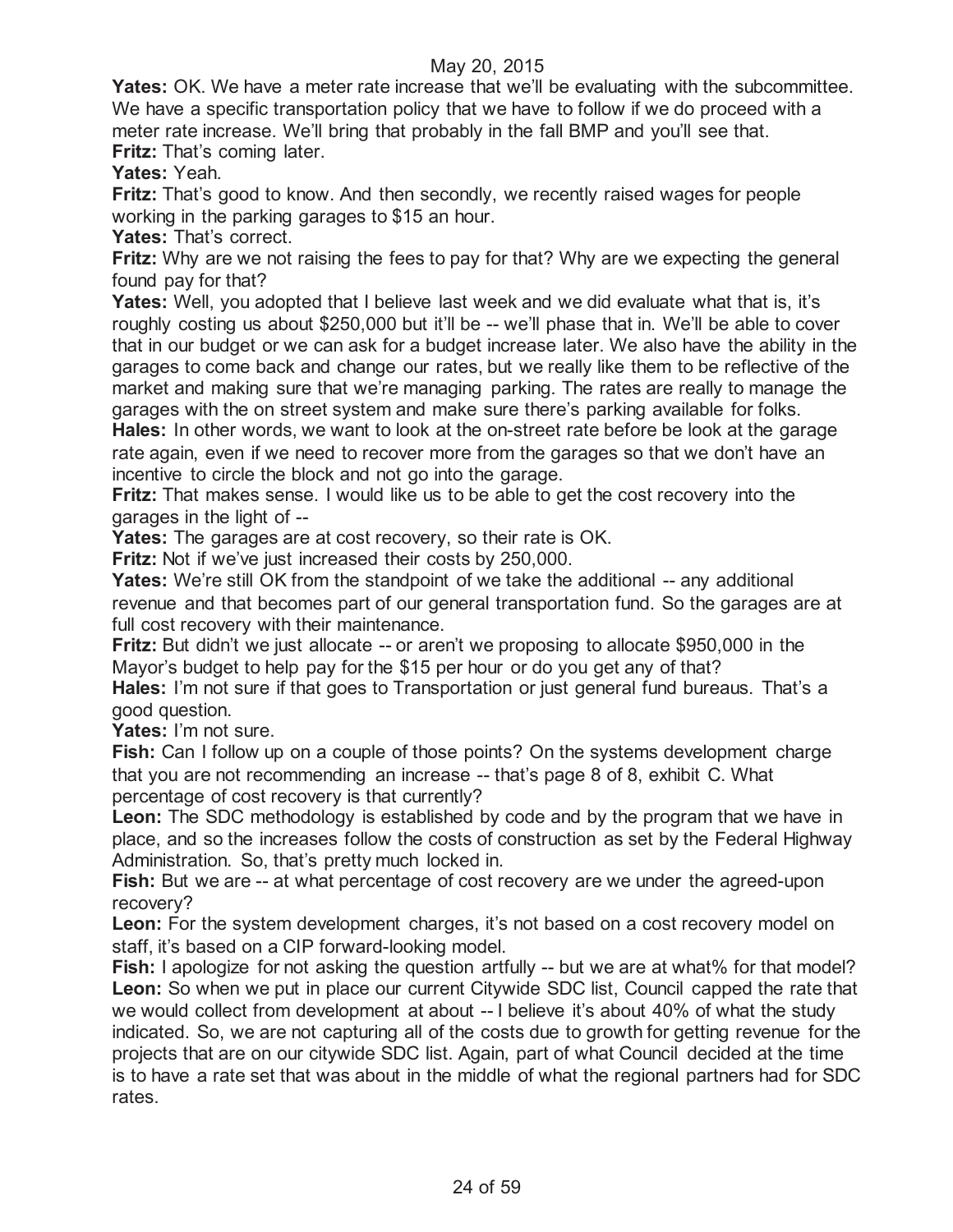**Fish:** And just in practical terms, if the SDC is not pegged to the actual impact of the new development -- the incremental impact on the transportation -- who coverings the difference?

**Leon:** The costs due to growth and new development from a system is allocated to new development. The cost for a frontage improvement or if there is a level of service deficiency at a signal is allocated towards new development or somebody going through a land use. The cost to fix our system and to get you to a state of having sidewalks everywhere and having the deficiencies all corrected is unfunded.

**Fish:** So, if you didn't have a Council directive to cap SDCs, and if you didn't care about what your customers thought about the rates, at page 8 of 8, what would be your recommended rate for single family residential? What is your true rate, from your point of

view -- not the one adjusted by virtue of policy decisions of this Council? **Leon:** Our current citywide SDC program is in its second two years of removal. In 2017, it expires. So, we're going to be starting a new committee looking at another renewal period -- probably 10 years -- next year, involving citizens and technical stakeholders. So, there's a lot of things that we can look at as far as new methods --

**Fish:** I appreciate the discussion, but assume you don't change the methodology -- and maybe I'm being unartful in my questions. But I'm asking just a very straightforward question. If given the current methodology, if the SDC reflected the full amount you could recover under that methodology without any limitation based on prior Council actions or concerns about customer impacts, the 2814 number would grow to what?

Leon: That's in our report, I will get it to your office.

**Hales:** Sounds like if you're at 40%, it'd be somewhere north of \$6000. **Leon:** I think so but we haven't studied --

**Fish:** I know every SDC is different. We've gone through this recently with the Bureau of Environmental Services where it turned out during the recession, the Council rolled back the percentage for certain development because we're in a recession but now we're going to roll it back to what we consider to be full cost recovery. Just would be interested at what that number is.

**Leon:** We'll look at that.

**Fish:** And again, I'm building in the assumption that Council hadn't directed you to do something and you're not taking into consideration the rate impact, the sticker shock -- just what would that number be in a perfect world? Just that we have something to compare it to.

## **Leon:** Sure.

Fish: On page 7 of 8 on exhibit C, one of the biggest jumps that I can find in the charts is commercial buildings valued of a million, and it goes up quite dramatically. What's the reason for that?

**Leon:** The commercial building review fee is not at cost recovery yet. What the staff has done is looked at the time involved with those reviews. They become more complex with developments that don't have parking requirements -- so parking is accomplished in the neighborhood -- and so the neighborhood is involved in some of the decisions in the reviews. We want to get the word out and partner with them. Also, loading is another issue that's come up --

**Fish:** Is it safe to say that, just as Commissioner Novick said, there may be some instances where you're doing certain reviews more efficiently and economically and therefore the cost goes down. This is an example where the building plan review process has gotten more complicated, so the increase in costs that reflects the additional costs of actually doing what you're required to do.

**Leon:** Yes, thank you, that's a good summary.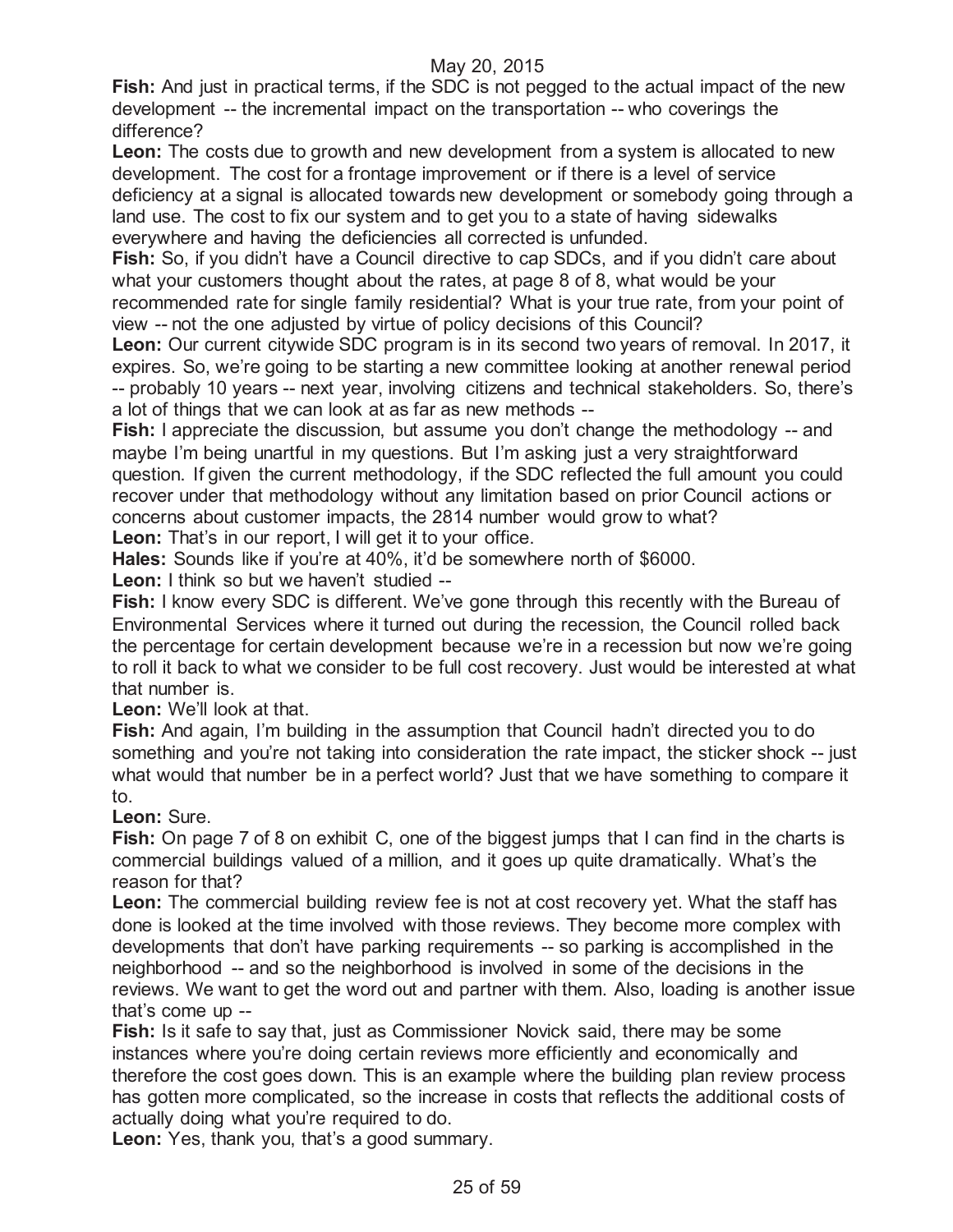**Fish:** Is that right, Commissioner?

**Novick:** Commissioner, I just have to say, I appreciate your inviting us to figure out exactly what we would be collecting if we actually wanted to pay for the projects that we think are necessary to accommodate growth. And that's -- we would hope that would be part of an overall process of our citywide looking at SDCs and kind of figuring out, OK, what will the market bear? And how should we allocate what the market will bear among the various bureaus, in effect.

**Fish:** And I recognize that some SDCs are forward-looking, some are backward-looking. They have different methodologies, even between bureaus. But the one thing I think is useful in this exercise is to compare the number that we're adopting against whatever the ceiling is and understanding, what is the ceiling under the methodology? Because I'm not aware that anyone's raised a question about your methodology, currently. So assuming your methodology, what are the strengths that keep you from hitting the ceiling that you'd otherwise want to be at, if that's what you were allowed to do. That gives you a chance to benchmark where you are and your recommendation.

**Leon:** Mm-hmm.

**Fish:** The last question I have was about meter rates and convening a committee. Of course, the most important thing is the charge you give to a committee. So, what do you intend to charge the committee with? They will be charged with coming up with a plan to generate more revenue for some specific purpose? Or what in broad strokes would be charged to the committee?

**Yates:** The charge to the committee is we've gone and done an analysis of the parking spots within downtown and actually some of the other area -- South Waterfront, Lloyd - and find that the occupancy in downtown during several hours of the day is upwards of 90% to 95%. The ideal parking number is 85% for appropriate turnover. So, we're going have them evaluate if they want to increase the meter rates to achieve more turnover. We'll also look at are the time stays -- so, one hour, 90 minute, two-hour spots-- are those appropriate? Those are the general charges we will be giving to the committee. **Fish:** Good, thank you.

**Leon:** Mayor and Commissioners, if I may -- I just got a note from staff. They are working back in office and looked at what the rate would have been on the single family residential without a cap, and it would be about \$7000. So, the two constraints on our SDC program are what we chose to look at for the capital list, as well as the cap that we had of 40%. So, that's taking out the 40%. If we had had a broader list of capital projects, then it would have been a larger number. But that's just the self-imposed one from Council. **Hales:** So, this good discussion highlights a couple of policy discussions -- one I mentioned yesterday -- that we as a Council need to look at the cost of housing and our housing strategy, and the cost of our own fees as component of that, and to look across the board. We're going to act on the Parks SDC today, but we need to look at all of our cost of doing business effects that we have as a City. Therefore, we need to look at this set of fees again, as well. I want to highlight that I think our discussion yesterday and today illustrate why it's important that we get to this at a higher level at more of a citywide view, and then bear down on how your bureau is coming along against Council policy -- whether it's Council policy to achieve cost recovery over time or amendments or changes that we might make. So, I want us to flag the need for that. I think this helped highlight it.

Secondly -- I believe I've got to right -- I came to understand during the budget process that we have another complexity with Transportation systems development charges in that they are accumulating quite a bit of money in the fund but they're unable to spend it as rapidly as we would like because they don't have non-SDC matching funds to couple with those dollars and spend them on actual projects because those projects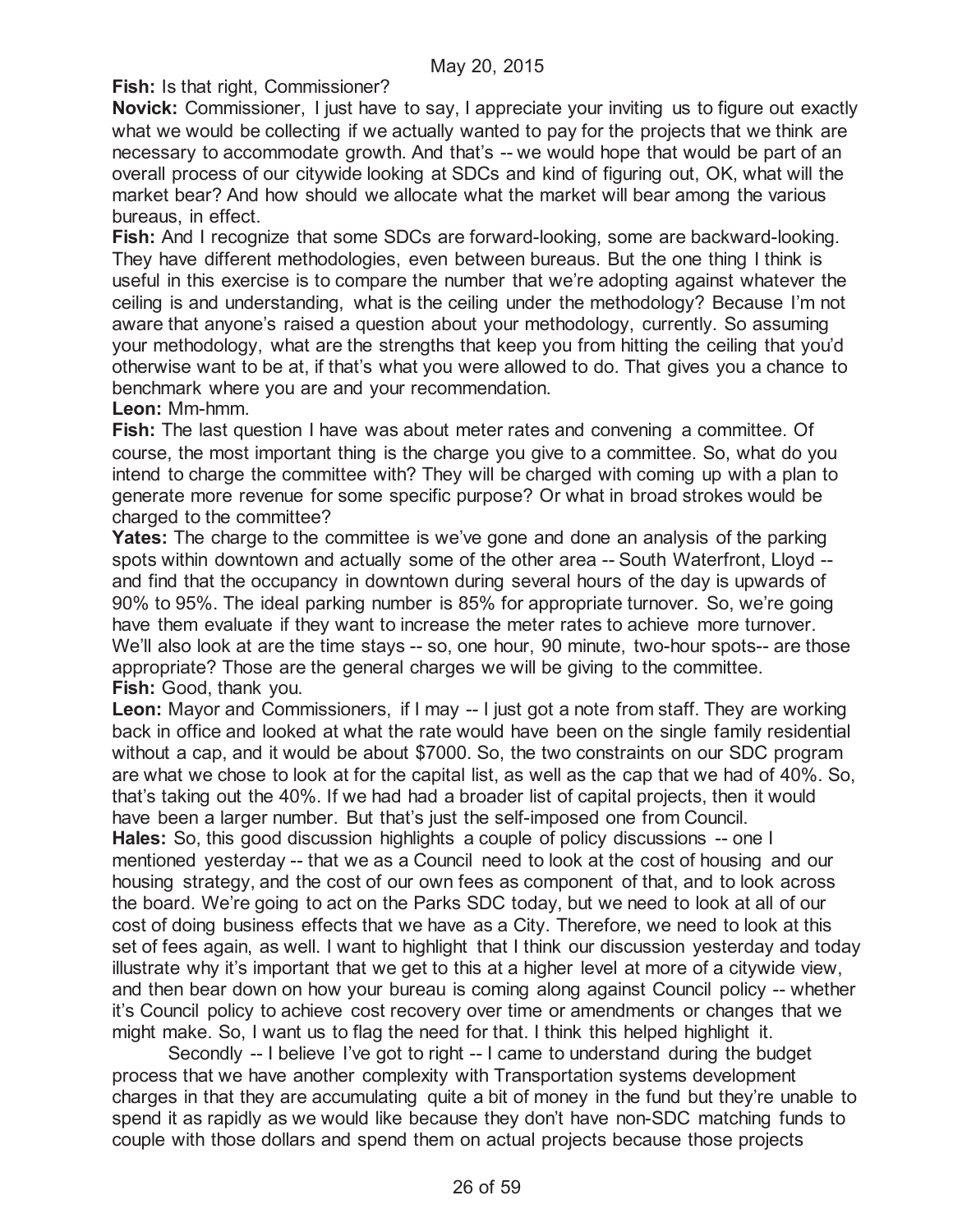around 100% about accommodating growth. This project might be 62% about accommodating growth, or that project might be 45%, but they have to have the other percent, whatever it is, and they don't. So, they're sort of gridlocked -- not through any of the administration but just lack of resources. They're gridlocked on the ability to spend the dollars that they have, which is a pretty different situation they have in Parks in terms of the ability to use the funds. So, I just wanted to flag that.

**Fish:** Mayor, can that in part are cured by changing the priority list for SDC projects? **Hales:** In part, but it's pretty hard in a city that's mostly built like we are to find a project that's 90% about growth.

**Fritz:** If we were charging full cost recovery with the Transportation SDCs, we wouldn't have to put so much general fund money, as you have in this budget. We could use our general fund then to provide that match.

**Hales:** Yes, if we had the match.

**Fritz:** Yes. But we would have it if we weren't having to dedicate so much general fund into things like the \$15 an hour in the parking garages and in the projects on the street. I think the principle should be that new development pays its way, and at this point, new development -- I think it would be hard to stop it. And if there's a time to get full cost recovery, it's now or in the future.

Yates: And can I -- [speaking simultaneously] -- I'm sorry, I felt like I didn't answer Commissioner Fritz's question very well earlier regarding the \$250,000 increase to the parking garages. Basically, we will be subsidizing that with our general transportation revenues, which I do believe is what you were getting at.

**Fritz:** And we shouldn't be doing that --

**Hales:** Something we ought to look at.

**Fritz:** Yes, absolutely. Thank you. I really appreciate your laying this out. And Commissioner, partly because I learned so much last year about transportation funding and the lack thereof, I really appreciate how you've been very clear on the strategy why you're doing what you're doing, and I'm certainly willing to alter that in the very near future. Because I think we certainly are going to need to look for other revenue in addition to that. We should certainly make sure that the current funding mechanisms are getting cost recovery.

**Novick:** Just to state the obvious -- we make money off the garages. If the costs increase, we make less money. But it's not like we're losing money off the parking garages. Yates: That's correct.

**Hales:** Two other things I just wanna flag. I didn't quite understand this before, but if you look at exhibit C, those fees -- or several of them -- are talking about the right of way use fees for sky bridges and tunnels and such. That's essentially rent -- we're renting you a piece of the right of way at Pioneer Place or whoever you are, right?

**Yates:** That's right.

**Hales:** So that's not cost recovery, that's --

**Leon:** Market rate.

**Hales:** Market rate. So, interesting. Wanted to flag that issue in particular. We might want to look at whether that is, again, appropriate to current market values. Secondly, I wanted to flag the sky bridge issue in particular because I don't want you us get too addicted to a sky bridge revenue because we have City policy that very explicitly discourages and I think should outright prohibit sky bridges, and we have a whole bunch of people who are opposing that right now. So, we're going to have a policy conflict here shortly at least in the form of some land use applications where people still thing it's possible right now to get a sky bridge, and I thought we'd closed that door.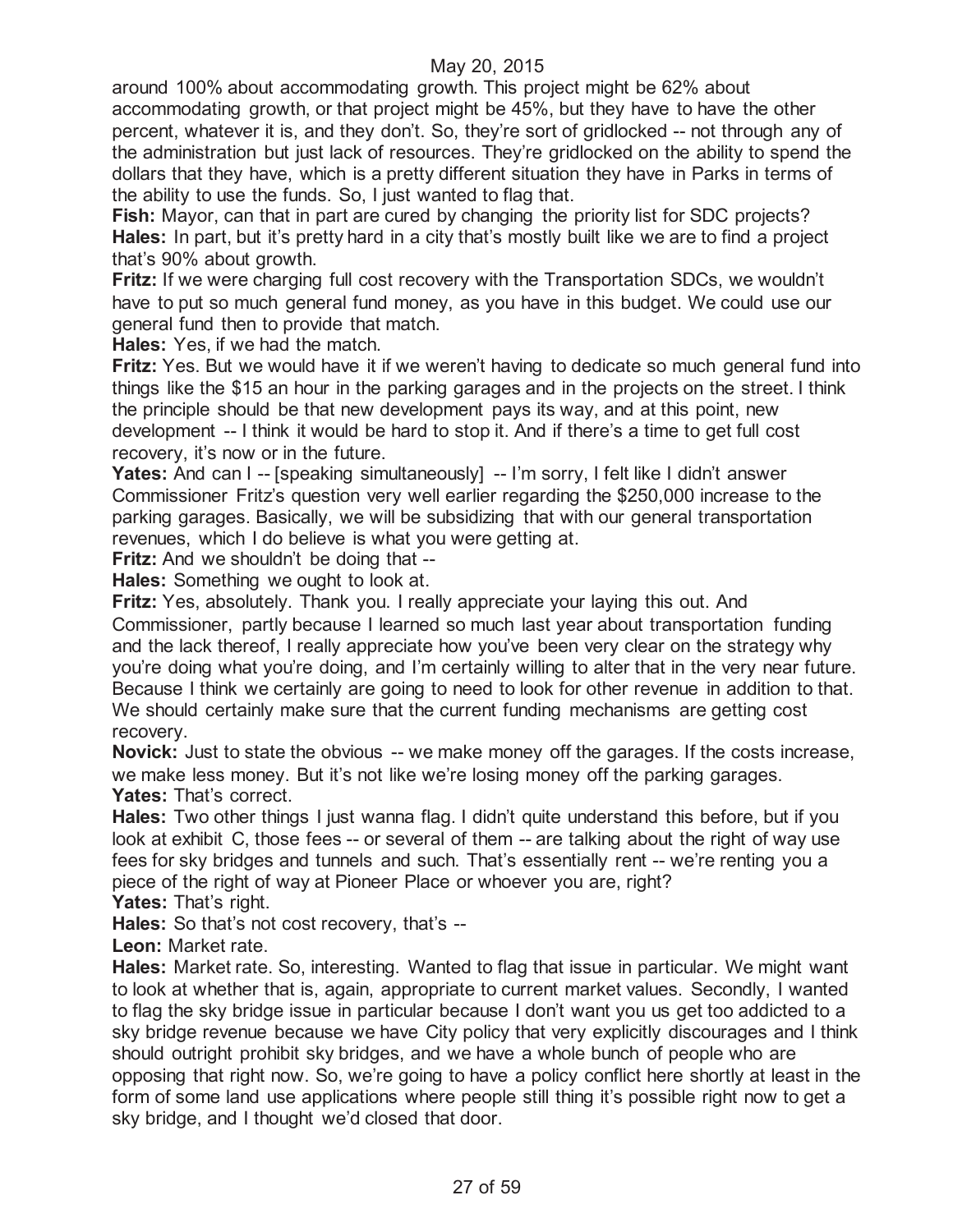**Fritz:** Well actually, I think Commissioner Novick and I are interested in opening that discussion. Because I think there are some places where a sky bridge makes complete sense, and there other places such as downtown where we want to keep people on the pedestrian street.

**Hales:** We'll have that debate.

**Fritz:** I know Commissioner Novick is willing to have that.

**Hales:** Be careful about opening what a former County Commissioner called Pandora's can of worms.

**Novick:** So tune in next week for the battle of the sky bridges.

**Hales:** Maybe several weeks, given what I've heard coming our way. Third issue I wanted to flag on schedule D, which Commissioner Novick mentioned earlier. Those are relatively modest fees for closing a lane or closing a street. I assume that's mostly during the construction process. We don't apparently differentiate between closing a lane on a street where there aren't parking meters and one where there is, or am I just missing that on a schedule?

**Leon:** So the schedule D and the way you are assessed permits and fees vary depending on if you're in a metered district or not.

**Hales:** They do, OK.

**Leon:** Yeah.

**Hales:** So, we charge more, I would assume, if you close a lane and therefore wall off the access to a set of meters that we'd be earning revenue on all week long while you have your speed closure, right?

**Leon:** The travel lane closure and the street closure don't vary depending on where you are in the city necessarily, but what does get affected is the reserve parking rate. So, there is a historic partnership with BDS -- they have a rate of 18 cents per foot that's assessed for parking spaces for construction in the metered district, which, on an average space, is about \$8000.

Hales: OK, I get it. Good, thank you. Other questions? We've peppered you with a whole bunch of them, thank you for addressing all those Council questions. Anything else for the two of you? OK, thank you. We'll see if there is anyone else signed up to speak on this item.

**Parsons:** We had one speaker sign up, and that was Mr. Ray. Do you have more to say on transportation?

**Hales:** It's got to be on just this issue, though, sir, not on your proposal but on fees.

**Winston Michael Ray:** I did -- I left out something I wanted to say last time. I guess the only thing I could say, Mr. Mayor, is that it boils down to one thing. It's a money issue. Like every other city I've been to -- I've been to 43, this is this is my 44th city -- they are facing a money issue. I think the best solution is embracing this worldwide marketing movement. I just want to say this -- I won't get into that, but I didn't get a chance to say this last time -- **Hales:** Sir --

**Ray:** Let me just say, I will be a candidate for the presidency of the United States of America to address the needs of the poor and the struggling middle class because he poor and the middle class does not have a voice in the Republican or the Democratic parties -- **Hales:** OK --

**Ray:** And I just want to make it clear that --

**Hales:** Sir --

**Ray:** This is the City I will announce my candidacy from on June 6th and I need your support and the whole nation will be watching Portland to see if she's going to do what she's supposed to do insofar as launching this \$100 billion campaign that will literally end homelessness and get people off the streets with up to \$3000 of revenue earmarked for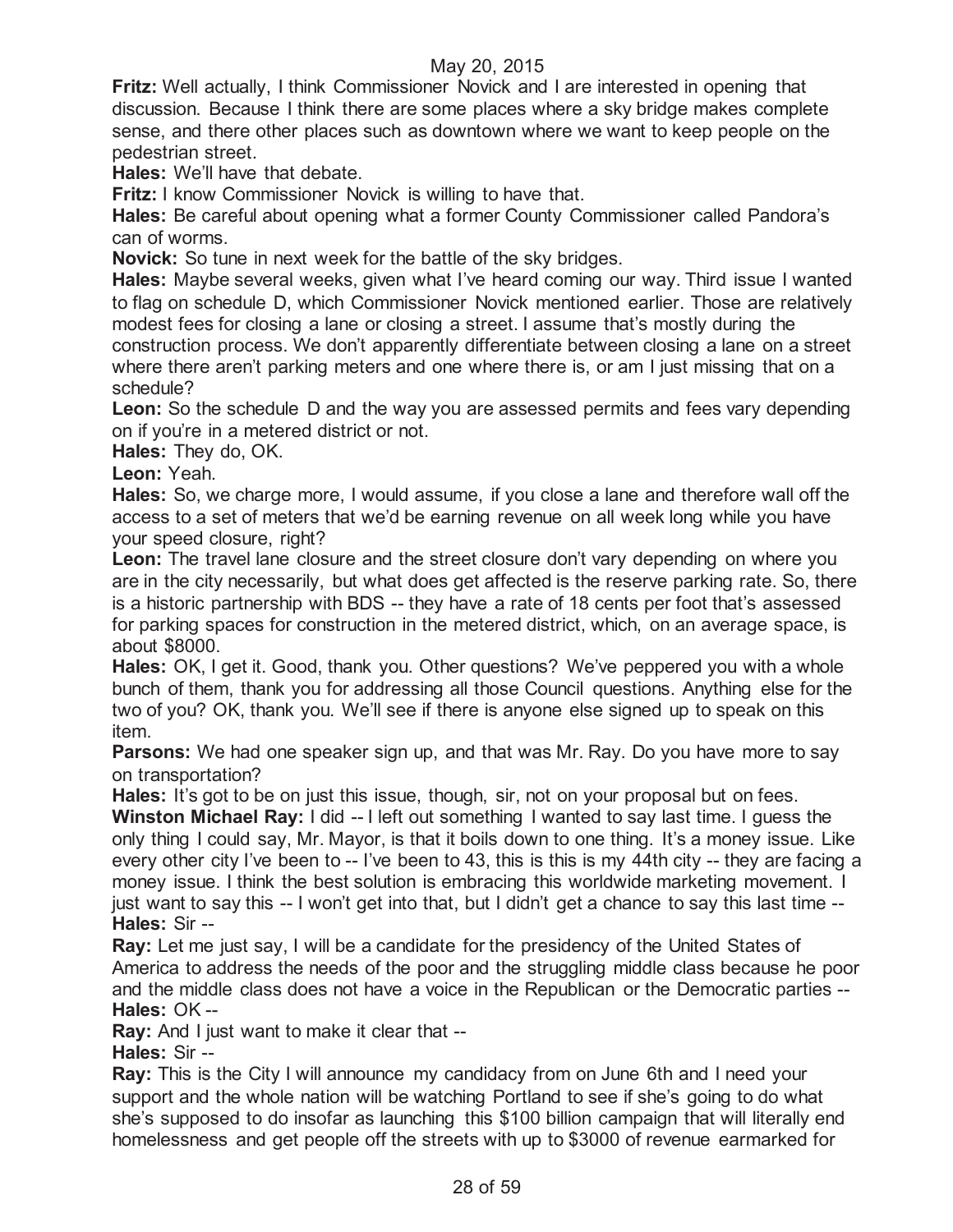that purpose. I have to say that. And on a closing note, if anyone wishes to reach me, I'm Winston Michael ray, you can reach me on my cell and this is the outfit I'll be wearing throughout my candidacy. Let's get back to the money issue. The City needs money and we are earmarking enough of it to take care of the needs of poor and things you need to build up the city, the infrastructure.

**Hales:** Thank you, take care.

**Ray:** Thank you. I'm going get back with your office and we're going to meet soon because we're looking at 17 days and counting. Thank you now. Winston, that's all. I'll be your candidate as an independent for president.

**Charles Johnson:** Good morning, Commissioners, Charles Johnson for the record. I want to thank the Mayor for raising the issue of street closings on streets versus non-parking revenue streets and parking revenue streets. But I also want to encourage the City to do better for all its citizens, not just ones that need a play to stash their car. After the people's climate march, when 400,000 people marched through the streets of New York, I was able to spend most of a month in Manhattan. What I noticed in Manhattan is that although so many people will say New Yorkers are brusque, the city cares about people. They have a department of homeless services where anybody can go and get shelter if they don't have a complicated legal issue or mental health issue the very first night of their homelessness - -

**Fish:** This has nothing to do with transportation --

**Hales:** Yeah --

**Johnson:** And they have --

**Hales:** Could you go to this subject, Charles?

**Johnson:** No, I'm actually going drag it out for three minutes because you're impatient, rude *jerks*.

**Hales:** Charles, please. We have a rule that people come and speak --

**Johnson:** I'm getting to that point and I don't care if the police take me out, so you can decide how long you want to be here. The point pertaining to this is that you close sidewalks -- go ahead, turn my microphone off.

**Hales:** We'll cut your mic off, Charles -- you don't get to do this.

**Johnson:** No, you don't get to do what you're doing. Let me get back to the point of collecting revenue for construction closures. That is the issue before us, is it not? **Hales:** Then go to that issue, please. You know how to do that.

**Johnson:** Your distractions are disgusting. However, the issue is sidewalk closures. How is it that a developed city can make skyscrapers happen without closing sidewalks? And you are constantly closing sidewalks for developers without -- I don't -- obviously. I'm a layperson, I'm not an employed expert on how the street closures sidewalk closures happen. But it's crystal clear that in addition to your good idea, Mayor, of assessing the revenue impact and parking availability, we should also realize that all over the world, construction companies build things without closing sidewalks. And if construction companies are going close sidewalks, I think that there should be a financial disincentive that helps cover traffic management in this estimate thank you.

**Hales:** Thanks. We actually have to close sidewalks more here than in other cities, Charles, because we have 200-foot blocks. In New York, they have much bigger blocks. So, it's a practice question on how to build anything on a postage stamp compared to where people build elsewhere in the world. OK, let's move on to anyone else who has public testimony. If not, we'll take this to second reading and move on to 496. **Item 496.**

**Hales:** OK, we have the findings before us. Anyone have any questions or concerns about the findings before I take a motion to adopt them? Is there a motion --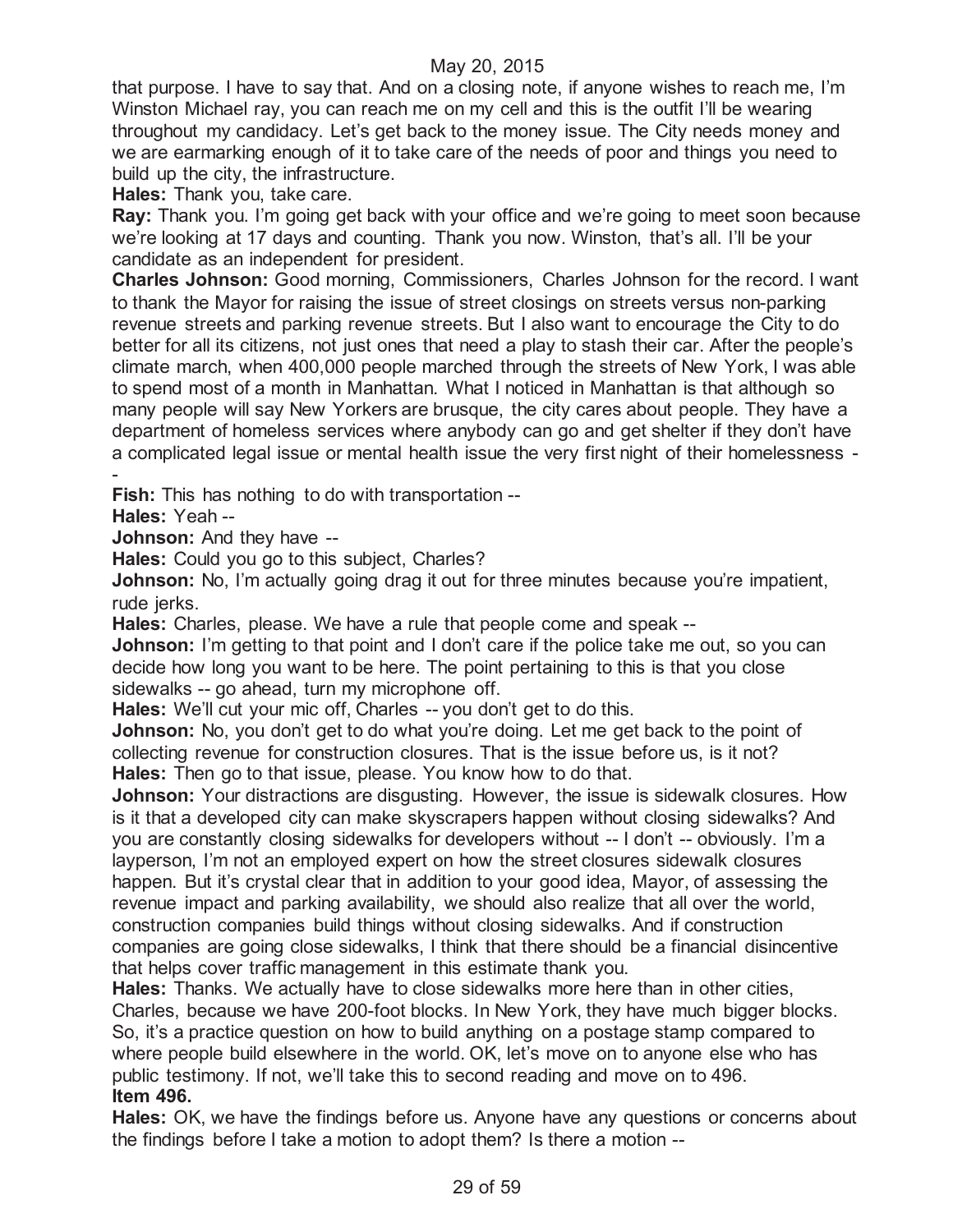**Fish:** So moved.

**Fritz:** Second.

**Hales:** Further discussion? Roll call on adopting the findings.

**Fish:** Aye. **Saltzman:** Aye. **Novick:** Aye.

**Fritz:** I thank Kara Fioravanti and Jeff Mitchem from the Bureau of Development Services, also the Design Commission's diligent work on this project. Aye.

**Hales:** Ditto to those compliments and also to the design team and the applicant for coming up with a really excellent project. Aye. OK, let's move on to 497.

**Fish:** What, Mayor? 505?

**Hales:** I'm sorry, that was consent -- sorry, wrong part of the agenda. 505. **Item 505.**

**Hales:** I don't think Julie is here, but we have our staff here. Good morning.

**Tim Heron, Bureau of Development Services:** Tim Heron, Bureau Development Services. I am not Julie Livingston.

**Hales:** No, you sure aren't, but we're glad that you're here.

**Heron:** But I'm proud to introduce this. Just as a note, this originally was a consent item. A couple weeks ago, we had a paperwork shuffle. So, this is a little unusual, but as Commissioner Fritz has stated -- and you've already received information about Julie's application -- she will be filling the architect position and is desperately needed. We've been trying to fill positions since the fall. It's been challenging. As you know, of course, from the State of the City -- a month and a half ago, we've been exceptionally busy in development. It's been a hard time getting volunteers to be able to commit that dedication and time. So, we're very, very happy to have Julie willing -- as well as her employer - open to that kind of time and dedication, especially during ambition hours. That's all I really have to offer.

**Hales:** And her experience with the affordable housing project is going to be useful. **Heron:** Yeah, and since you prompted it, one of the favorite quotes I had in our appointment for her was "to wrestle good design out of modest budgets." Her words. **Hales:** Hear, hear. And it looks like from the accompanying material here, we still have one vacant architect position.

**Heron:** Correct. And we're working right now both in Commissioner Fritz's Office and fortunately I'll be able to work more closely with Dora Perry just by geography up in the building, which I'm excited about, and look for -- we're casting a deeper net in the pool of commissioners to choose from, and we hope to be back in front of you soon with additional appointments.

**Hales:** Great, thank you. Questions? Anyone want to speak on this item? On Julie Livingston? Come on up.

**Joe Walsh:** One thing I noticed this morning -- my name is Joe Walsh, I represent individuals for justice. One of the things I noticed this morning in the consent agenda is that there are other people's names that are volunteering for these committees. You do the consent agenda and put it all away, and they get no recognition. That seems to me annoying to me -- that people give their time, they serve on your committees, and if you do consent agendas, they don't get any recognition at all. And it's just gone. So, I would like you to consider at least breathing the names of the people that are giving their time and recognize them. If you read the names, it would only take a few minutes. You know, because I'm an activist, I don't serve on committees. But if I did and you just did not recognize me at all on your consent agenda, I'd be really angry. So my anger is transmitted to those people today that are going to not be recognized because they go under consent agenda. I picked this item at the last moment because there is a connection. She's being recognized, other people aren't. Even though if you're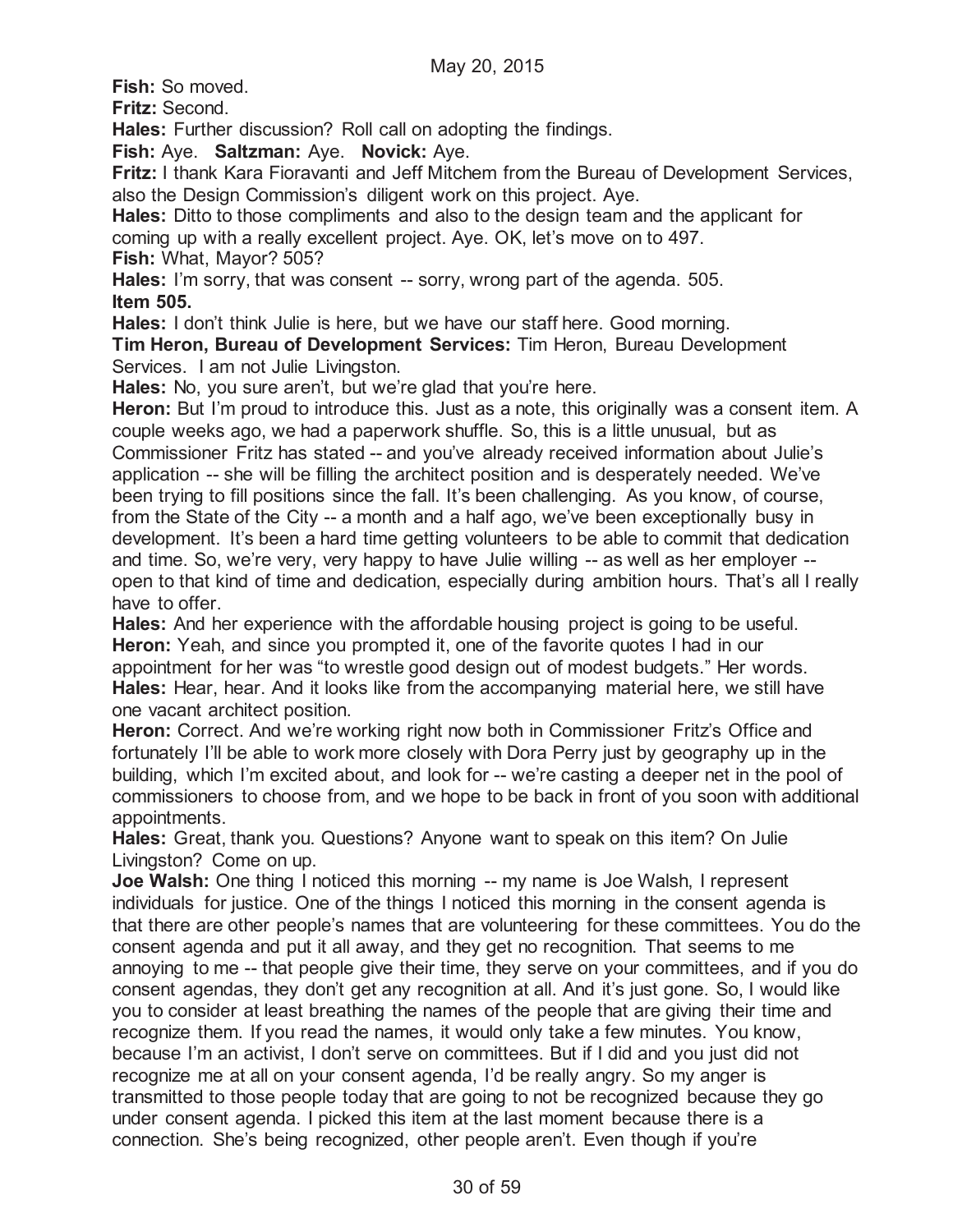reappointing somebody on the same committee, it's their time. They are volunteers. They don't get paid at all. They may get a peanut butter sandwich at one of the meetings, but that's pretty much it. So please, figure out a way to recognize them, thank you.

**Hales:** Thank you. I think we have been somewhat random as to whether these things are on consent or regular, so it's a fair point.

**Fritz:** Actually, I have a policy and that is I ask my nominees if would they like to be on the regular agenda or not. Sometimes it's a matter of whether they want to be here or not, but I think that is a fair point. And I often do -- I didn't this time. So, I'm going take this

opportunity to thank Vivek Shandas and Damon Schrosk who were appointed to the Urban Forestry Commission. And then Mayor Hales and Commissioner -- wait a minute, wrong one --

**Hales:** Also, Theresa Soto, Daniel Franco-Nuñez, Alisha Zhao, and Se-Ah-Dom Edmo to the Human Rights Commission.

**Fritz:** Yes. And we often do recognize them in that manner, but just so you know, Mr. Walsh, it is something that I give my nominees the choice about whether they want to be on consent or regular.

**Hales:** Good point. And one way or another, we ought to thank these people, they do a lot of work for free. You're absolutely right. OK, that is previous agenda.

**Fritz:** We didn't hear it, though, we pulled it back.

**Hales:** So that goes to second reading.

**Fritz:** Yeah.

**Parsons:** Excuse me, it's a report --

**Hales:** It's a report, not an ordinance?

**Fish:** Motion to accept the report.

**Fritz:** Second. Thank you, Sue.

**Hales:** Roll call.

#### **Item 505 Roll.**

**Fish:** Mayor, I have known Julie for a long time, and I've seen some of her greatest work that she did with Home Forward wherein affordable housing development and design, she brought a set of values to the table, a conviction that low-income people should be able to live in a space that's functional and beautiful, an attention to detail and to the bottom line, and ultimately, to bringing very complex projects to fruition. And there are a number of them, including Bud Clark Commons, that have her fingerprints on them. We are very lucky to have someone of her caliber serving in this capacity, and I enthusiastically support her nomination. Aye.

#### **Saltzman:** Aye.

## **Novick:** Aye.

**Fritz:** Yeah, thank you very much to Julie for being willing to serve, and Tim Heron for his excellent staffing of the commission and of the design process in general. As he mentioned, we are still looking for another architect. It's been vacant since last year, and I'm holding that vacancy because I really want someone from an underrepresented community to round out our commission membership. Julie certainly adds a lot of value in the scope of the work she's done and I really appreciate her service. Aye.

**Hales:** If you look at what's happening in the city right now with the amount of growth going on, these commissions are always important -- the Landmarks Commission and Design Commission -- but boy, are they important right now. And we've seen from appeals cases how much controversy there is even to a well-designed project, so it's especially difficult duty and a lot we ask of those folks. Thank you Julie and all those willing to do this work.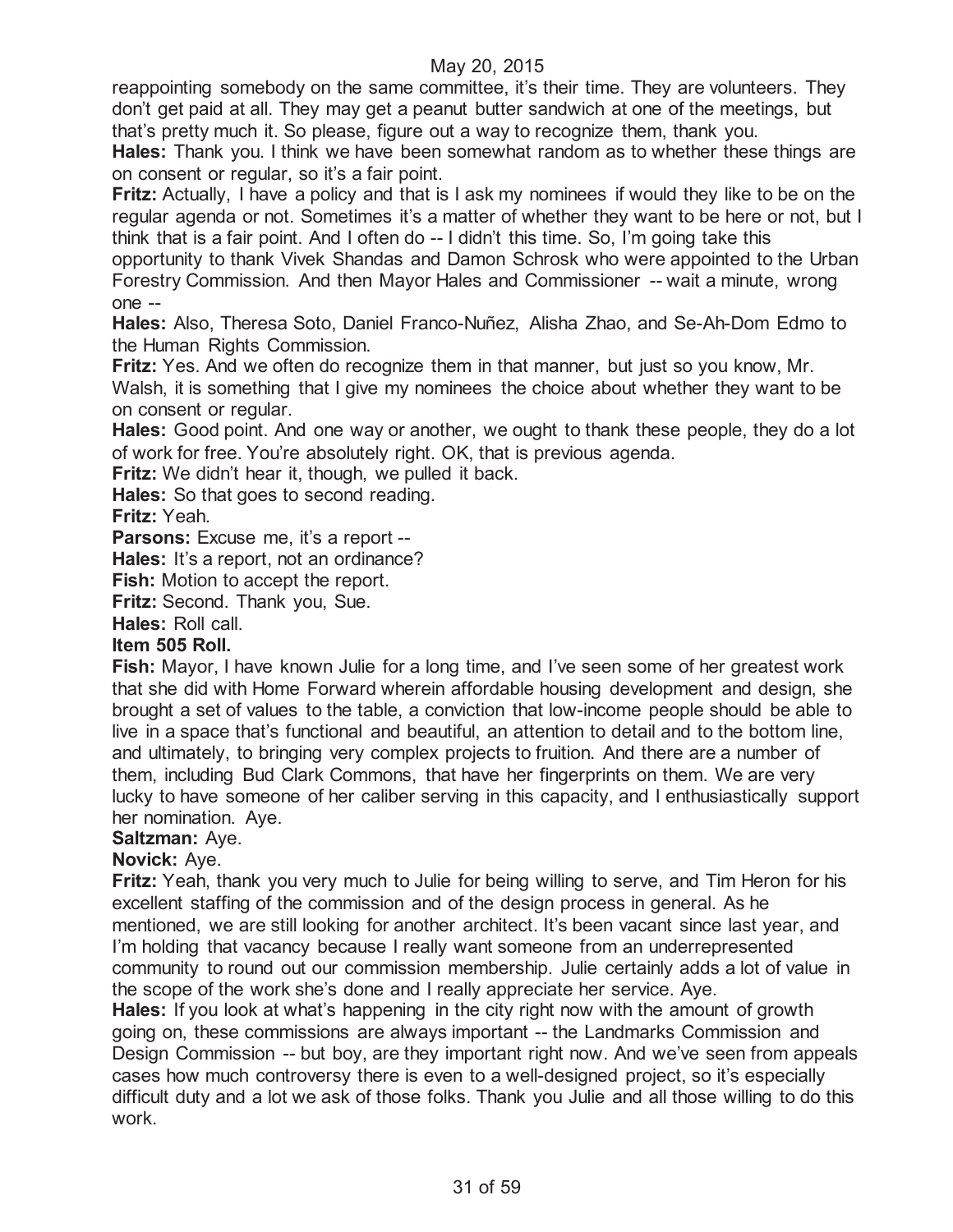**Fish:** Mayor, point of order -- especially when Tim is here. I do notice on the Design Commission guidelines, the representative of the Regional Arts and Culture Council is nominated by RACC and approved by the Mayor, which I think it is -- conforms to the fact that prior mayors have had RACC in his or her proposal. I think that's an issue we ought to revisit to the extent that a mayor delegates the RACC liaison to a commissioner. I think it should probably say it's either a joint process or something. But if it's going to bypass Council I think it should at least involve the Commissioner-in-Charge of RACC, which is not always the Mayor. So perhaps we can think about that at some later day. **Hales:** Before Mr. Savinar finally staggers away from the commission. [laughter]

**Heron:** He's chained.

**Hales:** Thanks Tim.

## **Item 506.**

**Fish:** Could I just ask a question to Commissioner Novick, who is formally a Justice Department lawyer and is fluent in Latin and Greek. Steve, would you pronounce the operative term again on friend of the court?

**Novick:** Well, what I was told in Latin class is that nobody actually knows how they pronounced anything. So I think people now say "a-meek-us cure-ee-ay" but that's just a guess.

**Hales:** Good enough for me. Mr. Burns, welcome.

**Al Burns, Bureau of Planning and Sustainability:** Thank you. Good morning, Mr. Mayor and members of the Council. My name is Al Burns, I'm a planner with the Bureau of Planning and Sustainability. We are asking for a resolution that gives the Council's permission to participate as a friend of the court before a case that's coming before the Oregon Supreme Court. It's an important historic preservation case.

It concerns Oregon's owner consent law. In 1995, the Oregon legislature changed state land use law. And from that date forward, a city or a county could not designate a property as historic unless they had that owner's permission. The same legislature made a provision for people that had already been designated that if that designation had been imposed on them they could request the designation be removed and the city or county would have no choice other than to remove that historic designation.

In a recent case in the city of Lake Oswego, they removed a designation on the Carman House on the request of the present owner, not the original owner. That was contrary to how the City of Portland understood the law. We thought an owner that bought the existing historic property with open eyes could not ask for that designation to be removed.

That case went to the Land Use Board of Appeals. The board remanded to the City, they agreed with our position. When the case got to the Court of Appeals, the Court of Appeals reversed the Land Use Board of Appeals and said that a current owner could ask for a designation to be removed if a previous owner had objected -- and perhaps even more problematically -- had never been asked.

So this decision, if it's affirmed by the Oregon Supreme Court, puts about 1700 Portland local landmarks designations at risk of having their designations removed. It's a significant case, and that's why we're asking for the Council's permission to participate as a friend of the court.

What law suit designation would mean is that it would mean these properties would no longer be subject to historic design review or 120-day demolition delay. Thanks. **Hales:** It's potentially a big deal. Thank you. Questions for Al? Thank you very much. Anyone want to speak on this item?

**Parsons:** We had three signed up.

**Hales:** Come on up. Mr. Johnson, you're on first.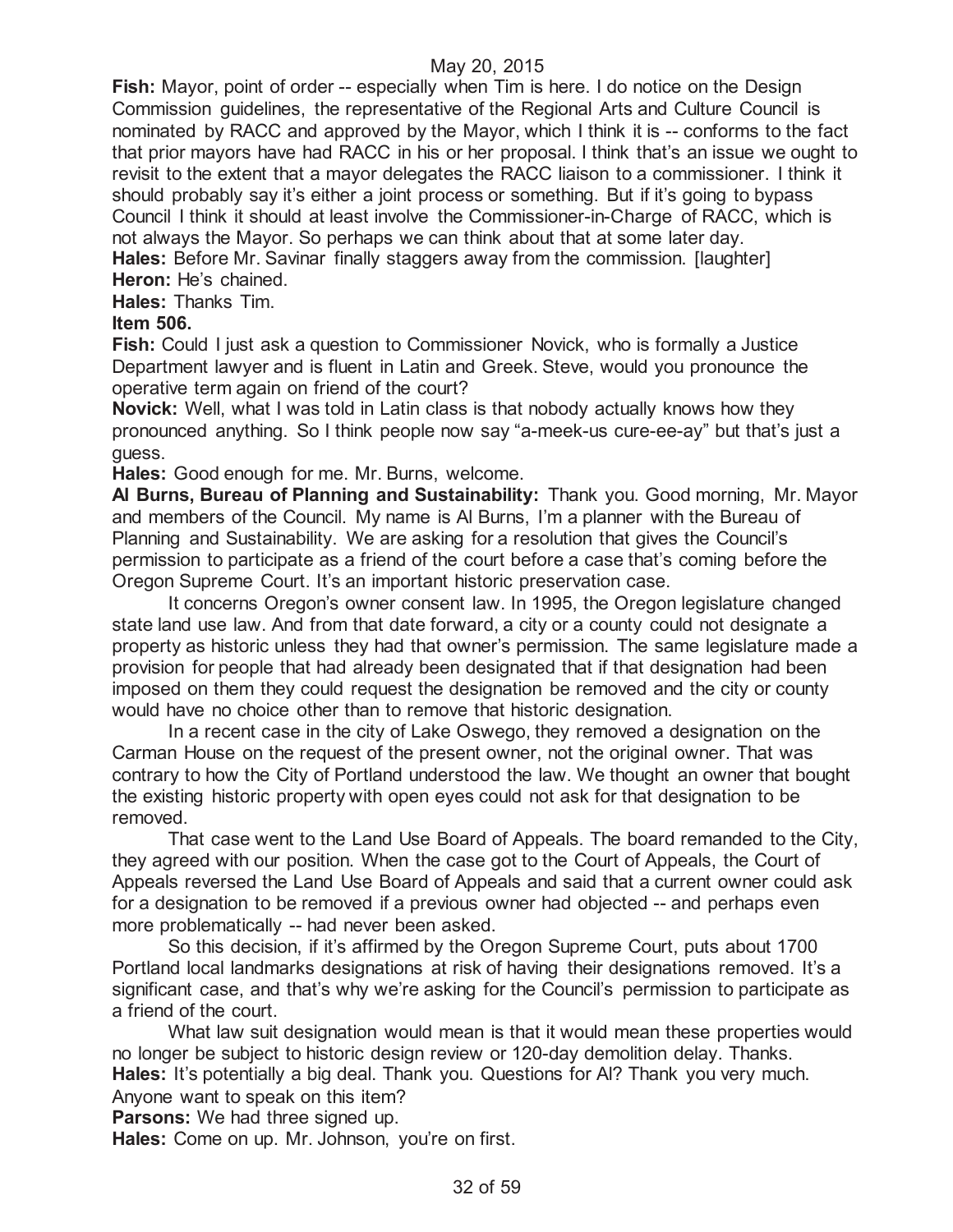**Charles Johnson:** Thank you, Commissioners. For the record, my name is Charles Johnson. I want to thank you for helping the City Attorney's Office refocus on issues that really matter to the citizens. As you know, we often berate you for your appeal decision regarding Judge Simon and this United States of America versus City of Portland and Portland Police abuse of mental health people, so I'm glad to see that other people have signed up and will more cogently tell you -- hopefully -- why it is important that you let the City Attorney be amicus on this so we can protect historic structures, and hopefully will even bit you on the butt on the reservoir. Thank you.

**Brandon Spencer-Hartle:** Mayor Hales and Commissioners, my name is Brandon Spencer-Hartle, I manage education and advocacy for the statewide nonprofit Restore Oregon. Restore Oregon has been involved with this case before it went to the Lake Oswego Historic Review Board -- so about two years. We have been working with Carrie Richter of the law firm Garvey Schubert Barer on filings as an amicus party then case, and Carrie is here if you have additional questions about the specifics of the case.

We've been really pleased with Council's recent engagement on historic preservation issues, specifically changes to Title 24 regarding demolition codes for nondesignated historic resources. Today, we're here to talk about a court case related to historic resources protected by Portland's zoning code, which is different than those covered under Title 24 that you heard a couple of months ago.

The Lake Oswego case contains the following historical resources here in the city of Portland: local landmarks, conservation landmarks, contributing buildings and conservation districts, and properties listed in the historic resource inventory. Historic preservation protections for these resources are outlined in the zoning code and primarily, those resources are afforded a 120-day demolition delay both in the zoning code and by state law to ensure adequate opportunity for the community to find alternatives to demolition such as relocation, partial salvage, or a sale to a preservation- friendly buyer.

Our analysis finds there are approximately 3000 properties in Portland that have been designated with one of these local designations, and the City Attorney found about 1700. But previous to February's Court of Appeals decision, it was held that unless the property owner at the time of designation objected to the listing, the designation would be maintained with the property. Using the available sale data and the time that we've had, we estimate that there are over 75% of these locally-designated resources that have changed hands since the time of their designations. So, those are the properties this case specifically concerns.

The City of Portland's participation will go a long way in helping us maintain our existing historic resources and the protections granted to them by the zoning code. I also wanted to say that in performing our research for this case, we believe their opportunities for the City to better protect our local historic resources while the court considers this case. Should you vote today to support the resolution in front of you, a follow-up with each of your offices, the Landmarks Commission, and the staff at BDS and BPS with legallydefensible recommendations on how we protect local historic resources while the court considers this case. Thanks for your time.

**Hales:** Thank you.

**Fred Leeson:** Good morning, I'm Fred Leeson, board president of Bosco-Milligan Foundation and its Architectural Heritage Center at 701 SE Grand. I'm pleased to tell you I'm not running for president. We appreciate that Mayor Hales brought this issue to the Council and we urge you to approve it. I think the resolution itself speaks with admirable clarity, so I'm not going to belabor the facts of it.

The underlying importance is that our historic buildings in places are vital elements in making our city a special place. The city and our future are diminished when we lose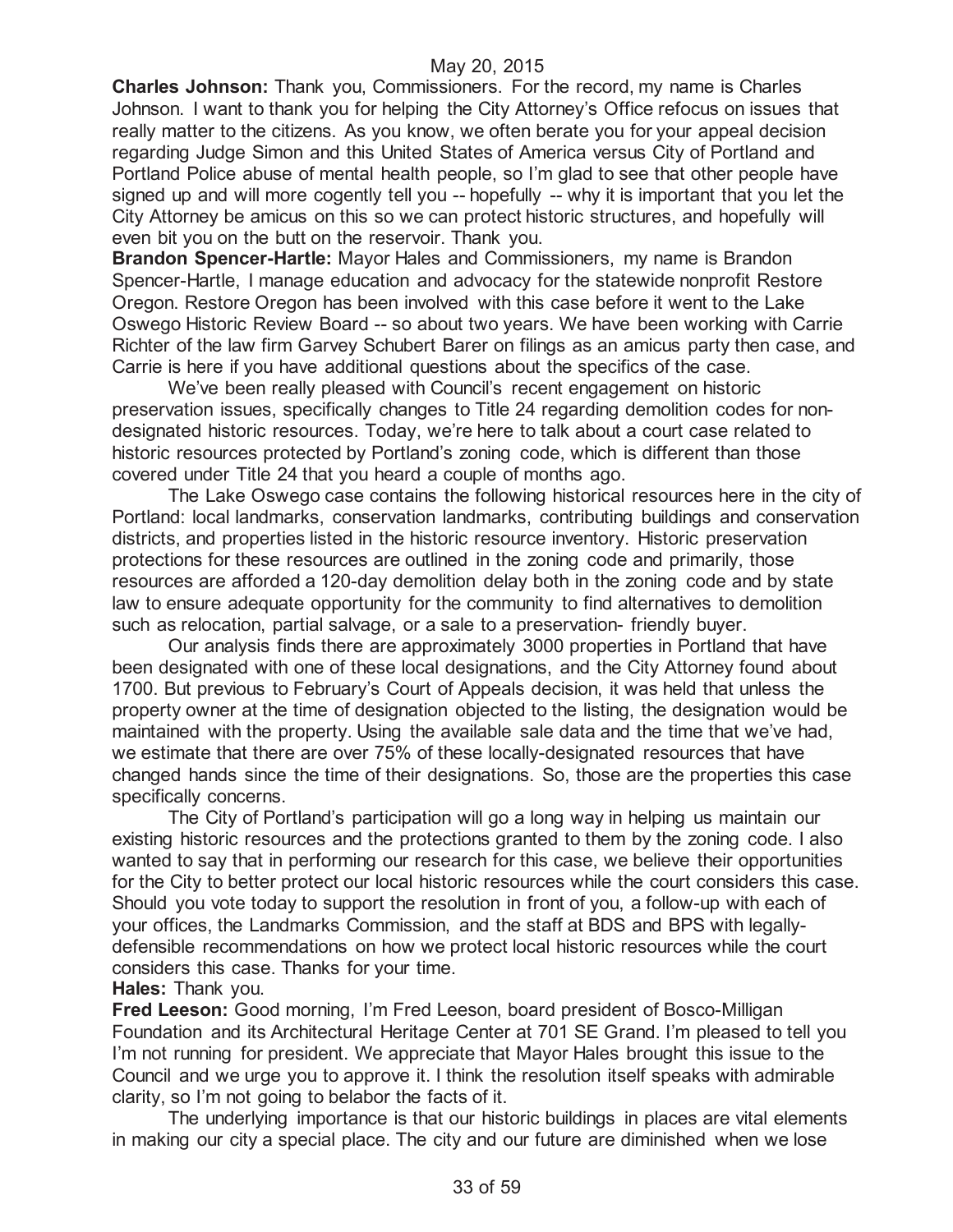them. I'm reminded of a quotation from my favorite historian, Daniel J. Boorstin, who one wrote, "when any place becomes more like every place, it became hard to believe that any place was special." We believe that Portland's voice needs to be here to help us maintain our special place. We had the option today of inviting a bunch of other people who were willing to lecture on this topic, but our board felt that that was not necessary. We didn't need to badger you unnecessarily, because we like to think you're going to do the right thing, and I'm sure you will. Thanks.

**Hales:** Thank you all.

**Fritz:** How refreshing! [laughter]

**Leeson:** Don't disappoint us.

**Hales:** And you know, if you ran for president, you might get some support around here. [laughter]

Leeson: I doubt it. Ilaughsl

**Hales:** Anyone else want to speak on this item? Let take a roll-call vote on the resolution. **Item 506 Roll.**

**Fish:** Aye. **Saltzman:** Aye. **Novick:** Aye.

**Fritz:** Well, this is a very important issue and I'm pleased the City will be weighing in with the Supreme Court, thanks to the City Attorney's Office, and let's hope they do the right thing. It would make it pretty meaningless to have a historic designation if it could be taken off at any time. Aye.

**Hales:** Thank you, all, and thank Al Burns and others who brought this forward from the bureau, as well as people in the community that care about this.

Nancy and I live in an old house that was built in 1930. We believe we have fundamental property rights that go along with owning a piece of real estate, but we also have a community responsibility when you own an old building to take good care of it for the sake of the community. Our house doesn't happen to be on a landmarks list, but even without that designation, I think any of us that own a building that is historic have that responsibility. And if it's a designated landmark where the community has gone through a legislature process and designated it as a landmark -- even more so. And that's what we try to do in our regulations, is try to strike a balance between that fundamental property right and that stewardship responsibility that goes with a historic landmark. So, I think it's really important that we maintain the community's ability to have that authority and exercise it responsibility.

We are in somewhat of an usual situation in this case in that we are taking the position of the Lake Oswego Historic Preservation Society and opposing the position of the City of Lake Oswego. However, I've talked to Kent Studebaker, the Mayor of Lake Oswego, about this issue and he is not particularly aggrieved if the City of Portland does this today. It's always important if we don't agree with our neighbors to at least talk with them, and I did say so and it should not dissuade us from proceeding in this case. So, thank you all. Aye.

#### **Item 507.**

**Hales:** Sergeant Greg Stewart and Dr. Labissiere are here. Come on up. Good morning. **Greg Stewart, Portland Police Bureau:** Good morning, and thank you for having us. I think most of you are familiar with this, but just to make sure everyone is up to speed, I'll cover the history of this briefly.

In approximately 2012, both the Police Bureau and City Council became interested in becoming more evidenced-based approach to policing. The Council heard from Dr. Cody Telep, now with Arizona State University, about some of the best practices nationally in policing and some of the evidence-based approaches different localities have been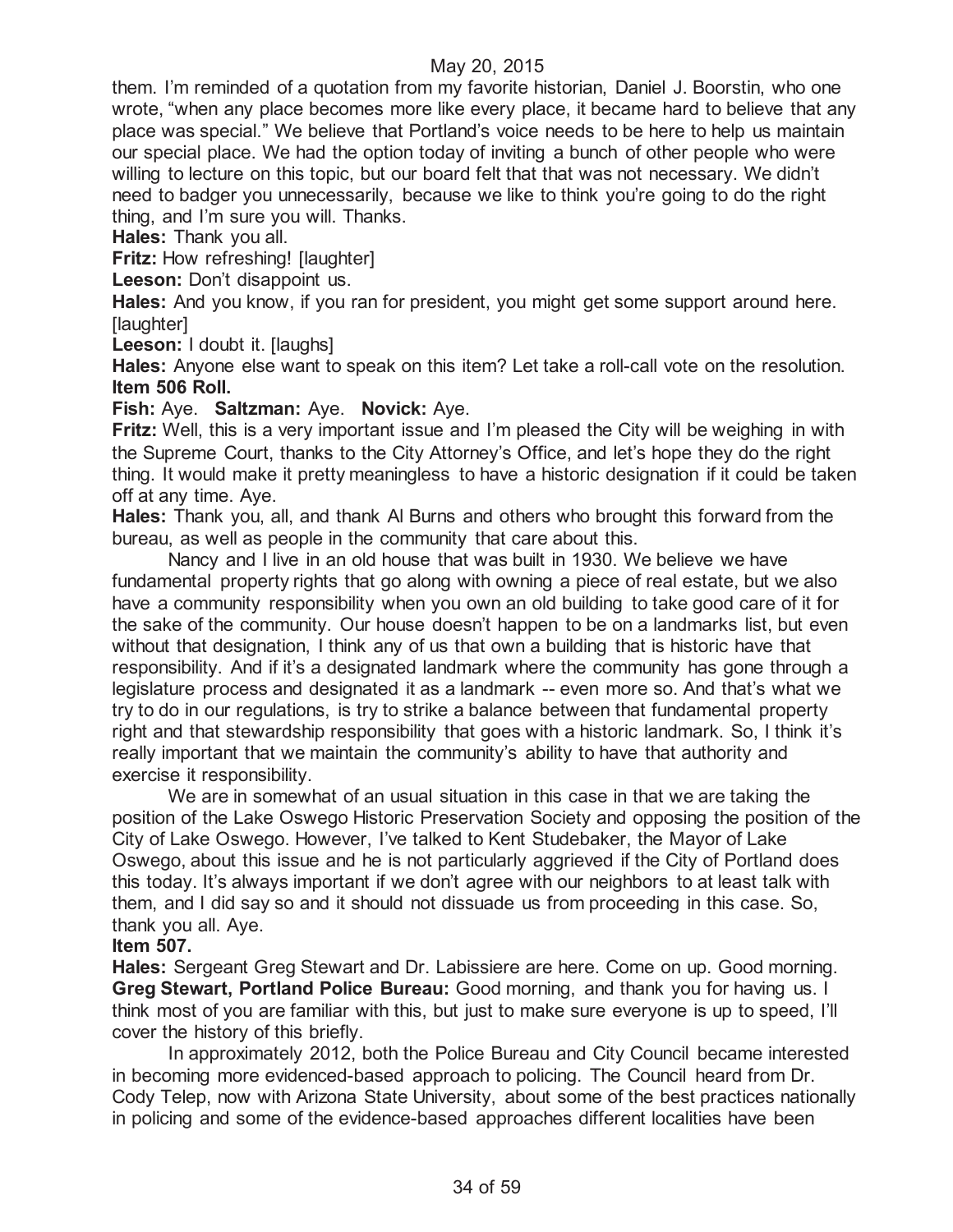attempting. Then-Chief Reese attended a conference in Seattle on evidence-based policing. One of these approaches was something called hot spot policing.

Hot spot policing has history in Portland that there are a lot of community members who were concerned about it. We began exploring it as a potential evidence-based approach to reducing crime. With input from the Mayor's Office and different portions of the community, we realized that hot spot policing as it's practiced in a number of localities would not be consistent with the values of Portland. We took that input and modified the program. We attempted to use high visibility patrol as a crime deterrent while using foot patrols or encouraging officers to get out of their cars and interact more directly with the community as a community engagement piece.

As an important piece of this and as part of the evidence-based process, we partnered with Portland State University so that we could adequately study what we were attempting to do when we ran a randomized control trial. As part of that, we applied for a grant, which was initially not accepted. However, with the support of the Mayor, the Chief and current Chief O'Dea, we were able to run the experiment despite not being funded.

That was a fairly novel approach to policing nationally, the Bureau of Justice Assistance was excited about it and returned to us to us and asked that they then kind of retroactively fund the grant and help pay for the research of this program.

As part of the grant, we'd agreed to partner with PSU on the research. Portland State University spent money on their own part to fund a number of these activities. They also dedicated hundreds of hours on this grant as part of the grant application process. It was a competitive process and the participants were scored with Portland State University being recognized as a partner. And I think I'll let Dr. Labissiere talk about kind of the research steps being taken.

This particular piece of the project is solely focused on the research for what has already occurred as the program moves forward where we need to engage in additional community outreach to build the program support and make sure the program stays focused on community values. However, this particular piece is directly related to the research. And Doctor, could you describe what we've been engaged in? **Hales:** Good morning.

**Yves Labissiere:** Good morning. I think first it's helpful to frame what the research is actually studying. NILoc frames itself as directly in opposition to how hot spot policing, stop-and-frisk, as it was operationalized in New York. So, it's not hot spot policing. The framing on it is neighborhood involvement location.

First, I think the shift is in what we were attempting to do -- or what the initiative is attempting to do -- and understanding the impact that hot spot policing, or -- that the purpose is to really begin to think very, very differently about how we approach public safety, that public trust and community building, community relations is really at the heart of what it's attempting to do. So, the research is really attempting to understand what happens, what the impact of this initiative is on the officers and on how the citizens are experiencing their interactions with the police officers.

We have conducted a focus group with the officers focused on their experience, their understanding of what NILoc was, how the public interacted with them, and talked to the officers about how that would begin to really shift how their understanding of how they can better build trust and community.

We've also conducted a survey and we're beginning to connect the findings from the survey with what we are learning from the focus group. Within the survey, we want to understand the experiences of different citizens with this form of involvement, so equity is a really significant value in this. We want to understand how this engagement is changing the public perception of the police.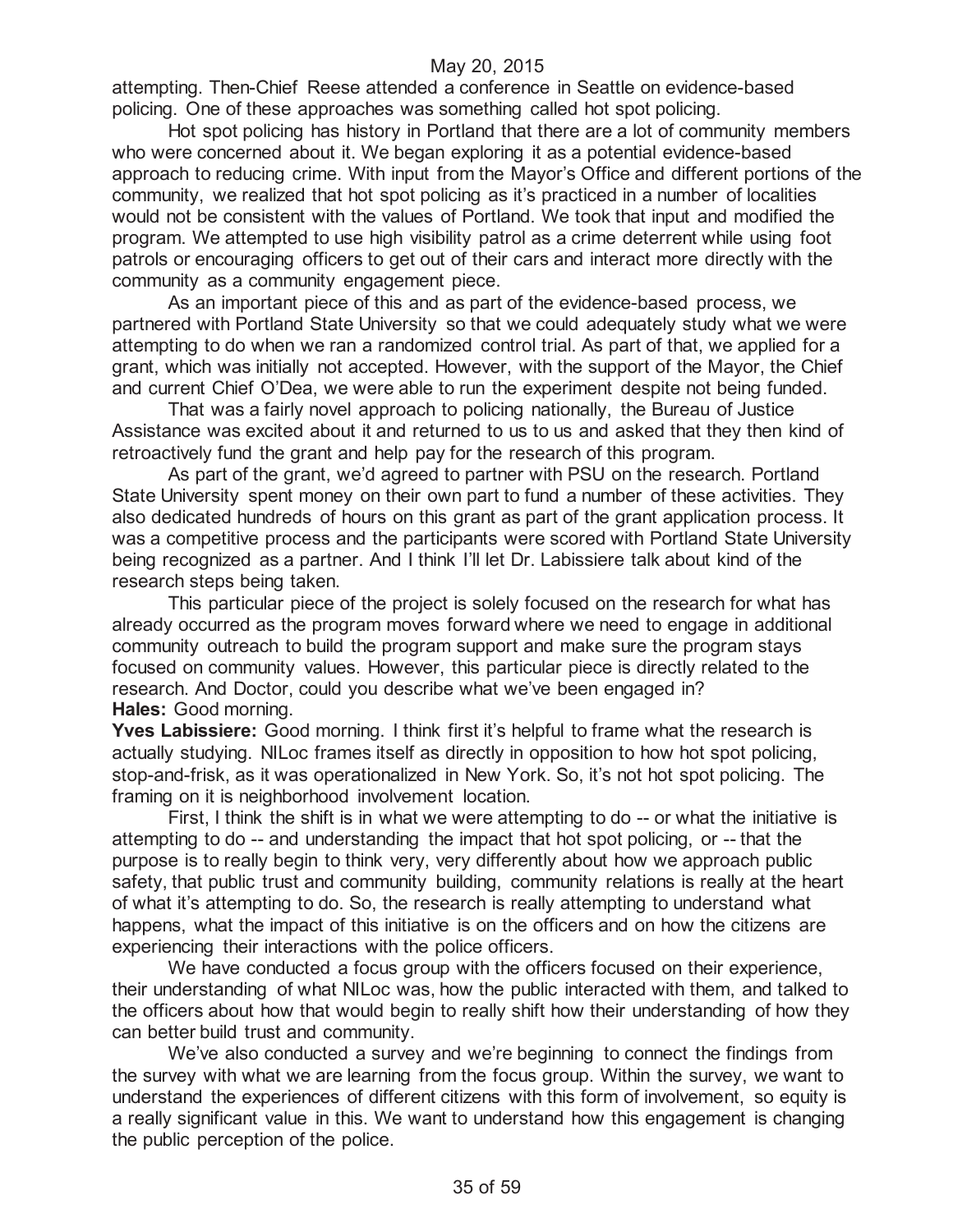**Hales:** Tell us a little more, Dr. Labissiere and Greg, about how the Council and the community will get the results of this research. So, you're doing this work, you have your colleagues at PSU assisting and analyzing your findings. When do we sort of put that out there as a research product not just at PSU, but also here for Council and for the community? I think people will want to know, when do we see the results and what will we learn?

**Stewart:** I have the plan, so I can at least cover that. And if I miss anything, the doctor can correct me. As part of this grant application, we had to turn in an action plan to the Bureau of Justice Assistance regarding the research, which I can provide to anyone who's interested.

It explicitly spells out both the research questions of the project as well as providing timelines for when we'll produce documents or reports on those research questions. We're kind of behind time now because there's been some -- just the process of getting the grants approved and getting the money released. But basically, there'll be two evaluations. There will be a process of valuation, which is really focused on kind of the "did we say we were going to do." The research questions related to that will include officer perceptions, whether the locations identified were optimal, whether the time spent -- it's called dosage compliance in the research jargon, but it really means "where we there when we said we would be there as much as we said we would be there" -- and then the activities of those officers in the area, including stop activities to make sure there was a lot of community concern about this driving up the number of stops -- which at least initial, not scientific research, but our estimates are that it actually decreased stops. How it impacted officer discretionary time, and then the sustainability of the program.

Then the second major evaluation will consist of an impact evaluation, which has seven research questions. The first regards community attitudes in a really kind of novel -- I'm actually quite proud of this, because the Portland Police Bureau played a major role in the mapping of this -- and a really novel strategy towards identifying more specific concerns of community members. We conducted very focused surveys on the localities around where this occurred, so in the immediate location and then a buffer zone of about 500 feet on each side. And one of our analysts was really integral in development of that, which is a fairly novel approach to this. We conducted extensive community surveys. We're also going to examine of course its impact on crimes and calls for service. I mean, was it effective as a crime reduction strategy?

While the overall technique has been demonstrated to be a crime reduction strategy, we've modified it to meet the values consistent with how Portland does things, so we really can't use the national research on this because we've taken a really different approach. So, we're going to examine that.

Again, we're going to examine dose response -- like, was it responsive to how much we were there? We'll examine non-investigative versus investigative stops, and this is a significant component to the equity research. And one of the nice things about this is because we have control locations, we'll be able to look at does just the identification of this location as potentially high crime impact behavior?

The team we have assembled includes both social psychologists as well as criminologists. So, there's a number of questions related to social psychology and how officers perceive these locations that we'll be able to explore, which could be important as we move forward in terms of how we want to label our activities in such a way as to influence officers to behave in the ways that the Chief would like and the community wants.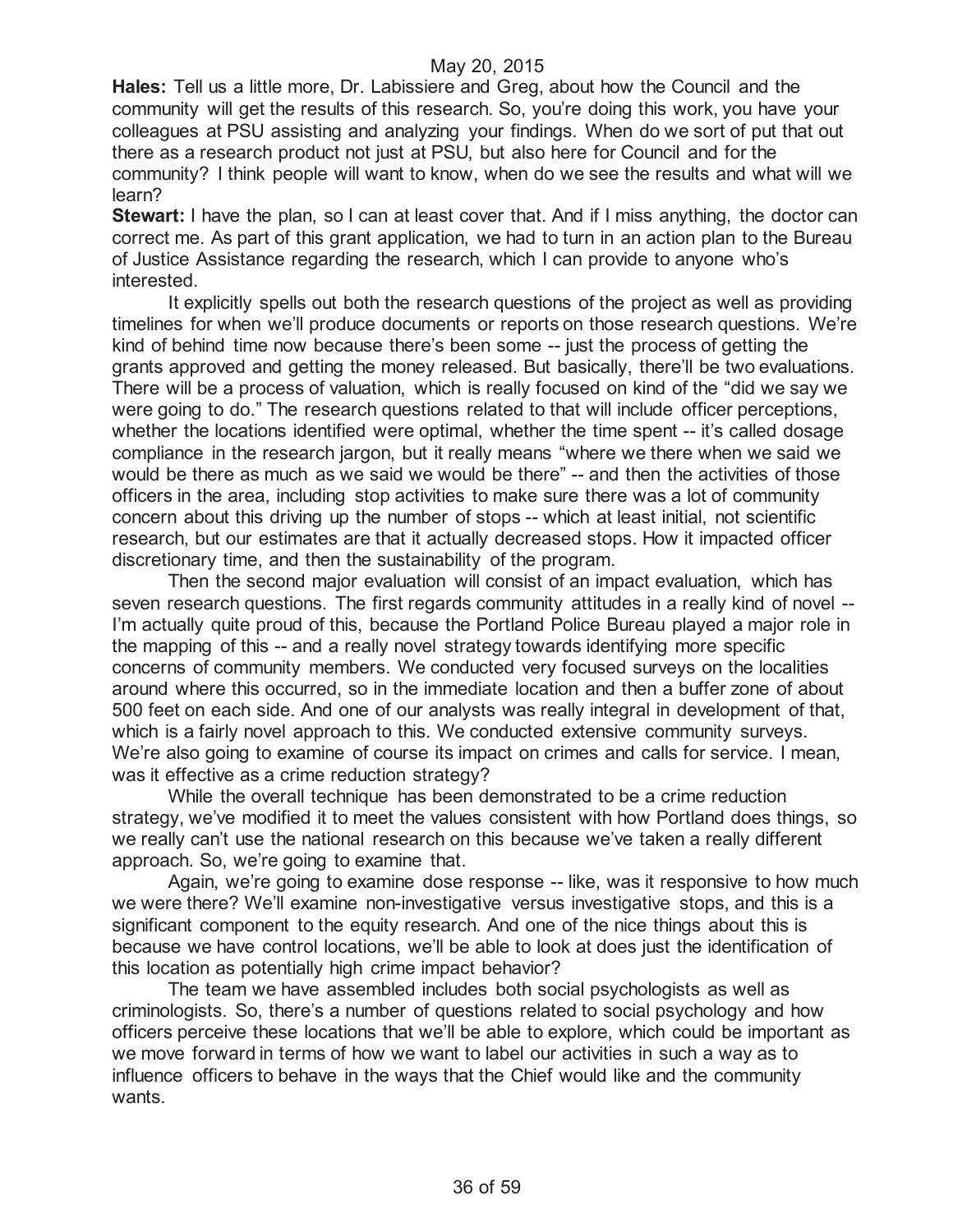We're also examining displacement, and then the last question revolves around some traffic accidents and some other unintended consequences either positive or negative that may be revealed through the analysis of the data.

The project itself, the grant is for three years, so we're kind of approaching these sequentially. Our initial sort of questions or processes are focused on both community attitudes and officer attitudes, because as we operationalize this and move forward, we felt those would be the two most valuable questions to impact how we want to approach this going forward. Because it's extensive research and because the research will be conducted over a series of years, we're trying to approach it in such a way that we learn things more immediately that will impact how we go forward, and then adjust otherwise.

I can provide you -- again, the timeline is no longer exact, but we have timeline which spells out both activities, who's conducting the activities, and then when reports will be disseminated.

**Hales:** Yeah, that would be useful for the Council to see that, and we might also want to try to combine some other reporting that we're doing -- whether it's under the DOJ settlement or otherwise -- with this work so the Council gets a picture. Here's what independent research at PSU is showing, here's what the analysts that we're funding in this year's budget and the bureau are doing -- here's the data about the interaction, and not just in this NILoc effort but elsewhere in the bureau, as well.

**Stewart:** And just for City Council to be aware of, this is actually our time with the City -while this is for the intergovernmental agreement, the Bureau of Justice Assistance is actually providing the City with an analyst for the duration of this grant as well as other moneys -- approximately \$400,000 and change, I believe, to help pay for the City's participation in this. So, we'll be receiving the research, but the citizens of Portland won't necessarily be out of pocket for our participation in this.

**Hales:** Thank you. Questions?

**Fritz:** Did you track the demographics of both the officers who were involved in the hot spot patrolling and also their focus groups?

**Stewart:** I don't know about -- I'll let you answer about the focus groups.

**Labissiere:** Yes, we did. We have the data on demographics, gender, race and ethnicity of those that participated.

**Fritz:** I would be very interested to see if there are differences in the perception of the officers in different democratic groups. That would be helpful, as the Mayor said, in our Department of Justice report work.

I was interested to see that the officers who were involved in the focus groups received a \$100 gift certificate and I'm wondering why.

**Stewart:** That's actually normal for this kind of research. This was not -- that was not provided by the Police Bureau. Frequently, when people conduct focus groups, they're given incentives to attend them.

**Fritz:** And it was only officers attending this, it wasn't community members as well? **Labissiere:** Right.

**Stewart:** There weren't community members. The focus groups were specific to the officers.

**Fritz:** So was there any compensation to the community members who participated in the survey?

**Stewart:** No, and that was for a different reason. The survey was done ad hoc, basically, with no money. So we would have really liked to have had money to use as incentive for those surveys, however, we were doing it all without funding at that point. When the surveys -- it's kind of technical, but we did a roll-through. Because of the number of calls this took, they were actually staggered in over time. So, one group of locations would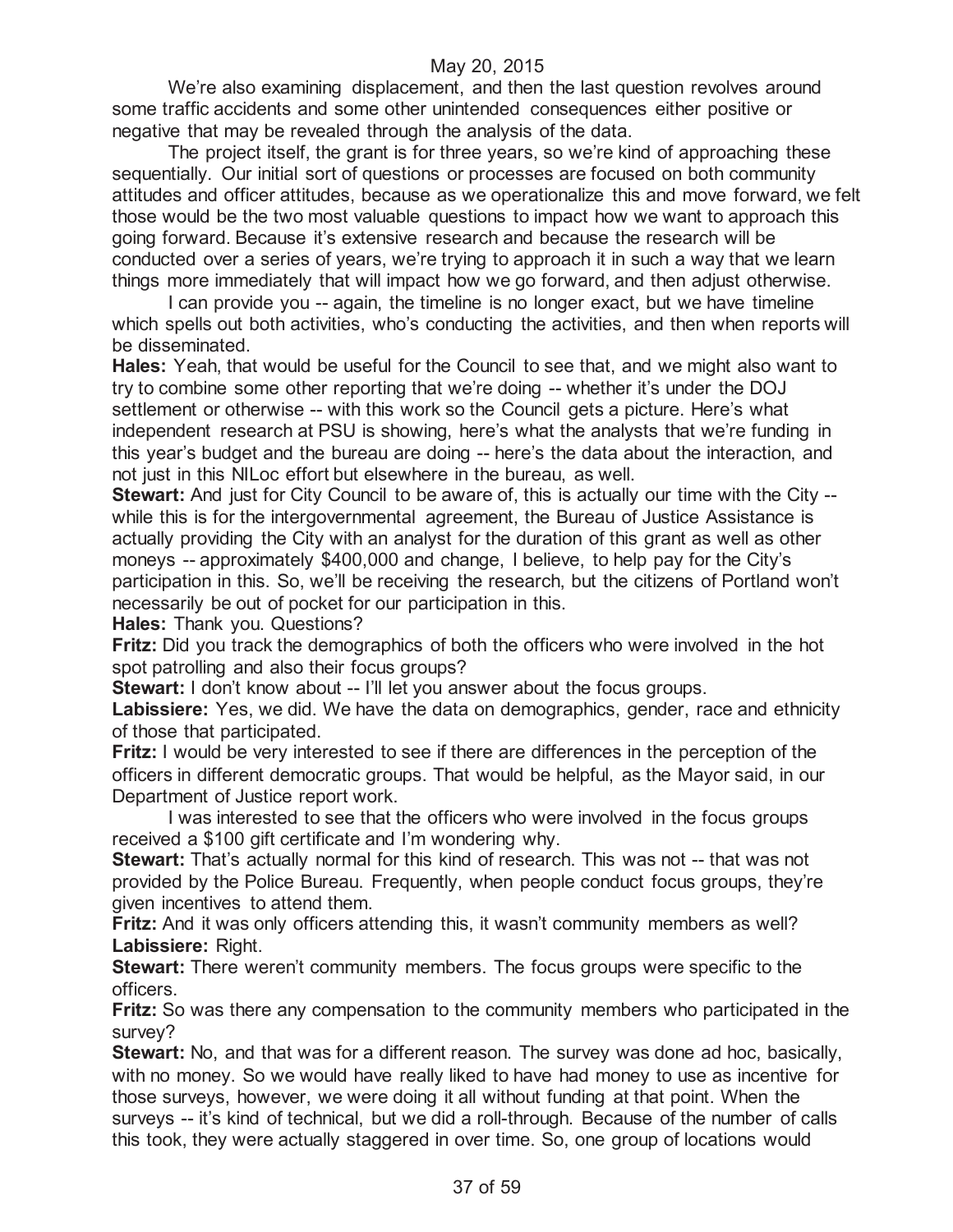come online and we'd have to survey the community that was in that area because we couldn't wait too long. And at that point, the bureau and PSU were both putting their own money into that.

**Fritz:** But if PSU had money for the officers, wouldn't that have been better spent compensating community members?

**Stewart:** That happened later, after we received the grant.

**Hales:** [inaudible] that option earlier.

**Stewart:** Correct. The timing was such that the surveys were going out while the project was ongoing and it was non-grant funded. We wouldn't have done the focus groups if we hadn't received the grant to pay for it, because it would have just been too expensive. **Fritz:** Well, I'm very much appreciative of the evidence-based approach. It seems to me this is part of the bureau's work to be evaluating how we're doing things, so providing additional compensation to officers who participate doesn't sit well with me, especially when we're not able to provide community members with compensation.

**Stewart:** I understand those concerns. I do think it's important to recognize that in our prioritization of the data we were collecting, that occurred because we prioritized gathering the community -- the survey data from the community above the officer data. So, the officer -- the focus groups wouldn't have occurred. So, the reason the community didn't receive that was because we did it first off to make sure we could collect those data. **Fritz:** Right, but you could just assign the officers to go to the focus group, right? **Stewart:** I'll let the doctor talk about that.

Labissiere: I think the focus group is a considerable amount of time investment. And I think the plan is eventually that we will be doing focus group with community members and we would be compensating community members in that way as well.

**Fritz:** Were the officers on work time or their own time?

**Stewart:** No, they were on their -- this was totally separate. I don't even know what officers went. I'm not allowed to see those data. This is part of -- as the research end they submitted -- the research ethics --

**Labissiere:** The IRB, the Institutional Review Board.

**Fritz:** When you get the community focus groups, then you will be providing compensation?

Labissiere: I think partly it's a result of the methodology. I think typically, we pay people for participating in focus groups. For surveys, we don't often pay people. Eventually as the research rolls out where we'' be invited community members in focus group, we'll also be compensating in a similar way.

**Stewart:** And the officers attended on their own time -- I think that's really important. I apologize for not -- I could see how that would cause some consternation. This was done completely independent of the bureau. The officers -- all we provided was a list of people who had done them and the researchers conducted that portion of that kind of in -- it is sort of a best practice. I don't know who went in the bureau. And the officers who went were told that so that they could be completely open and forthright in their answers. **Fritz:** Thank you. That's a good explanation, I appreciate it.

**Hales:** Other questions? Thank you both for being here. Appreciate it.

**Labissiere:** Thank you.

**Stewart:** Thank you very much.

**Hales:** Look forward to more. OK, any public testimony on this? Anyone want to speak on this ordinance?

**Parsons:** Joe Walsh and Charles Johnson.

**Joe Walsh:** For the record, my name is Joe Walsh, I represent individuals for justice. Once again, Commissioner Fritz took a lot of the steam away. It was a red flag for me also.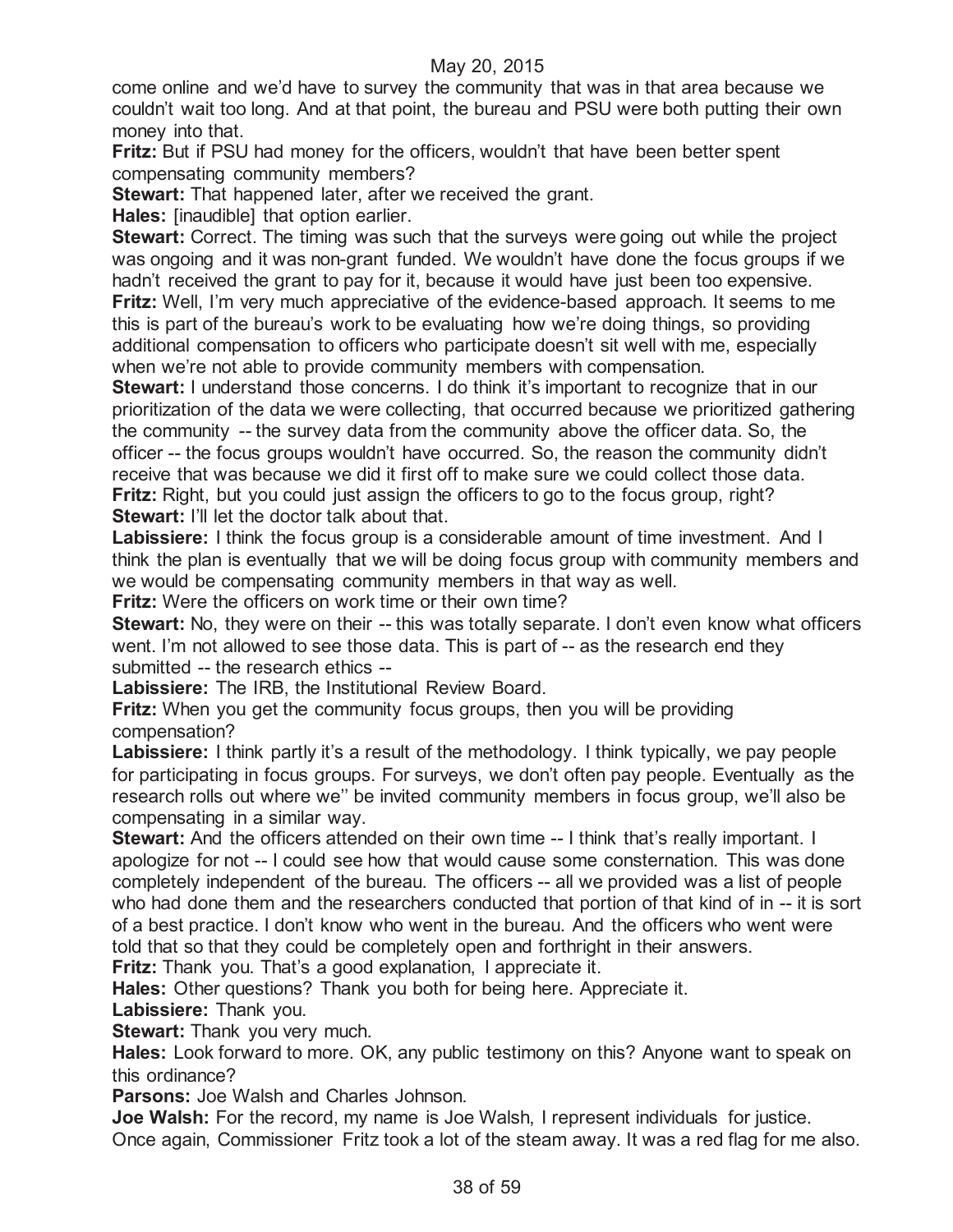When I was reading the documentation and realized the officers were getting a \$100 gift certificate for taking part in this -- and I -- the first thing I wondered was, are these guys being paid and then getting this \$100? It seems to me that -- if I understand it correctly - they were volunteers not being paid, and they got \$100 gift certificate as compensation. Also, the point that the good Commissioner raised about the civilians is a good argument - that whatever happens with the police department surely should happen with the civilians. And they should be compensated also.

One of the things that we had a problem with this is that to us -- and we may be wrong on this -- this is a classic process taking place that is eating up \$700,000. Because at the end of the day, at the end of the process, you're going to have a study. That's the way we're reading it. This is a study that's being done by PSU and the police department to find out basically what kind of relationship they have with the citizens of Portland. Which is an honorable thing -- I don't have a problem with that. But I can give it to you free: the relationship sucks. We don't trust the police department. Everybody is telling you that. Why are you spending almost \$700,000 to find out that we don't trust the police department?

We have studies being done by the settlement. We have COAB trying to study what's going on with the police department and the relationship between the police department and the citizens. Why are we spending \$700,000? And I know it's not our money. It's state money. Lady and gentlemen, it's taxes. Some little old lady is paying that. Some guy working 80 hours a week is paying it, and it is tax money. It is not free money because it comes from the state. And I fear your attitude is, "well, it's state money, hell, we got a grant, let's go spend it." And what do you have at the end of the day? Another dustcollecting study that tells you the citizens of Portland do not trust the police department. I'm offering to do it free. Maybe a mocha. Buy me a mocha. Thank you.

**Charles Johnson:** Good morning, Commissioners. For the record, my name is Charles Johnson. I want to thank Commissioner Fritz for highlighting that little structural abnormality where officers that were volunteering their time -- like a lot of other focus group members -- got compensation. I don't know how many hours that focus group took, but I really appreciate Commissioner Fritz bringing that to light, because there is a problem -- besides the problems of what the Portland police do wrong that turned into lawsuits that the City has to pay out, there's also a public perception problem in many neighborhoods of the City about the conduct of the Portland police. And I hope that this study and the almost \$700,000 involved in this grant will be wisely and effectively used to reduce harm from police, reduce harm even to police, and improve community relations. To do that, you all are going to have to stay hands-on and possibly even ask that there be an additional focus group along with this where people from the NAACP, from the Urban League, from the Albina Ministerial Alliance -- they don't need to get a \$100 gift, but the organizers of the study and you need to really sell -- even though it's free money from the state and from other taxpayers, you really need to I think do extra PR -- not just PR, but a real hearing community thing to have stakeholders understand this study and how this study is going to be a wise expenditure to improve police conduct and police community relations. Thank you.

**Hales:** Thank you. Anyone else? OK, then roll call on the emergency ordinance. **Item 507 Roll.**

#### **Fish:** Aye. **Saltzman:** Aye. **Novick:** Aye.

**Fritz:** The purpose of this grant is to do a three-year serial study to see if we are improving, and I certainly appreciate the evidence-based approach. Aye.

**Hales:** I think when you listen to the Sergeant Stewart, you realize his hunger for good data, and I appreciate that in him and in others in the bureau, that we actually want to know and we want independent, highly-qualified people to look at how we do our work and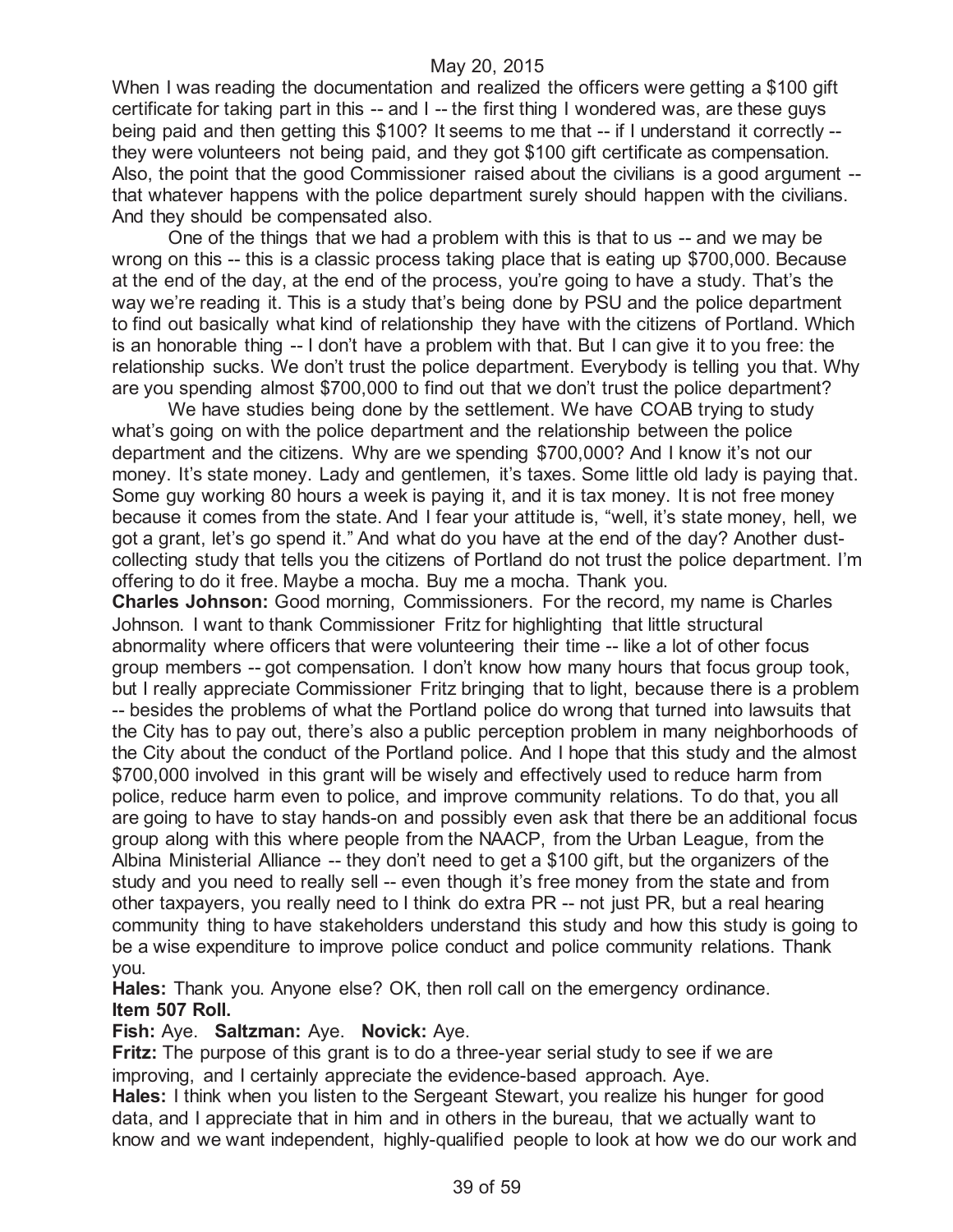to tell us whether it's having a disproportionate impact and to tell us what communications would make that relationship work better and which ones we're using that maybe aren't. So, I really welcome this partnership with PSU. It extends to lots of ways that the university serves the City -- as it says on the sign -- but this is another way where knowledge will serve the City. I think the fact that again, we are different in some ways I'm proud of from other cities -- we have a settlement agreement with the United States Department of Justice, not a compliance order from a judge against a city that wasn't willing to look at itself. And in this case, we have federal agency acknowledging that we are trying hard to learn and asking truly independent academic researchers to look at how we do our work, and they're backing that thoughtful research with federal dollars. We appreciate those as well. Look forward to having periodic reports as you get the work done, and for the Council and the community to be able to hear from you. Thank you very much. Aye. I think we can make all this happen by 12:30. Want to power forward and break at 12:30 if we don't? OK, let's move to item 508.

#### **Item 508.**

**Hales:** Reading and roll call, please.

**Item 508 Roll.**

**Fish:** Aye. **Saltzman:** Aye. **Novick:** Aye. **Fritz:** Aye. **Hales:** Aye. **Item 509.**

**Hales:** Commissioner Novick.

**Novick:** The only preamble I would give is that this is not about us exercising eminent domain -- which we hope we won't have to do -- this is about having the authority to do so before we go into this process. Mr. Maloney?

**Marty Maloney, Portland Bureau of Transportation:** Thank you, Commissioner Novick. Good morning, Commissioners. My name is Marty Maloney with the City of Portland Right of Way section.

This general item is to authorize the Bureau of Transportation to acquire certain permanent and temporary rights necessary for construction of NE Martin Luther King Boulevard and NE Columbia Boulevard intersection project through the exercise of the City's eminent domain authority. The intersection project will improve turning movements for large freight trucks by constructing a dedicated westbound and northbound right-hand turn lane from Columbia Boulevard to MLK Boulevard. The project will also construct a seven-foot sidewalk adjacent to the proposed right-hand turn lane along the transition of the intersection. The project will also construct ADA ramps as well as new mast arm signal poles at the intersection.

I would also like to add that I've spoken to all the owners with more significant rightof-way impacts, and they all understand the necessity for improvements due to heavy freight use. I would be happy to answer any questions Council might have.

**Hales:** Questions? Thank you very much. Any testimony on this item? Anyone want to speak? Then this is an emergency ordinance. Roll call, please.

**Item 509 Roll.**

**Fish:** Aye.

**Saltzman:** Aye.

**Novick:** Thank you, Marty. Aye.

**Fritz:** I'm guessing I'm the only member of Council who has campaigned standing on this corner with my sign, and this will make it much better should I choose to go back there. [laughter] Aye.

**Hales:** [indistinguishable] back there safely now. Aye **Item 510.**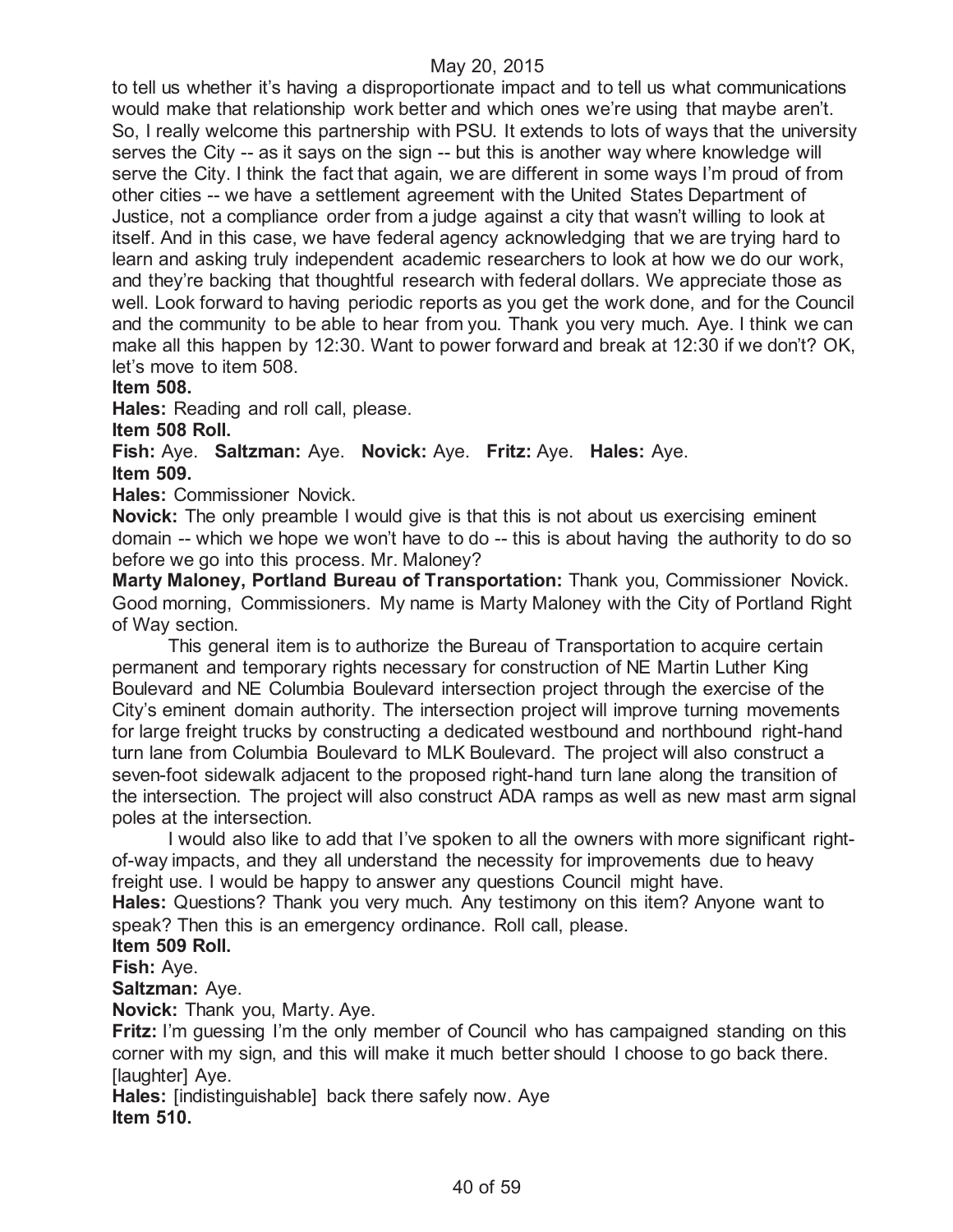**Hales:** I want to propose an amendment that we adjust the effective date of directives A and C -- which are the fee schedule itself -- to July 1, 2016. So, I'll propose that amendment.

**Fritz:** Second.

**Fish:** For point of clarification, Commissioner Fritz, if we are -- if adopting this amendment, we would be delaying the effective date of the fee increases but should this pass next week at a second reading, the exemptions that are proposed in this report would be effective within 30 days, correct?

**Fritz:** That's correct. It only would change the fee schedule starting July 1st and capital improvement plan and the authorization for the Lewis and Clark refund, which are directives B and D, would be effective 30 days after we pass the ordinance. **Fish:** Thank you.

**Hales:** Other discussion about the amendment? So, roll call on the amendment, please. **Roll.**

**Fish:** Aye. **Saltzman:** Aye. **Novick:** Aye.

**Fritz:** Thanks to my colleagues, Commissioner Fish and Mayor Hales, for working this through with us and also to my Parks team for their great work on this entire project, which we'll be voting on next week. Aye.

**Hales:** Yes, and I'll have more comments next week as well, but I appreciate

Commissioner Fritz and the bureau coming up with methodology that makes sense for the Parks Bureau for the next 20 years. I think you and your team, your consultant did a good job of explaining that. I also think -- and we've discussed quite a bit over the Council in the last couple of days -- the need for us to look at all of our fees and all of our costs, including these, and make sure that we are attentive to the need to keep the city affordable even while we pay for public infrastructure. So, look forward to more of that discussion, not just next week when we adopt this set of fees but also as we work on that bigger picture view. Thank you very much, appreciate this change. And we adopt the amendment and it will return for second reading next week.

**Item 511.**

**Hales:** Second reading, roll call.

#### **Item 511 Roll.**

**Fish:** Aye. **Saltzman:** Aye. **Novick:** Aye. **Fritz:** Aye. **Hales:** Aye. **Hales:** And we're recessed until 2:00 p.m. Thank you.

At 12:02 p.m., Council recessed.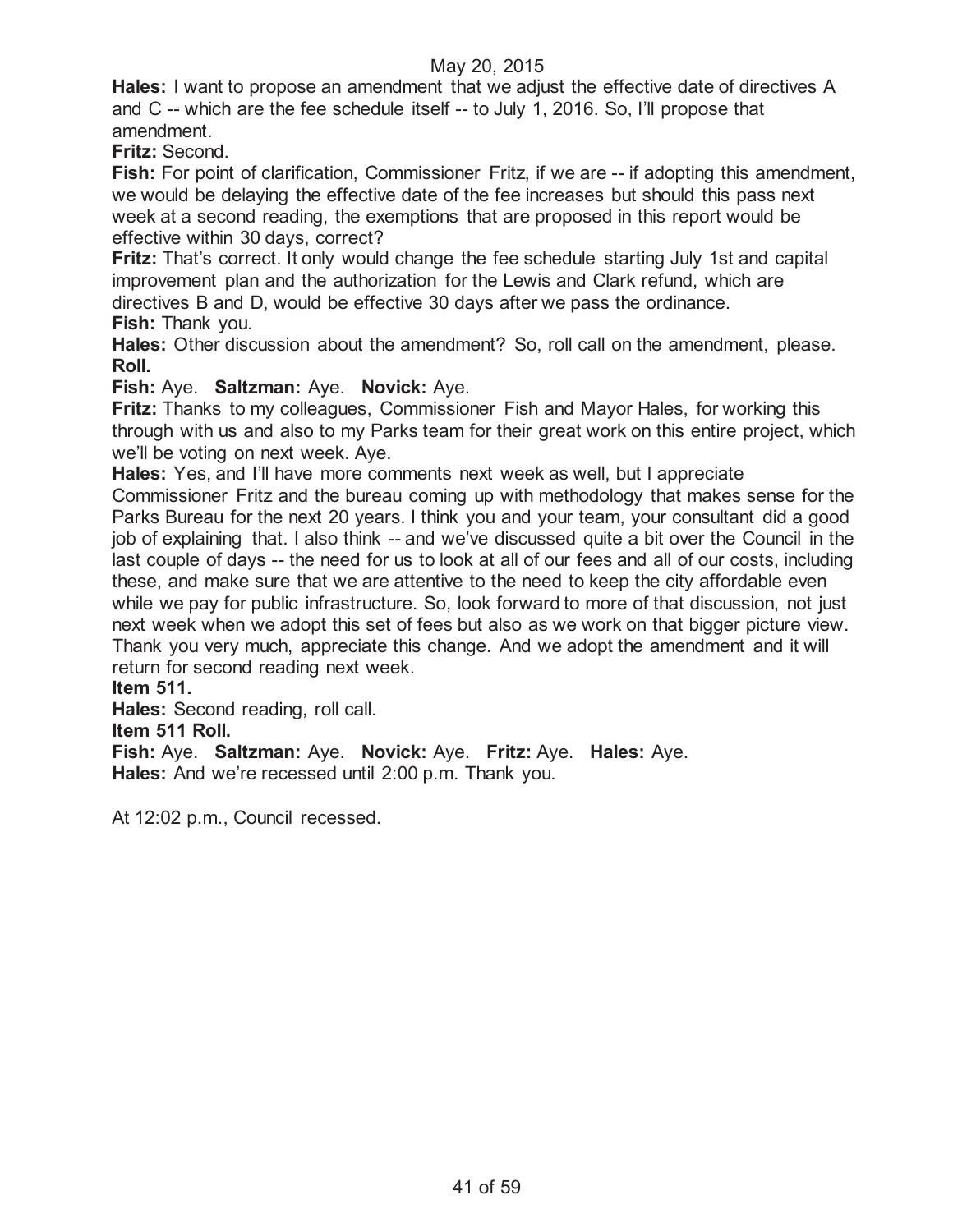## May 20, 2015 **Closed Caption File of Portland City Council Meeting**

This file was produced through the closed captioning process for the televised City Council broadcast and should not be considered a verbatim transcript. Key: **\*\*\*\*\*** means unidentified speaker.

## **MAY 20, 2015 2:00 PM**

**Hales:** Good afternoon, everyone, and welcome back to the May 20th session of the City Council. Would you please call the roll?

**Fish:** Here. **Novick:** Here. **Fritz:** Here. **Hales:** Here. **Item 512.**

**Hales:** Auditor Caballero and Ombudsman Sollinger, welcome.

**Mary Hull Caballero, City Auditor:** Good afternoon, Mayor and Commissioners. I am City Auditor Mary Hull Caballero and with me today is Ombudsman Margi Sollinger. We are -- **Fish:** Just for you, we have cleared the chambers --[laughter]

**Hull Caballero:** I appreciate that.

**Hales:** Just for you. Once was enough.

**Hull Caballero:** Yes, that was enough. We are here to continue a discussion that we started on April 22nd when we introduced a proposal that was intended to address barriers that keep people from accessing their administrative appeal rights,

Our proposal would essentially do two things. It would require bureaus to notify people when they have a right of appeal, and it also would limit the fees to access the hearings office when that is where their appeal would be routed. At that meeting, you may recall that some concerns were raised by Commissioner Fish and Commissioner Fritz, and Commissioner Fritz asked that we consider how our proposal would affect demolition cases, and Commissioner Fish asked that we include some protections against frivolous appeals if a party wanted to use that as a delaying tactic in an enforcement case. IN the intervening weeks, we have worked with staffs from both Commissioners to come up with some responses to those concerns, and we have resubmitted our proposal. At this point, we are prepared with a presentation, if you would like us to walk through the details of those changes, or if you would like to go straight to your discussion, we are here to answer any questions that you have.

**Fritz:** Walk us through them, please.

**Hales:** I would, too. I'd to see that, please.

**Fish:** Dan, are you testifying? [laughter]

**Margie Sollinger, Ombudsman:** Good afternoon. I'm Margie Sollinger, Ombudsman for the City of Portland. I again have a very rudimentary PowerPoint for you to look at. As the Auditor said, these are some revisions to the ordinance we presented last time with the two main components being minimum notice requirement and also a nominal filing fee for hearings office appeals.

In last month's discussion, Commissioner Fish suggested adding to the proposed minimum notice under Title 3, a requirement that the notice also contain citations to code authority for the underlying administrative act and also to the appeal rights. We did that, and you will see the changes reflected in Section 3.130.020, paragraph B, which describes content requirements for minimum notice.

In last month's discussion, Council also raised a couple of policy questions pertaining to Title 22, which governs appeals to the hearings office. Commissioner Fritz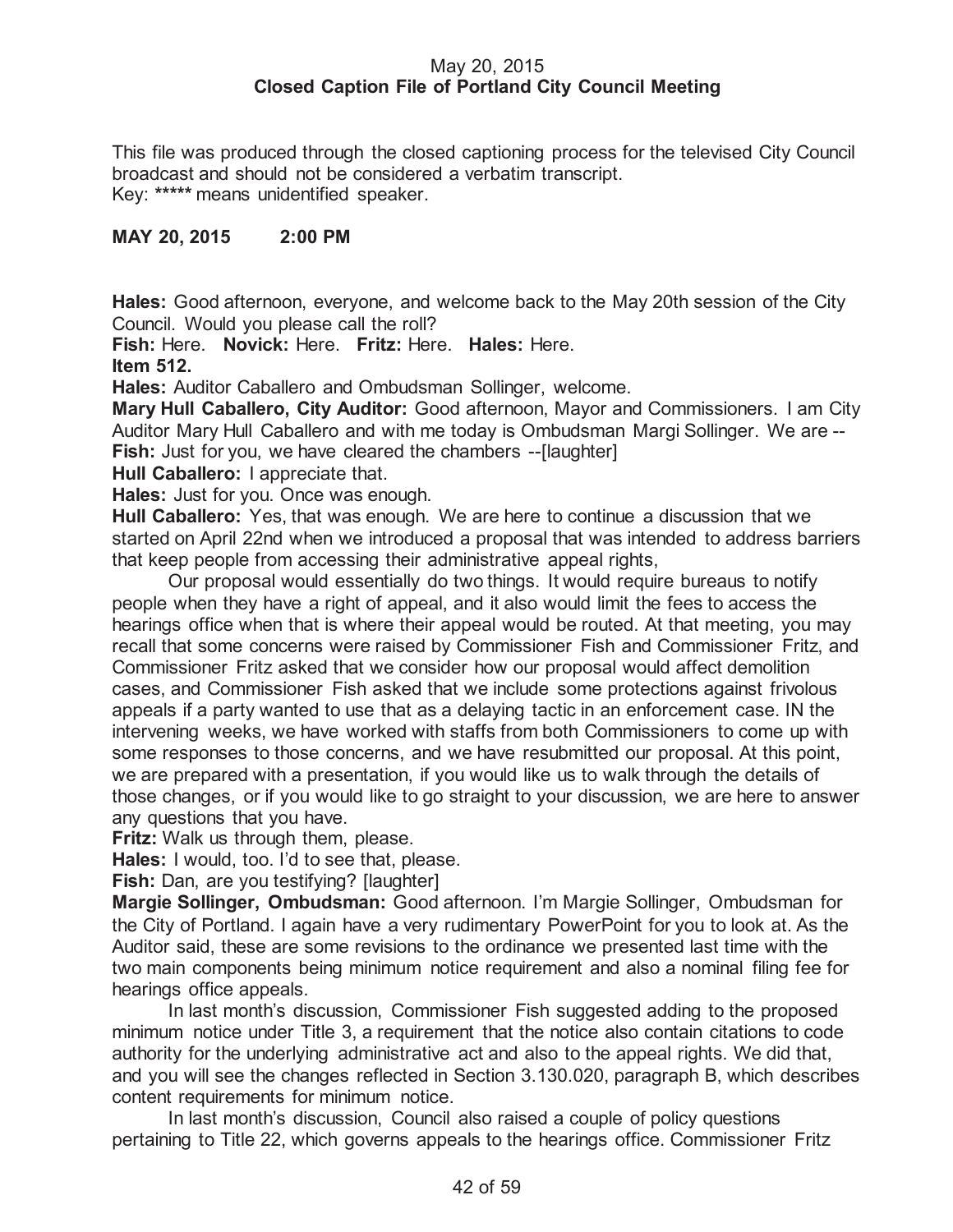raised a concern about how and whether to reconcile the Title 24 demolition delay requests -- which go through the hearings office -- with the proposed nominal filing fee for the hearings office appeals. Based on discussions with the Commissioner's office, the proposed revisions before you exclude demolition delay requests from the proposed appeal fee provision on the basis that demolition delay requests are qualitatively different from an appeal of a City decision. Therefore, Title 24's provisions regarding filing fees should govern.

**Fritz:** Excuse me, I'm not sure that I have the amended exhibits.

**Sollinger:** There should be a memo at the start of your package that highlights the changes. The amendments are part of the resubmitted exhibits as well. Do you have that memo before you?

**Fritz:** I'm not seeing it. And I'm sorry, I don't have the revised code language --

**Hull Caballero:** Would you like my copy?

**Fritz:** Thank you very much. I apologize.

**Sollinger:** Under Title 22, if you look at 22.10.030, that section is titled "initiation of appeal," and there is paragraph D.

**Fritz:** Got it. Thank you very much.

**Sollinger:** Short phrase exempting demolition delays. The other revisions to Title 22 are in response to Commissioner Fish's suggestion that the hearings officer have sanction authority to penalize parties that bring frivolous appeals, including authority to award statutory interest. Using the court's rules of civil procedure as a model, we drafted proposed language under Title 22 that says by filing and pursuing an appeal, the appellant is certifying that the appeal is not frivolous. And if it turns out an appeal is frivolous, the hearings officer has discretion in imposing a sanction which could include reimbursing the bureau for costs and expenses, civil penalties up to \$10,000, and the state statutory interest rate of 9%. You'll note that statutory interest appears twice in the revised language under 22.10.050 C, and then in D. And that's because we've distinguished between pre and post judgment interest.

Pre-judgement interest is a rate of interest applied to a money judgment between the date money is first owed and the date of the hearings officer's judgment on appeal. This kind of interest is sometimes referred to as delay damages or damages for the cost of delay, and is reserved for frivolous appeals. Pre-judgement interest would be awarded at the discretion of the hearings officer under the proposed sanction authority.

In contrast, post-judgment interest is a rate of interest applied to a money judgment between the date of the hearings officer's judgment until the City actually receives payment. Imposition of this type of interest is more typically mandatory, having nothing to do with whether or not an appeal is frivolous. We have proposed that the hearings officer award post-judgement interest where the City prevails on an appeal regarding the recovery of money or civil penalties, but the rate of interest to use is also a policy question. For the purposes of discussion, we selected the state statutory interest rate of 9%, not compounded, which falls in the middle compared to other state statutory rates and is the interest rate that small claims court uses, which seems like an analogous scenario to this context. There is always the option of tying the interest to something else, like the U.S. prime rate, which is at this time 3.25%, the prime rate plus a percentage, or going another route entirely and tying the rate assessed to inflation using the consumer price index, just as an example. That's all that I have.

**Fish:** One point of clarification. Thank you for the excellent presentation. Something we talked about when you briefed me on this is that even assuming the hearing officer awards interest, nothing prevents any bureau from resolving a dispute with a customer with or without interest. We're not compelled to collect the interest. It becomes a tool that can be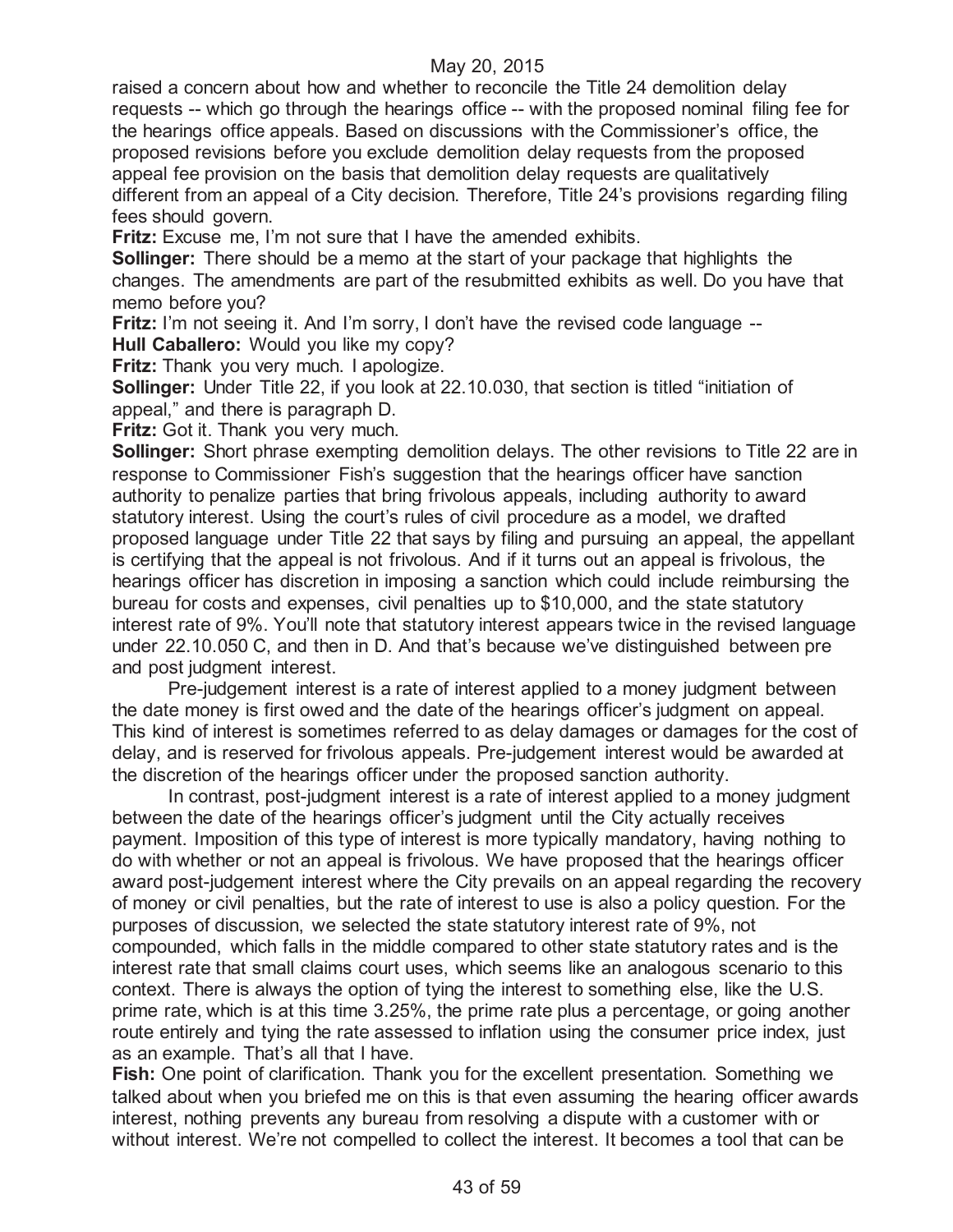awarded, but it doesn't change the normal equation on hardship cases, on granting people extended periods of time, payment schedules, and other relief. So, bureaus would still have that option and it's not mandatory, but it does reflect the fact that, you know, failure to make a payment that is lawfully due at some point means that someone else is backfilling you, and interest is the way our legal system captures that time and money issue. But it doesn't prevent, say, the Water Bureau from any individual case deciding to compromise with a customer, put in place a payment schedule, and offer other relief as they would do in the ordinary course. Appreciate that clarification.

**Hales:** Other questions?

**Saltzman:** I was just curious why you don't use the word "frivolous" in the code. It seems -you kind of have to know it to recognize it. And a lot of people aren't going to recognize it. I think everybody knows the word frivolous better than they do just reading five sections of code.

**Sollinger:** You're right, that's a good point. I ended up just following the rule 11 or rule 17 in the court's rules of civil procedure. And even though everyone knows those are the frivolous cases, you're right, they're not specifically defined. I opted to model the provision after those rules, but an earlier version had it in there. There's no particular reason why not but I think arguably what specified in the provision translate into what are frivolous claims. **Novick:** Maybe I'm confused, but doesn't the word "non-frivolous" appear?

**Sollinger: It does. [laughter]** 

**Saltzman:** Does it?

**Novick:** Which includes frivolous!

**Hales:** It does, "non-frivolous" does appear.

**Saltzman:** Oh, does it? OK.

**Fish:** My guess that the hearing officer, who is very experienced in these matters, might apply a standard in a flexible way distinguishing between someone who is an individual with a claim who may not understand the legal system, and a more sophisticated party that has a big debt to the City that may be using the system purely for delay and obstruction. I'm seeing nods.

**Sollinger:** Yes. And we've also put in there that it's based on the specific person's knowledge, information, and belief.

**Hales:** Other questions? Auditor, Ombudsman, thank you both. Anyone here to speak on this item? It doesn't look like it.

**Parsons:** No one signed up.

**Hales:** So therefore, it passes to second reading. Thank you very much.

**Parsons:** Do we need a motion to accept the proposed amendment?

**Hales:** Oh, we have the amendments. I'm sorry, thank you.

**Saltzman:** So moved.

**Fish:** Second.

**Hales:** Further discussion on adopting the amendments? Roll call.

**Roll on amendments.**

**Fish:** Thank you to the Auditor and Ombudsman, or Ombudsperson and staff for the excellent work following up on the last hearing. Discussion with Council, working out language, walking us through it. I consider it a model for collaboration and I'm grateful for your work, aye.

**Saltzman:** I also want to thank the Auditor and our Ombudsman and the hearings officer for all of the tireless work as he does. As I told our Auditor when we met shortly after the first reading, I had no clue about how things operated in this whole realm of City government, and how disparate things are depending on which bureau that you make an appeal -- or even what kinds of appeals are available. So really, thank you for shedding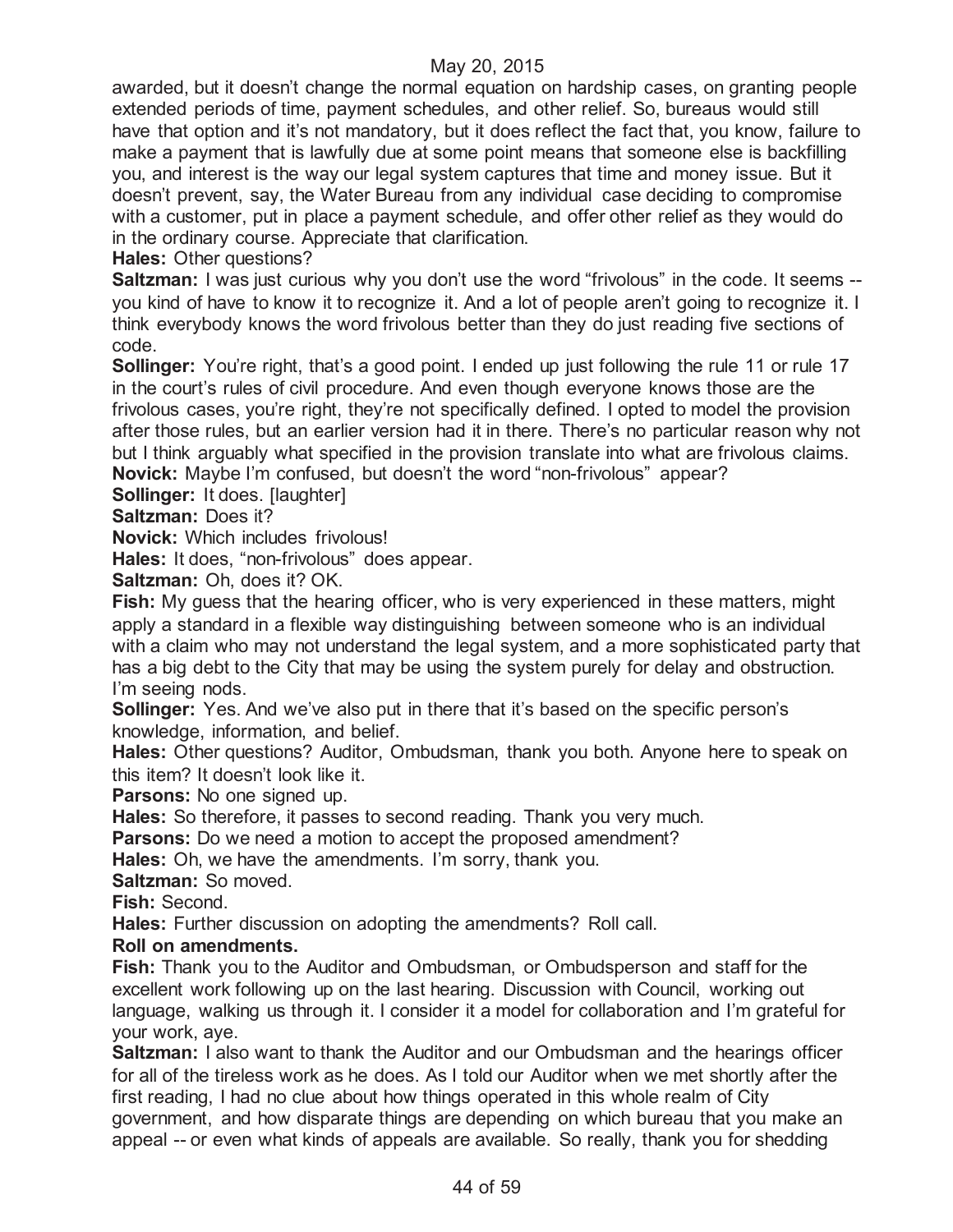some light and bringing to the attention of us how daunting mounting an appeal can be, and for helping to level the field and reduce the fees. I'm pleased that we're going to be able to support this, too, in the budgetary sense as well. This is good, common sense, fair changes for good government. Thank you. Aye.

**Novick:** I second every word that Commissioner Saltzman just said. Aye.

**Fritz:** Thank you very much for your leadership on this. This is a significant project for the new Auditor -- who is not so new anymore now, which is great -- and ongoing great work by our Ombudsman. It's a model of public process also -- the work session and the first reading and taking some time to work with each of our offices. I know Nancy Thorington in the Bureau of Development Services and I are very grateful for the consideration to our carefully-crafted demolition solutions, so I very much appreciate not only what you're doing but how you're doing it. Aye.

**Hales:** Yes, thank you. Nice work. Good administrative reform. People will be able to use the system now and it will make more sense. Thank you. Aye.

**Fish:** I want to make one note for the record, Mayor, before you gavel us home. This matter was listed as I think one hour on our calendar. And I believe by the time it actually started the hearing, I believe we did it in about 10 minutes, which is a refreshing change on the normal pattern around here which is something listed as 15 minutes and an hour and a half later we're taking a compassion break. So, thank you for also the sunshine and the you're -- and the truth in whatever -- you built in a little padding. We appreciate that versus the other.

**Hull Caballero:** Thank you.

**Hales:** Thanks very much. This passes to second reading next week. Now we have one remaining item. Second reading roll call vote.

**Item 513.**

**Hales:** Unless there's any further comments that maybe didn't get heard last time -- **Mary Hull Caballero, City Auditor:** I think you could hear it on the replay if you couldn't hear it in the meeting.

**Hales:** And there are no amendments, I assume.

**Constantin Severe, Director, Independent Police Review Division, Office of the City Auditor:** No.

**Hales:** Let's take a roll call vote, please.

**Item 513 Roll.**

**Fish:** Thank you very much. Aye.

**Saltzman:** Yeah, thank you for your good work. Aye.

**Novick:** Thank you. Aye.

**Fritz:** Mr. Severe and Auditor Caballero, I formally apologize for what happened last week. That was uncomfortable for all of us, and you soldiered on masterfully. I was told by my staff that everything you said was audible to the folks watching at home, which is the important part, I think. The other part that was important to me was you had taken the time to brief me ahead of time. Had that not happened, I would not have been able to continue the hearing last week. Obviously, we need to have discussions about how to maintain decorum in the building. It was also significant to me that the folks behind you yelling while you were giving your presentation are sometimes the folks who are so upset with us about police accountability, and it was very distressing that there was not more respect for the work that you do, and so I apologize for that on behalf of I think our entire community and I thank you for persevering not only against voices who were actually arguing about something else, but also that the voices and the concerns of the community who we all agree we're not doing enough fast enough because we all want to get to a better place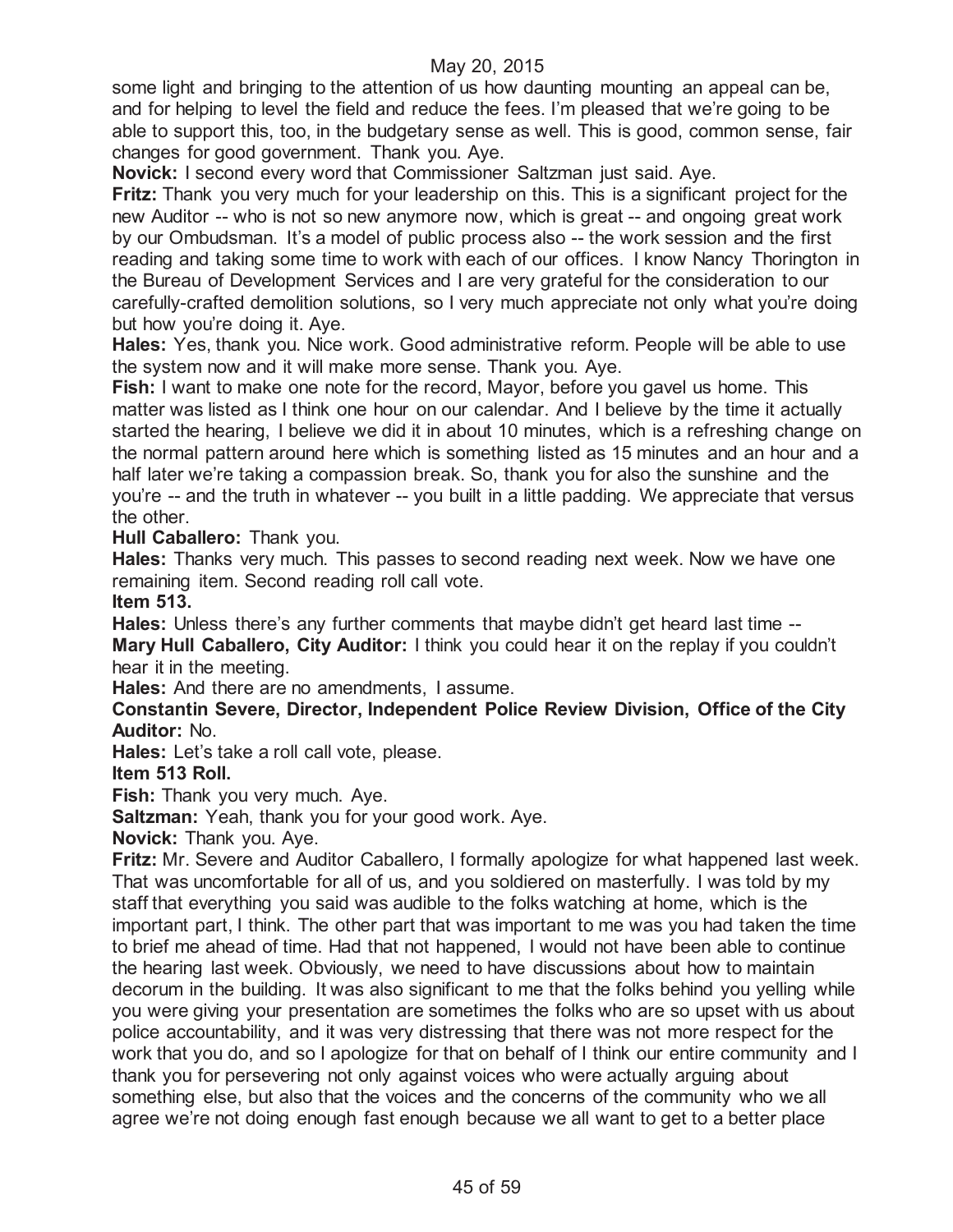with police accountability. So, thank you very much for all of the work that you do, especially for the way that you handled last week. Aye.

**Hales:** A lot of us need to occasionally remind ourselves that there's a lot of affirmation for the work that you do and that all of us do that we don't necessarily have to find it in these chambers, because the folks who come here are a small subset of the 600,000 people we serve. I occasionally get to be out in the field with Constantin and others from your team, and the respect that everyone in the process has for the work that you do is evident, even our in a difficult situation like we were out on together on Sunday. So, I think whether it's the Police Bureau or the community, I think a lot of people that maybe aren't loud by nature or by habit are nevertheless grateful for the good work. So, thank you. **Severe:** Thank you, sir.

**Hales:** Aye. Thank you very much.

**Hull Caballero:** Thank you.

**Hales:** We are recessed until tomorrow at 2:00 p.m. -- 6:00 tonight, that's the budget committee. 6:30 for the budget committee and 2:00 p.m. tomorrow for the Council meeting.

At 2:18 p.m., Council recessed.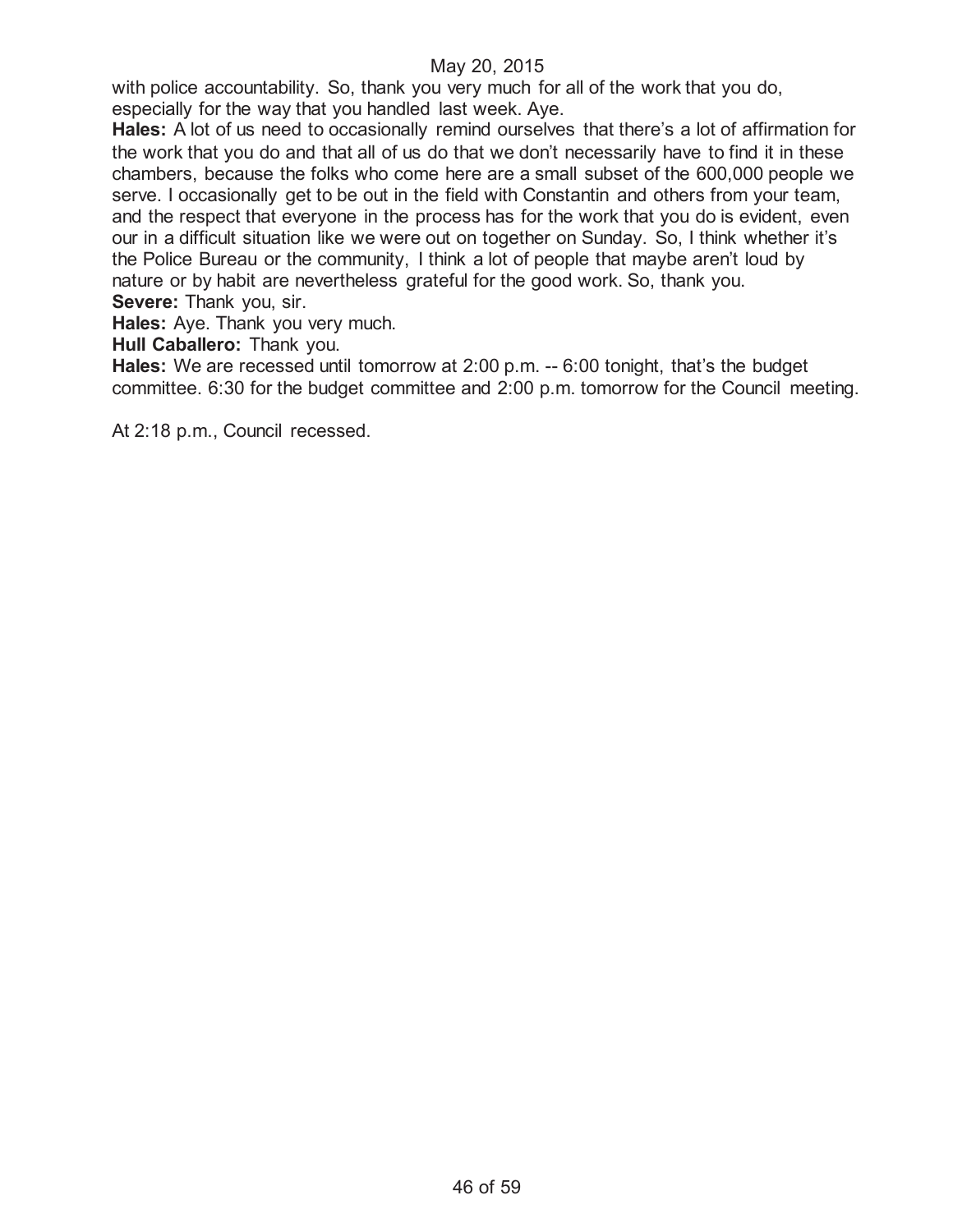## May 21, 2015 **Closed Caption File of Portland City Council Meeting**

This file was produced through the closed captioning process for the televised City Council broadcast and should not be considered a verbatim transcript. Key: **\*\*\*\*\*** means unidentified speaker.

## **MAY 21, 2015 2:00 PM**

**Hales:** Welcome, everyone. We are looking forward to this afternoon's discussion. Purpose of the Council meeting is consideration of the public's business. Preservation of order and decorum is important for due consideration of matters for this council. The public is welcome to attend Council meetings. During the meeting, there will be time limited opportunities for public comment on various agenda items. Public testimony must address the matter being considered. Rules of procedure seek to preserve the public order and to ensure the Council's deliberations proceed efficiently and ensure our fellow citizens are heard. So we ask people who in speaking here if you want to show your support for someone else's point of view feel free to give them a thumbs up or wave of the hand, if you feel so inclined to disagree with them do likewise, but we ask that there not be vocal demonstrations in favor of or against our fellow citizens points of view while in this chamber. Conduct that disrupts the meeting -- for example, shouting during other presentations or interrupting testimony -- will not be allowed. This is a warning that anyone disrupting this proceeding may be escorted from the Council chambers and excluded from City Hall. If you're here to speak on a Council calendar item you need only give us your name, unless you're a registered lobbyist in which case you need to disclose that information at the start of the testimony. Please again testify on the matter at hand, give the clerk any handouts you have and she will distribute them to us. With that, we will begin with item number 514.

#### **Item 514.**

**Hales:** Good afternoon. Welcome. Do you have a PowerPoint?

**\*\*\*\*\*:** We have one slide.

**\*\*\*\*\*:** Low tech.

**Susan Anderson, Director, Bureau of Planning and Sustainability:** We're going for expediency here. Good afternoon. Susan Anderson, Director of Bureau of Planning and Sustainability. With me is Bruce Walker, the solid waste program manager. We're very pleased to be here today to share with you some very good news about solid waste rates for the third year in a row.

We will have no rate increase if you approve that. This is in large part due to Portland residents doing a fantastic job at recycling and composting. As you probably know, Portland we have a franchise system for residential collection with 16 different private hauling companies that serve single family homes up to fourplexes. Each year, we review to establish the solid waste rates for garbage, recycling, yard debris, and food scrap collection. The process includes and independent CPA review of all our financial records and a review by the Portland Utility Review Board.

This year, there were costs both putting upward and downward pressure on the rates. In particular, upward pressure comes from the continued purchase of new vehicles which we have asked the haulers to do in order to switch to less polluting diesel fuels. At the same time, we have lower fuel costs and operating efficiencies by the haulers. So, we have sort of upward and downward pressure.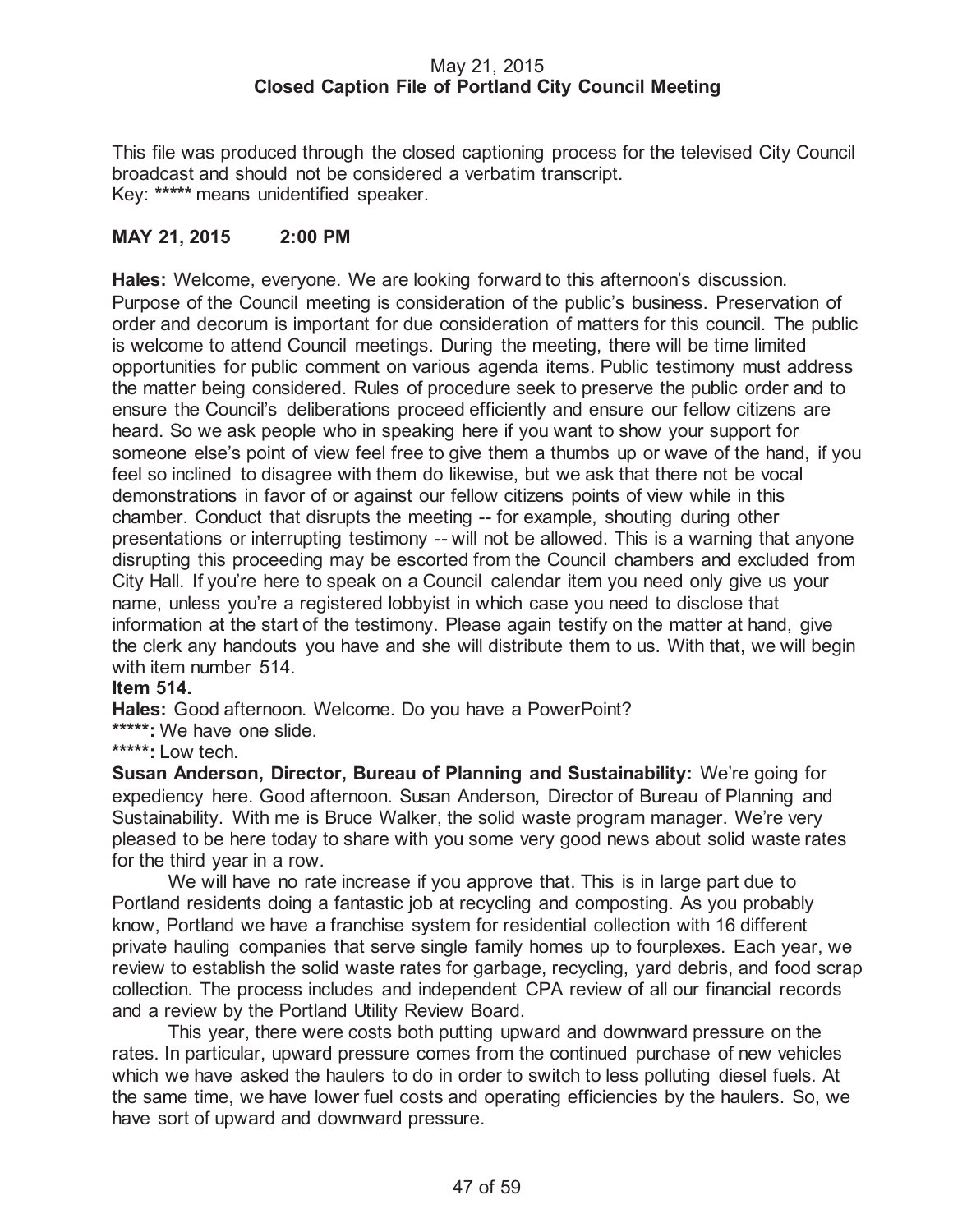#### May 21, 2015

What happened with all of that when you put all the factors together we're thrilled to recommend no increase for 80% of the customers, mostly all people who have the 35 gallon roll cart; then a small decrease for those using a 60 or 90 gallon roll cart. Those customers still pay more because they have much larger carts than the traditional 35 gallons, but we found they actually aren't using the carts and filling them up as much as they have in the past as they are beginning to recycle and compost more. We have less tonnage going to the landfill and we do have costive service rate, and so their rates are going to go down just a little bit.

Portland residents continue to do a great job recycling and composting. We have a 70% recovery rate in the city of Portland -- twice the national average. We're also the best recyclers -- Portland is -- in the metro region. A recent Metro study revealed that Portland residents have the least amount of recyclables going into the garbage can and vice versa the least amount of garbage contaminating recycling. All help reduce costs in our system. **Hales:** That's for the metro area?

**Anderson:** That's for the whole metro area, right. So it pays off. Portlanders, haulers -- it's a great partnership. There are 16 franchise haulers. It's a great partnership, one of those public-private things that actually works really well. In this case it's paying off with less materials going to the landfill and lower costs for everyone involved. So the one slide we have there in front of you is showing the change from our current rates to the proposed 2015-16 rates. Bruce and I are happy to answer any questions.

**Hales:** Not heard a tidal wave of public concern about the rates.

**Anderson:** We could have brought in 100 people that were really happy about it but I figured you had other things to talk about for water and sewer.

**Fish:** You're the early frontrunner for the most economical power point presentation for the year.

**Hales:** Questions for Susan or Bruce. Trend likely to continue? In other words, have we achieved the savings gains that we can achieve by being really good recyclers and now the rates have to drift upward again or --

**Anderson:** I don't bet on the horses. I would say I see another year of this. I think we're close in terms of costs. Our pressure is that right now the market for recycling are pretty low. So we're not getting quite as much money back. That varies all the time. Fuel costs went down. But at the same time people continue to recycle and the reason that it saves money is when you go into the food waste you're paying a whole lot less than when you're going to tip the same amount of waste at the landfill.

**Hales:** I periodically hear from I think two people but no more than that about the switch some time ago now to every other week collection. What are you hearing from the community about that? Have those complaints fallen off? Is there still a small group that really hate that new schedule?

**Bruce Walker, Bureau of Planning and Sustainability:** Mayor Hales, the feedback we have received in our office has dropped off substantially from the early changeover in late 2011. More comprehensive survey was undertaken by the Auditor's Office, and they took a look at our program because at first in the community survey there was a decline in customer satisfaction, but that has returned to its high levels, and the Auditor's Office gave us applause for that.

**Hales:** Good. Other questions? Thank you both.

**Saltzman:** My own hauler is now using compressed natural gas.

**Walker:** Commissioner Saltzman, there are a number of haulers that have made the switch to compressed natural gas, there's approximately a third of the trucks in the city now are using that as a fuel source. That has benefit of reduced emissions in the neighborhoods.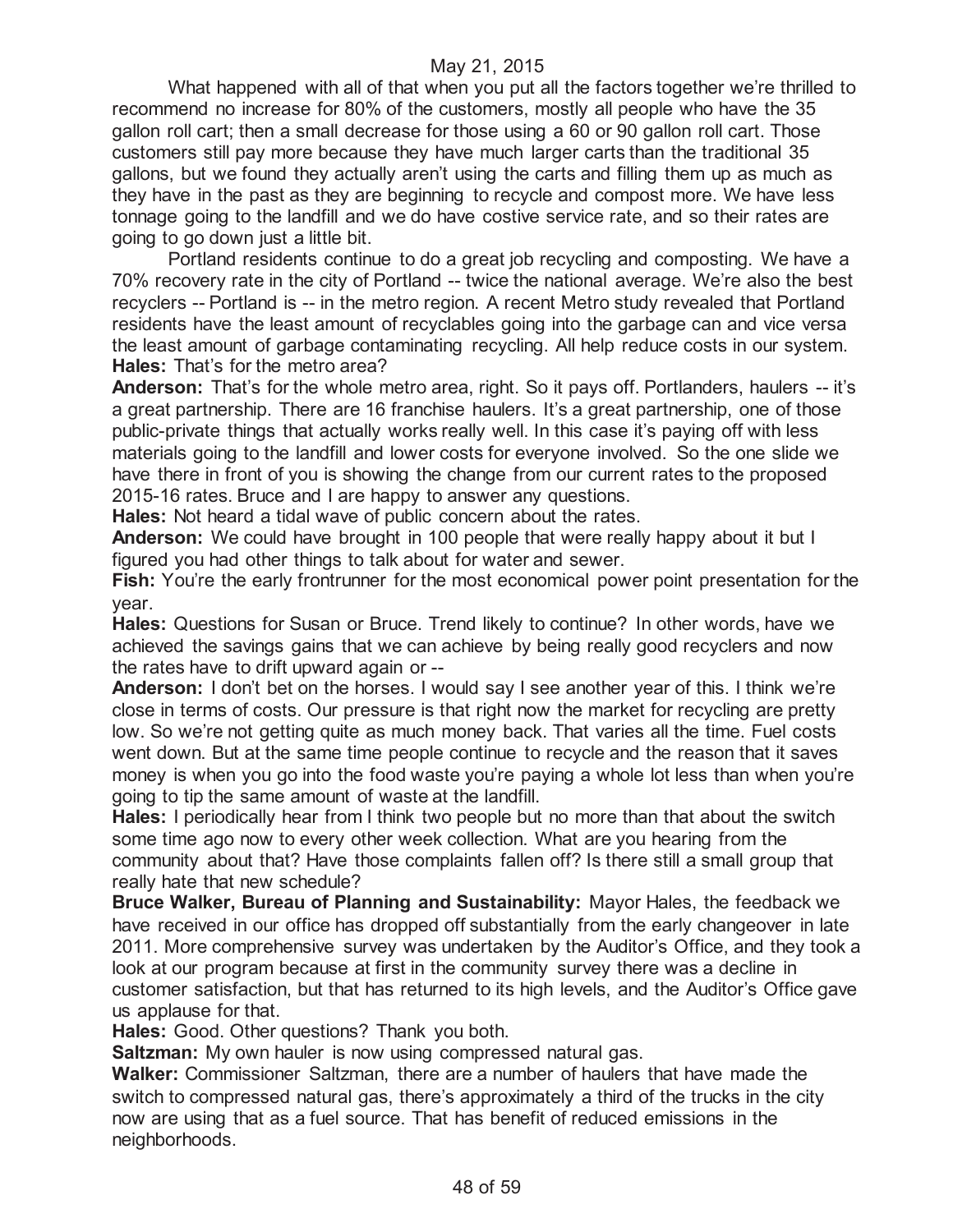**Saltzman:** Great.

**Hales:** Thanks very much. Anyone signed up to speak on this item? **Parsons:** We have one signed up.

**Hales:** Good afternoon.

**Valerie Hill:** Good afternoon. Mayor, Council members. My name is Valerie Gruetter Hill. I'm co-owner of Gruetter Sanitary Service, president of the Portland Haulers Association - formerly known as the tri-county council. The Portland Haulers Association is the local industry association that represents the City's franchise residential collection companies, and I'm testifying on their behalf today. In the audience are representatives of some of the franchise collection companies.

The ordinance before you today is the result of the City's annual review process and our members have worked cooperatively with BPS staff to provide detailed financial information used in the rate calculation. BPS staff report notes even with inflation historically low recycling markets where we're experiencing a negative value of curbside recycling, other upward pressures, the recommendation is to keep most rates flat and slightly decrease others. The Portland Haulers Association supports this staff recommendation. We are pleased that the staff report and the Portland Utility Review Board have acknowledged that the haulers' efforts to contain costs and increased efficiencies have had a role in making this recommendation possible.

In closing, Portland haulers have a many decades long tradition of commitment to providing excellent collection service to the residents of the city and doing it in a way that produces sustainable results, operational safety. We appreciate this opportunity and thank you for your time and I'm happy to answer any questions.

**Hales:** Questions? Thank you very much.

**Hill:** You're welcome.

**Hales:** Thank you for coming. Unless there's anyone else to speak on this item, I'll close the hearing and set it for second reading next week. Then we move on to 515. You want those two together, Commissioner Fish?

**Fish:** Yes, please.

**Hales:** Commissioner Fish.

## **Item 515.**

## **Item 516.**

**Fish:** Thank you, Mayor. I welcome David Shaff and Jim Hagerman and their teams from the Water Bureau and Bureau of Environmental Services respectively to make their presentations today. This is the third consecutive year we have recommended combined water, sewer and stormwater rate increase of below 5%, in effect stabilizing our customers fulfilling a commitment to stabilize rates. I want to begin by thanking the Citizens Utility Board for their outstanding partnership based on their advocacy this year we have recommended restoring full cost recovery of system development charges resulting in a further reduction of the BES rates by .2%. With that I'll turn it over, we'll do BES first and I'll turn it over to Jim.

**Jim Hagerman, Interim Director, Bureau of Development Services:** Good afternoon, Jim Hagerman, Interim Director of Environmental Services. I apologize for having brought more than one slide. I'll try to work fast.

The proposed rates for this year will fund operation and maintenance of the sewer and storm water collection and treatment systems, protection of service and groundwater, and restoration preservation of Portland's watershed, including pumping and treatment for 97 pumping stations, two wastewater treatment plants, five watersheds and over 2200 miles of combined sewer, sanitary sewer and stormwater sewer pipe.

**Fish:** Could you move closer to the mic? We're having trouble.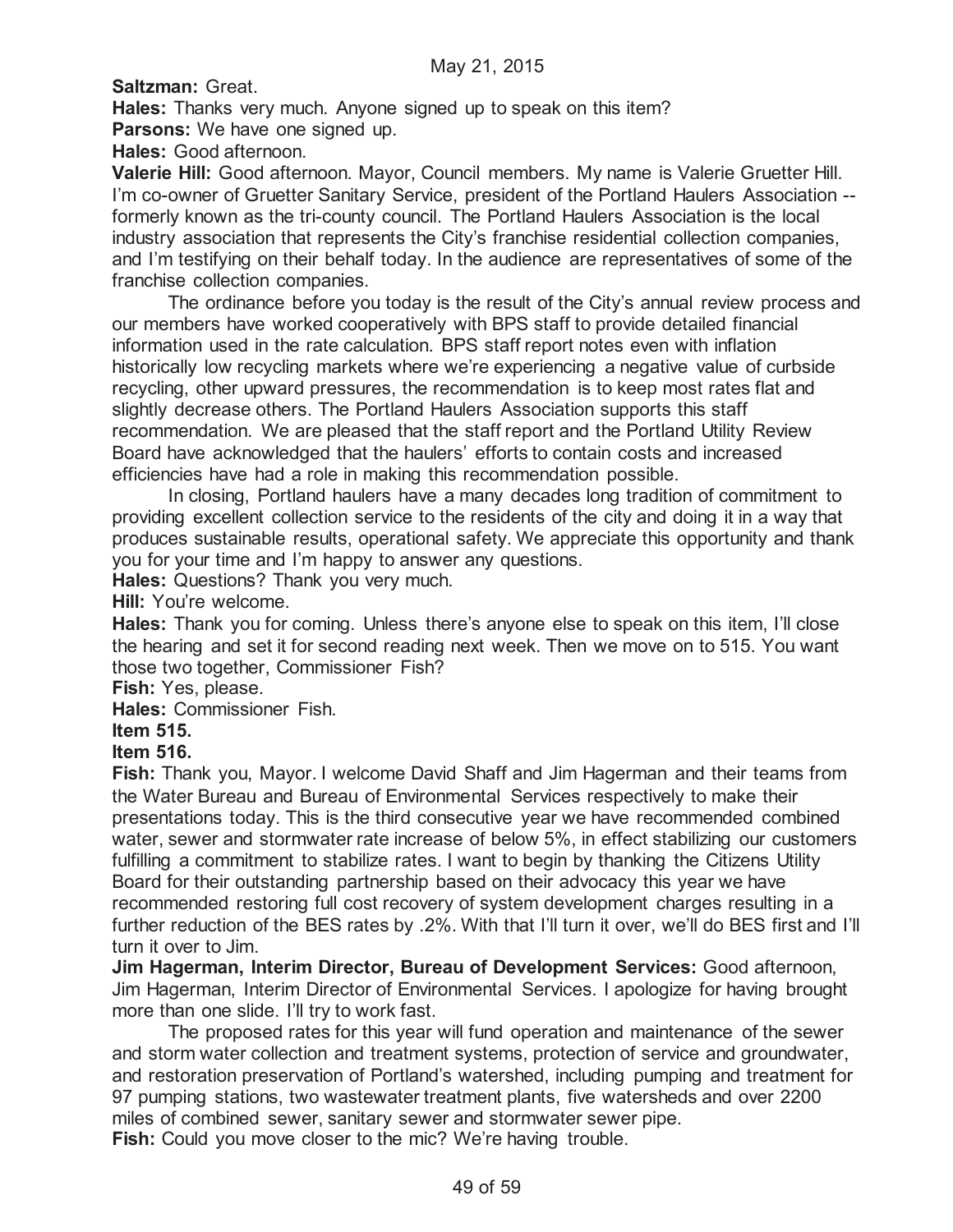#### May 21, 2015

**Hagerman:** OK. With Portland Harbor, we now move beyond remedial investigation feasibility study toward and actual record of decision will be very involved in that as well.

Budget highlights. We're maintaining our current service level our decision packages at about 1.5 million to the operating budget, including enhanced inspection and maintenance. We're adding -- for example -- 12-year cycles for some high risk manholes. We're doing facility planning for emergency management and strengthening the sewer system against natural disasters. We have some money for equity enhancements that we're funding, and we're beefing up environmental compliance and monitoring a little bit. These things add a little bit to the rate increase but the primary driver is the capital program -- taking care of the system we have. So, we're proposing to collect about \$306 million from ratepayers, which includes debt service and cash financing for the capital program of about 200 million, operation and maintenance about 120 million, then everything else. Utility license fees and other fund transfers less revenue offsets makes up the difference.

Moving along to proposed rates, this rate proposal would have every single family residential ratepayers paying about \$67.60 a month, up about 3.6% from the current 65.25. Of that sanitary sewer costs account for a little over \$40 a month, stormwater management for almost 27, and the remainder is Portland Harbor Superfund at about 59 cents a month. We also have a low income program and qualifying low income customers receive discounts of almost \$30 per month.

The commercial sector is more complicated. I'll just hit some of the highlights here. The sanitary sewage volume rate is increasing by about 3.4%. Stormwater management by about 3.3%, industrial extra strength rates -- that's the strength of the constituents in sanitary and sewage are up by a bit more than that up 5% 4.4 for suspended solids. The Portland Harbor Superfund rates are up quite a bit more, although a very small percentage of the bill. That's really not program cost increases, that's last year we used some fund balance to buy down the rates a bit. We have allocated a little bit of costs this year that we should have allocated last year but did not but the overall goal has been that billing increase of 3.6%. There's a little bit going on in the background.

For other charges, as Commissioner Fish mentioned we're proposing to increase the sanitary system development charge to a 100% cost recovery in response to a very thoughtful piece and recommendation CUB did several months ago. That allows us to decrease our rate proposal by about .2/10 of a percent. That goes immediately to residential rate relief. Other fees the storm water system development charges were at 100% cost recovery so they are going up 3.5%. Other planned check land review fees increased by approximately 4%. To give you an idea where we are in terms of our bills as compared to other cities, we're about where we were last year even with the proposed increase. We're kind of middle of the range for the sample we selected. Of these cities, Gresham and Lake Oswego are not CSO cities. I believe the others are, and our distinguishing characteristic is we're done with our CSO control program. All these other cities have more work to do so you'll see their bills increasing relatively to ours. I wanted to point out the results of the work we have been doing over the last several years to try to control rate increases. Post CSO from rate increases that are in the 6% plus range we have worked steadily downward. We're showing now in the current financial plan 3.6% or lower over the forecast interval for rate increases. The reason that is still above inflation is we have a lot of work to do to maintain the system so we're spending a lot on the more than 1200 miles of sewer pipe that are 80-plus years old. With that I would be happy to take any questions that you have. **Hales:** Thanks, Jim. Questions.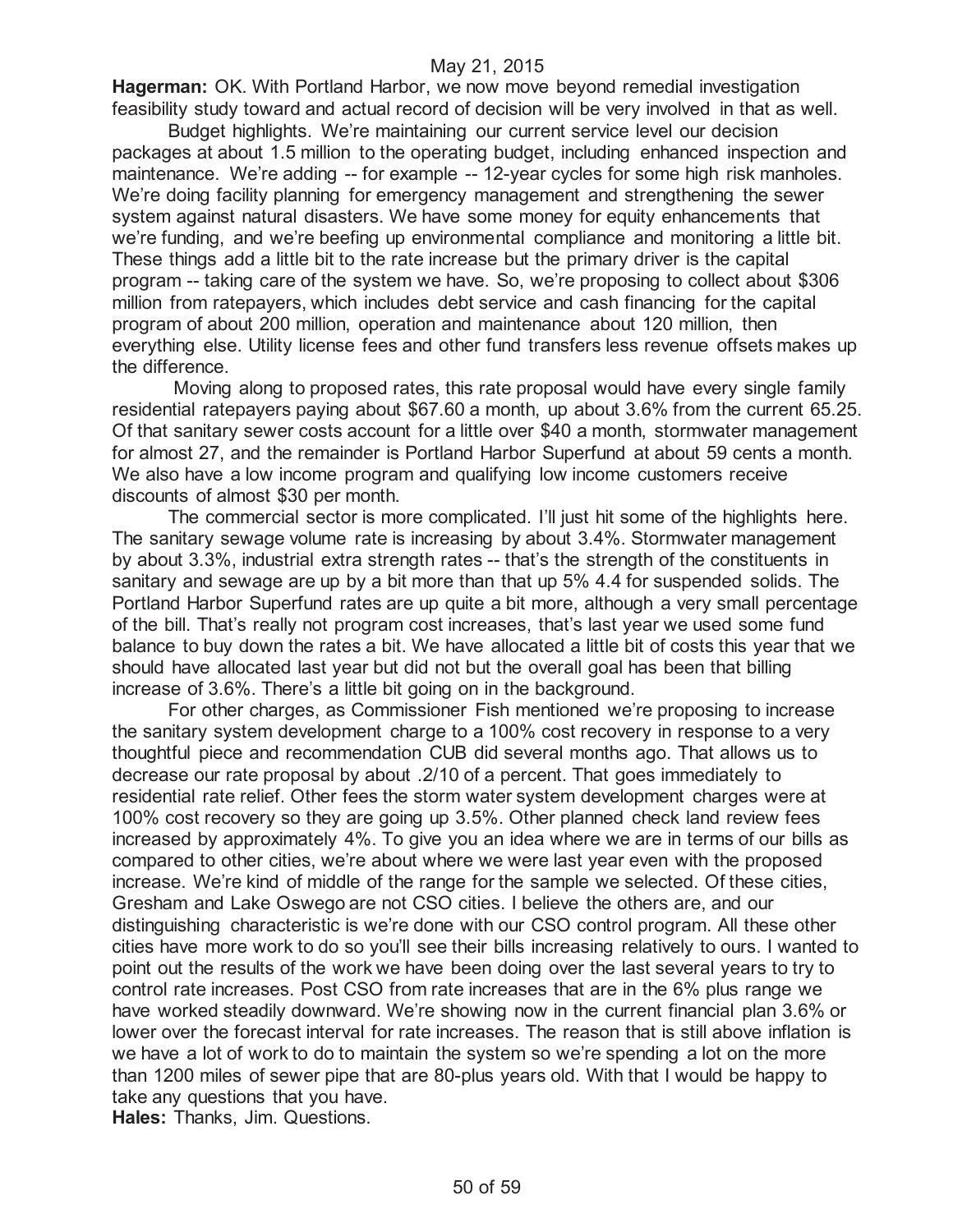**Fish:** We're going to try to this more efficiently this year. We have the BES presentation, council questions, then the water bureau presentation, council questions, then give Janice Thompson the privileges of giving her thoughts and move to public testimony. **Hales:** That's great. Thanks, jim.

**Fish:** Now we'll introduce the director of the water bureau who will walk us through their proposed rate increases.

**David Shaff:** Thanks. Good afternoon. Thank you. I am David Shaff, the director of the Portland water bureau. And with me is Cecelia Huynh she is the finance director for the Portland water bureau. The material I intend to present today will look very similar because it's a very much the same as we with presented to you in our rate hearing in March. We have had very little in the way of change. So I will work my way through it as quickly and as efficiently as I can. Over all resource requirements are \$211 million. Most of that number, most of those numbers are relatively self-explanatory. There are one or two you may not understand immediately, so for instance on the other fees and charges of 5.7 million those are for mains and services. When we do petition mains for developments, new services for new houses, that's what other fees and charges consist of. On other revenues and resources, that's primarily in our agency agreements, interest earnings, leases, consortium dues we get from the other members of the regional water supply consortium, over all fund balance and rate stabilization transfer. On the requirements, 211.7 million. The primary other example that I want to put out is the other expenditures of 8.3, primarily the gfoh, general fund overhead, about 4.7 million, and pension obligation bonds, 3.6 million. For full time equivalents went up by one half of an fte. We modified office support specialist halftime to full-time. We did make our ranger full-time and we cut office support specialist in our customer service department. So like with Jim, we have a number of rate drivers. I'm going to walk through them a little bit. The driving rates down surplus fund balance we ended with prior year budget savings and increased revenues from sdcs, mains and service installation. The economy is picking up and we're getting more revenue for sdcs, mains and services. Lower bond rate. We issued \$85 million in revenue bonds in December at 3.2%. When I was here last year the projection was 6%, so that was a definite benefit. Inflation, that one should probably be an up arrow and a down arrow. Obviously inflation does drive our costs up. But in this case when we were sitting here last year the projection was 2.5%. Can came in at 2.1% so we did increase but it didn't increase as much. Lower retail demand tends to drive rates up. We're a relatively fixed cost system so even if we produce less water it costs about the same amount to produce that amount of water. We have reduced our overall demand by .9/10 of a million ccf for the upcoming fiscal year. This year so far we're pretty close to plan. We're hoping that we will be seeing our demand flatten out so we can stop that downward number and eventual well we anticipate as Portland grows demand will start to increase a little bit. Then finally our capital improvement program is rate driven. We're doing a lot of distribution system repairs, rehabilitation, pipes, hydrants, pump stations, you see us in the field a lot, then completing big projects like reservoirs, upcoming tabor adjustment, the interstate facility rehabilitation that we have recently finished, are completing. Summary, our retail rate increase is going up about 7% or about \$2.07 a month for our typical residential user. That's a family that uses about 3740 gallons a month or 5 ccf. Our system development charges are going up for about 152 dollars. Our sdcs are based on the size of the meter. Some of them are going up 7%. There's one going down 6.9% and some going up 8.5. It's based on the size of the meter. 152 dollar increase is for the typical single family residential dwelling with a 5/8-inch meter. Our fixed fees and charges mostly are going up in general at around that 7% rate but they will vary because we are a cost of service system. We have some charges that are going down, we have some that are going up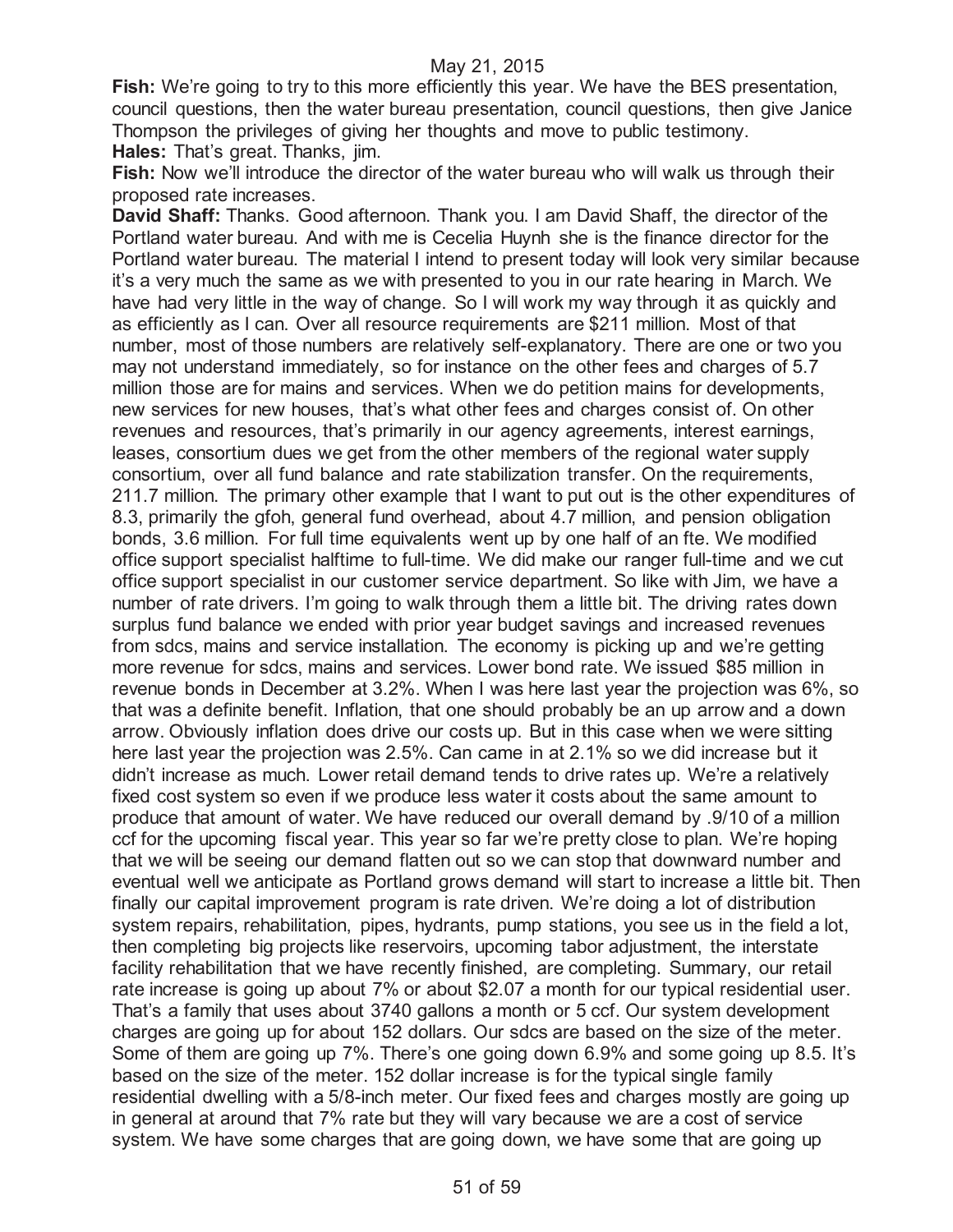slightly more than that. The intent, though, is to capture as Jim was saying the full cost of service and accounts for the increase in inflation, materials and supplies. This you have seen before. We just like to continue to remind you that water is a very good value. We provide almost two gallons, 1.9 gallons of water for a penny. So how are our rates going to affect our typical customers? Our resident customer will see a monthly change of approximately \$2.07, that's the typical 5 ccf. Our qualifying low income customers will see an increase of 1.04. The low income discount is 50%. We have medium size commercial customers, so that's a grocery store like Albertson's or chain restaurant will go up about \$28, a little over, and change, on a monthly basis. Then our large commercial customers, someone like the port of Portland that uses almost 15,000 ccf a month will see an increase of about \$3500. How do we do when you compare ourselves to other utilities that most Portland residential customers have, we do very well. We're one of the lowest cost of the utilities that most of us use. Electricity, cable, cellphones, et cetera. I do recognize that when you put water and sewer and sanitary together we're up toward the top but you're getting three different services for that overall cost.

**Fish:** Go back to that for a second.

## **Davis Shaff:** Yes.

**Fish:** I'm thinking of switching my cell phone provider. [laughter]

**David Shaff:** Mine is cheaper than that. How do we compare among other utilities? We look both regionally and nationally. This particular graph shows you the regional graph. This is the one, from one of the ones that has changed since we were here in March. We have updated it to show not only our current and proposed but updated it to show either the current, the new rates for some of our other utilities neighbors or their proposed rates. They are in the same process that we are of looking at their budgets on an annual basis. We look right about in the middle. If you were to look at this on a national basis, black & veatch does a comprehensive survey every two years, we're right in the middle, around where we expect to be. Then finally, we were talking a little bit about sdcs, how do we compare. We have some of the lowest sdcs in the region. That's because mostly our system is built. The increases that we do have are related to the new systems that are coming on board. That we're applying to those sdcs. We have a very low sdc amount for water utilities in this region. And that concludes my presentation. I would be glad to answer any questions you might have or if you stump me that's why I have Cecelia.

**Fish:** Perhaps we should have cub come up and testify. While we're setting up, we have been reading about droughts in parts of Oregon and the country. Where are we year to year in terms of rainfall in the bull run?

**Janice Thompson:** We are slightly below, but we're pretty close to our normal rainfall amount. Our reservoirs are currently full. If we get what we typically get in the springtime for rain, we will be fine. If we don't, we have the second largest source of finished drinking water in the state of Oregon in our ground water system. We're in good shape compared to a lot of the rest of Oregon that relies on snowpack. If you have been tracking the news, snowpack is almost nonexistent so there are a number of systems that will be struggling both in Oregon and in California this year, but we're not one of them.

**Fish:** Welcome. [audio not understandable] I'm not going to go through every bit of it but at least we'll zip through it so you see the pieces. Want to begin with thanks for adopting cub's recommendation to true up is a good term that the mayor's budget uses. The sewer development system charge for BES. As commissioner Fish noted as you combine both of the rates we're at that 4.66%, you know cub long time history advocating for residential ratepayers in the energy arena to put that into perspective in the last year the three natural gas utilities serving Oregon had rate increases ranging from two to 7.8%. So the realty in this arena is that utility rates go up. So then it really becomes a matter of looking for every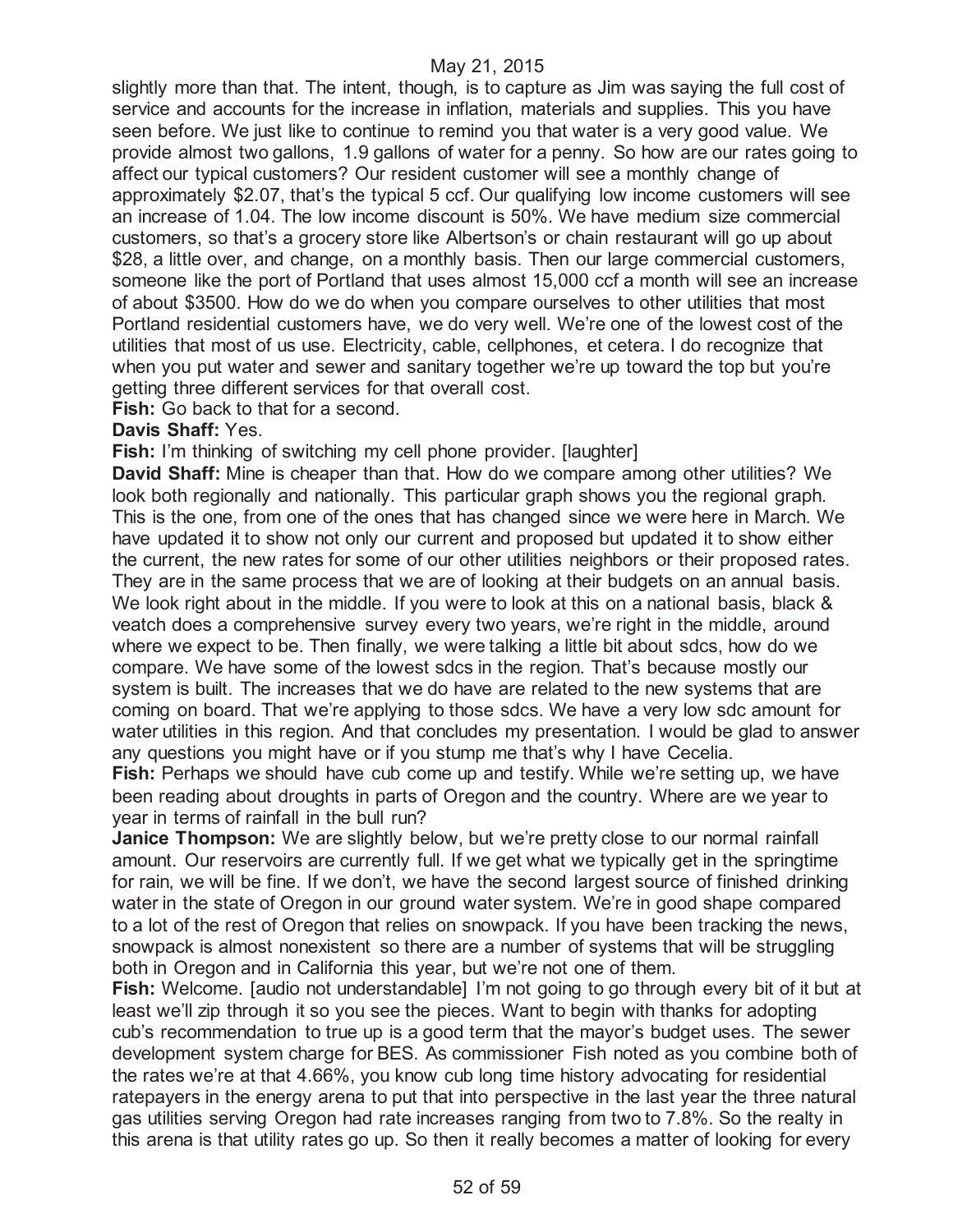#### May 21, 2015

single opportunity to rein in those increases. That was the goal with the sdc suggestion, for example. In the earlier testimony also raised some other cost recovery concerns and those I know are on the agenda for commissioner Fish and future work of the new -- coming soon public utility board or pub. The second section just provides some thoughts on with the new oversight situation coming up how things could be timed more efficiently from a utility staff perspective and just fitting in things. I think we review that again I think the bottom line is cub offers this suggestion recognizing that this is a new period of time for utility oversight. So it's by no means a recommendation that we see as being cast in stone. But to just get that conversation going. So turning to the public utility board cub is very committed to its recruitment. More suggestions to commissioner Fish's office on relative priorities. The question has sometimes come up, well, if there's a new pub how does cub fit in. The analogy of a three legged stool can be helpful here. Prior to cub being in the mix, there were two legs of the stool. So city council and the previous internal oversight, which has started to face significant effectiveness issues. So I think with the pub that preexisting second internal oversight leg of the stool will be stronger and then cub has been more recently the third leg of the stool providing outside independent. One of the things in this regard I have mentioned is cub's going to continue to monitor and make suggestions for city council but we'll do the same with the pub as well. I think we see our oversight as being just becoming multifaceted.

**Fish:** Can I make one note? There's potentially another leg of the stool which is the bureau advisory and as my colleagues know as we come to council with the former architecture of the pub it will replace both the purbs and the back, so it will be a permanent standing committee of budget oversight and utility oversight merged into one body with dedicated staff.

**Janice Thompson:** Really good example of what I meant when I said the new -- the pub is the new internal oversight will be stronger. So one topic that has come up is what does cub mean by a phrase -- least cost least risk. Understandably both bureaus have some questions about what that was and I also just really needed to dig in and learn about the analytical tools used by both the bureaus to evaluate like infrastructure assessment, manage risk, and make economic and triple bottom line assessments of capital investment alternatives. That discussion on page 3 just highlights that least cost least risk in kind of a term of art in energy utilities. It's from that perspective that cub has used it. But this kind of describes how that does and doesn't work or fit quite in the public utility arena. Bottom line is its fair to say what both bureaus do is use a set of analytical tools that are grounded in the same principles and methods that cub uses. So they are different and equivalent. So like I say, it just has been -- it came out during the blue ribbon commission. What is this? Should the bureaus be doing this least cost least risk. I think it's fair to say that they are. Given it's a public utility, not a private utility, terminology is different. Then I just highlight upcoming issues both for BES and for the water bureau. At the top of page 5 there's a little box there to highlight that another pub related issues which is that it will not replace and should not replace advisory groups of both the bureaus that are site specific like related to the Columbia boulevard wastewater treatment plant, which is going to be I think an issue for the pub down the line, as well as project specific, ad hoc advisory committees. That is actually a point that was made clear in the ordinance as well. But it's going to be again a challenge for commissioner Fish that I'm happy to try to assist with in terms of making sure that there's clarity and I think one way to think about it is the pub will focus on bigger picture oversight with the financial perspective, the project and site specific advisory groups are the totally the groups to continue to provide like the neighborhood. Oh, you want to do this here? This is how -- you know. Going to affect us up the road. In terms of -again turning to the water bureau, there's a list of longer term challenges that are coming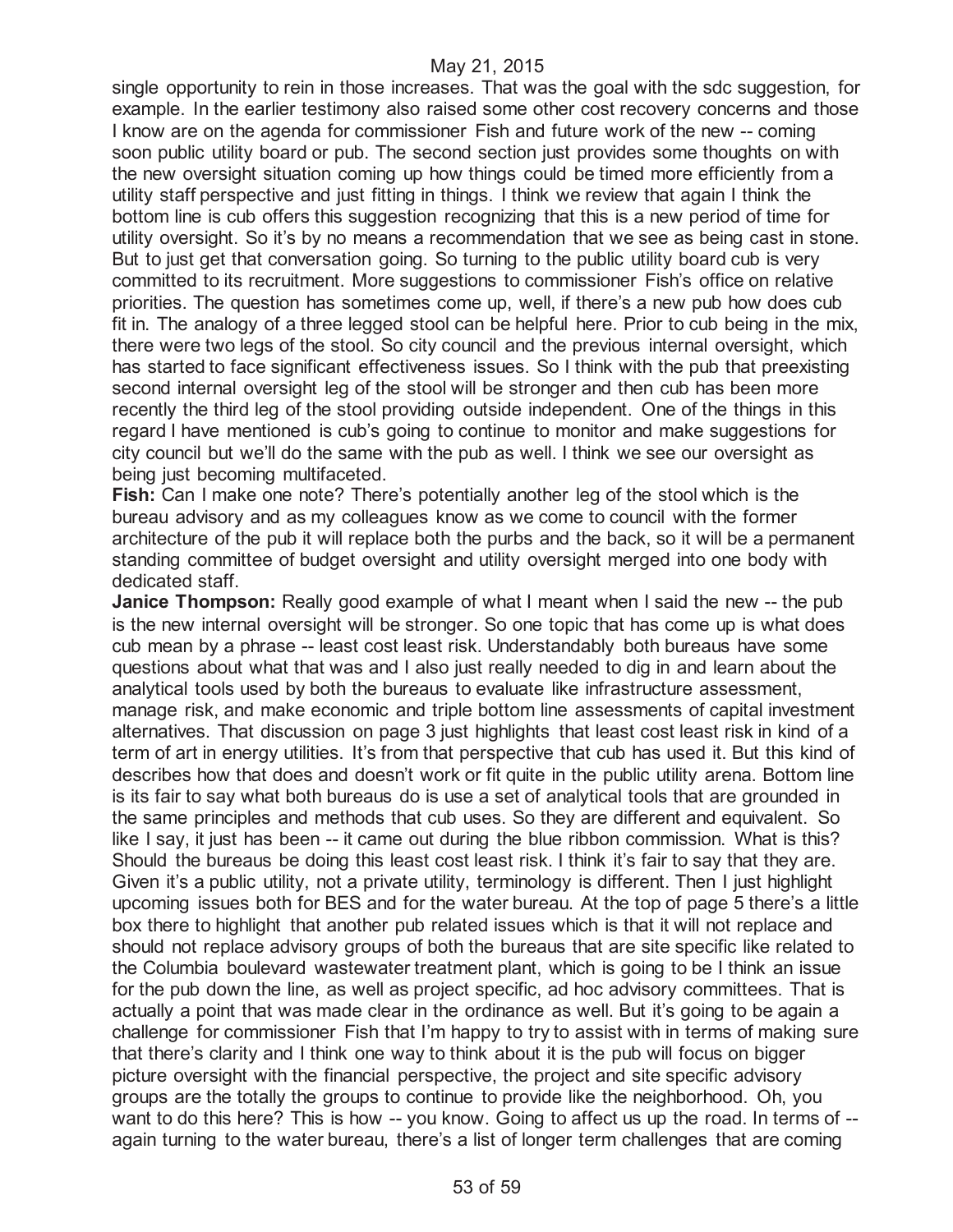up. There's a longer discussion about the challenge which is occurring across the country. This is not anything unique to Portland but really getting a handle on resale water use trends. So that's discussed on page 6 and 7 with kind of two highlights -- excuse me, two handouts accompanying that. There's also a discussion of residential monthly meter reads and how that -- it's a big cost -- capital cost that I think there's a lot of conversation about it's coming, it's coming and cub is not opposed to it. But I think there needs to be some pretty careful thinking about how it stacks up against potentially other capital improvement needs particularly needs that perhaps better address or address higher levels of risk. So that is it discussed there with again another handout. I have mentioned in the past concerns with regard to customer service, the management of the cayente billing system being housed with the revenue bureau and not within the water bureau. That's something we need to continue to take a look at. That's followed by a few updates, quick summaries of things that I think I mentioned a years ago at this hearing that have been resolved and dealt with and not necessarily by cub but other folks, which is great. So just not to go into exhaustive detail but to give you a highlight of what's in here.

**Fish:** Thank you for your very thoughtful testimony. As always we'll go through it very carefully and there will be a feedback loop to report back to cub. I kind of for purposes of this hearing I feel like my role is to be like a traffic cop and ask one question that I think is above all the most important to you which is the council made a commitment that cub would have a free and unfettered hand to do its work having access to the bureau, bureau staff, books and records and have you had the kind of access that you need to do the job that you said you wanted to do?

**Janice Thompson:** Yes. I mean, one of the reasons in that table one in the discussion about taking through the sequence of events for the next budget cycle, trying to be aware of when bureau staff are getting asked questions from multiple sources and trying to be sensitive to that. I feel I am mindful of -- I can't think of what it was. There was something that I knowing that the bureaus were really going full bore back in January to finalize their proposed budget there was a question that -- couple questions that I felt like I could raise and they responded. I tried to be mindful of their time constraints. There are some -- we have worked out confidentiality issues and I'll just highlight that topic could also become a concern devoted to the pub but I have been very impressed with the response to this and the quality of the input in response to questions by utility staff.

**Fish:** Thank you. In terms of the schedule for next year's budget deliberations, mayor's commitment and mine is have the pub in place by august so that it can begin to function with the next budget cycle. Obviously they will have dedicated staff, two dedicated staff people. That's going to I think address some of the concerns you've raised. But fine tuning of the balance between public hearings, input when cub comes in, work sessions and the like, that's a work in progress and we'll certainly take a good look at your suggestion. The goal is to have as much transparency as possible and I think in the next fiscal year we're test-drive how this works, get some feedback and continue to improve it. Thanks very much. One more question to bureau directors then open it up to questions. To David and Jim, your proposed rate increase relative to the forecast for this year? **Saltzman:** 7 versus 11.3.

**Fish:** Forecast was 11.3 and for some reasons you highlight in the power point interest rates --

**Saltzman:** Bond sales.

**Fish:** You scrubbed that down to 7%. Jim, roughly?

**Jim Hagerman:** 3.6 and I think probably about 3.9 or 4.

**Fish:** You got it down to 6 -- the sdc true-up gave us .20.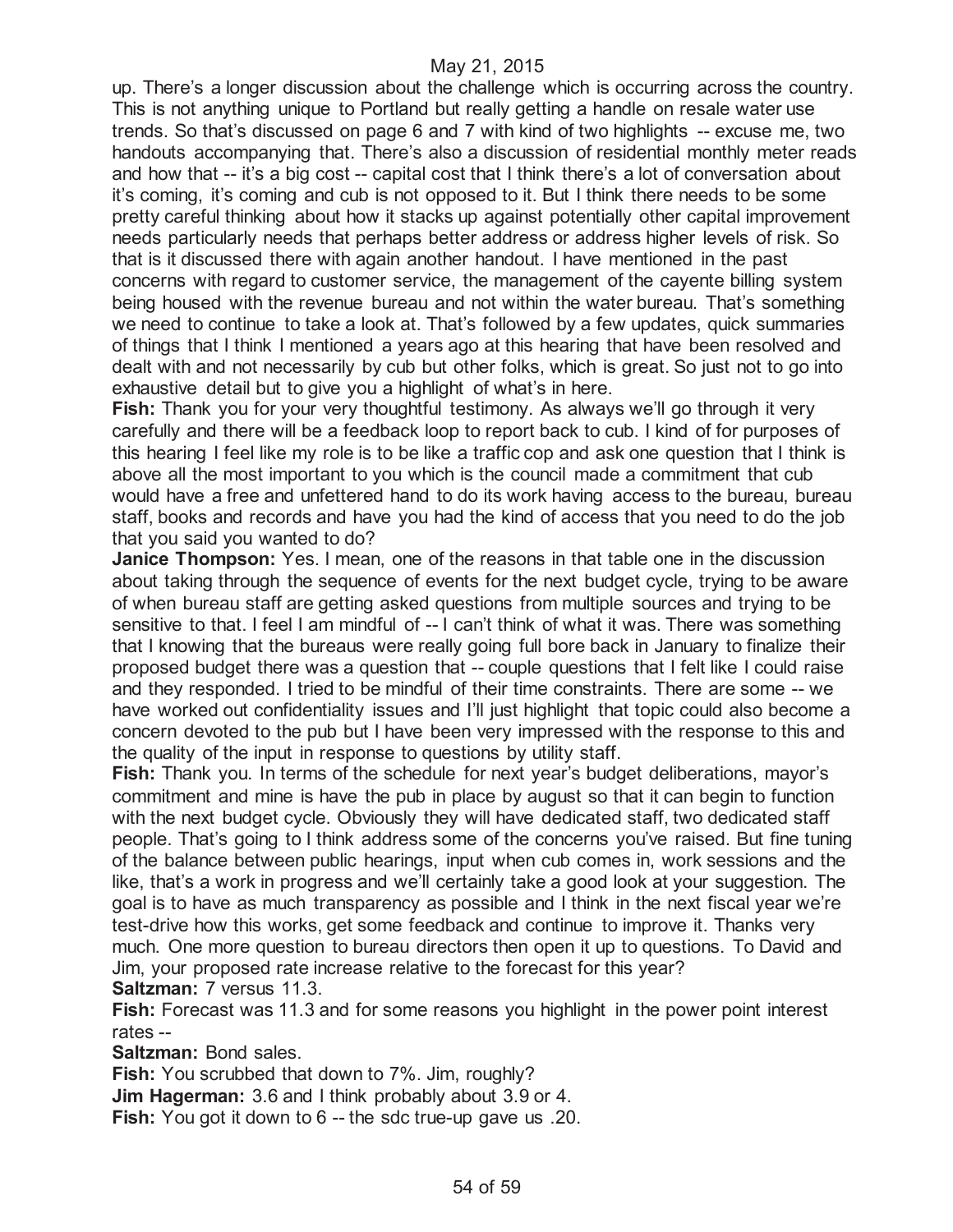**Hales:** Thank you. Other questions for either cub or the bureaus? Thank you all. Thanks very much. Let's take public testimony. Anyone signed up?

**\*\*\*\*\*:** We have two people signed up. John gibbons and dee white.

**Hales:** Come on up.

**John Gibbon:** I'm john gibbon, member of purb, which is about to go out of existence, thankfully a year early on my six-year term.

**Hales:** Thank you for the service.

**John Gibbon:** I really came today I can speak on any part of the pub -- purb questions. Can answer your question, my impression where we're going even on the garbage rates. My sense of it is with the garbage rates that the issues will be if recyclables rebound and the markets grow for that again, that that's going to obviously help us. The real problem with those rates in the last -- those markets in the last few months has not been the actual markets. It's been the access to them produced by port problems along the west coast and materials moving out. So as that resolves itself I think it will move ahead. The issue about the fuels was interesting because in the past I would have said that if we had an uptick in fuel costs we would be looking at -- regular fuel costs but we're getting real green with our fuel costs. The compressed natural gas is becoming less and less world market for us in America and more and more what we produce on our own fields. The other side of it is a lot of the other haulers are using green diesel and that's a different issue. Hopefully the fuel costs won't be creating so much of a dynamic on it. One last point, though, on costs related to solid waste rates metro's bob Stacey was here last night giving you good news last night about safe streets but they also have got some decisions to make in the next few years about whether they go with another landfill or seek some other way to deal with solid waste in the future, and that may be pretty impactful on these rates. So on that subject, that's my thoughts on solid waste and recycling. I really came prepared mostly to talk about storm water and the impacts on the -- BES budget. I wanted to show you something. I came last night to tell you should work on the single -- fund that single family study. This is one of the reasons why. If you look at this map, this is the work that commissioner Novick and commissioner Fish's people have been doing in southwest Portland dealing with storm water. Could I have a few more minutes?

**Hales:** Yes. I'm going to ask you what that map is about.

**John Gibbon:** That is connectivity and storm water with an over lay of the single family housing zones in southwest Portland. We're trying to build smarter streets in southwest Portland that tie the neighborhood together and provide storm water service and don't over-demand anything more than we need given the level of development we have and anticipate. And that's the kinds of thing if we know where we're going with single family we can make smarter decisions about the streets. We can make smarter decisions about the storm water. And maybe cooperatively the neighborhoods and bureaus can get some things done in that regard. On the other side of BES, dealing with capital costs, I'm land use chair for the Markham neighborhood so I always get the noise review notice this month. Four items on the noise review public hearings this month. One of them, two of them were noise variance for the Hollywood grant park sewer project. Another one was a renewal of noise variance for the lower Powell green street sewer project. In both those projects they are adding green streets, 12 in Grant Park, 22 green street planters in the Powell projects but those are your capital costs that we were talking about and are driving BES rates. Again I would suggest to you that what we decide to do in the single family neighborhoods are important because what's -- how this is done now and how it is laid out is based on the assumption of how dense are we going to be, what do we need to build up to as a maximum in those single family neighborhoods if we make changes to that we may get some savings. If you got any questions about the water bureau, it's near and dear to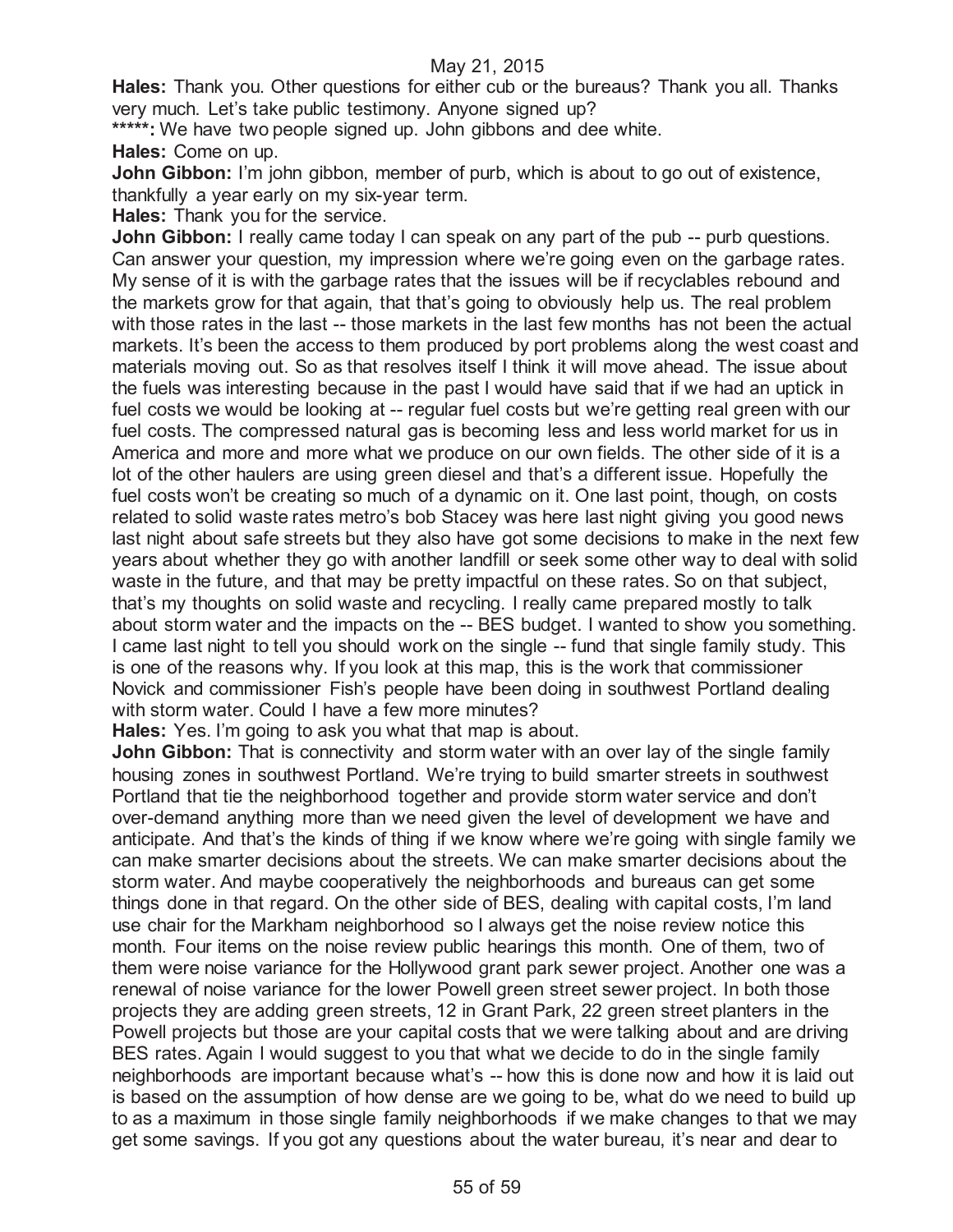#### May 21, 2015

my heart. I was struck last night when commissioner Lindbergh spoke, it was only three years between the time he started in city hall that I started coming and talking about issues in city hall about water bureau. So I think water bureau is going in the right direction. My only plea would be to be sure to think about resiliency, especially for the west side as we continue ahead with the water bureau. We shouldn't rest on our laurels. We have got to have some resiliency in our system getting across the river. I think we're headed there. So thank you.

**Hales:** Thanks for all your volunteer hours.

**Fritz:** You were one of my nominees to be on purb. Thank you for your diligence and resiliency. You're a consistent presence here and budget and rate hearings and I really appreciate your work.

**John Gibbon:** Thank you.

**Fish:** Let me echo that and we'll have an appropriate way later I think to thank all the members of the purb for what they have done. One of the first issues we'll put to the pub is that question. We'll ask director Merlo and others to spend some time helping to frame the issue. It's in my view we have been playing Russian roulette with some of our pipes that cross the river. It's easy for people to say we should keep deferring that, we defer at our peril because we can never tell when there will be a seismic event that will disrupt our system.

**John Gibbon:** The one thing I would say about that whole transition, I appreciated Janice's comments recognizing there's a need for the neighborhood -- need for neighborhood involvement, neighborhood input. I have told commissioner Fish my goal is now I get to go back and be just a neighborhood advocate. I always felt uncomfortable because I was wearing sort of Janice's hat trying to look out for the ratepayers and at the same time look out for my neighborhood. Now I can just -- you'll see me again but not as an advisor, more as an advocate.

**Hales:** Fair enough. Thanks very much. Good afternoon.

**Dee White:** Hello. I'm dee white. I live on 49th avenue southeast. I oppose the 7% water rate increase and the 7% increase on the base charge which is not part of the water rate. It seems that raising the base charge every year is an arbitrary decision that the public has no knowledge of and therefore is unable to voice their opinion. From the Portland bureau water bureau website, the base charge cover the cost of reading and inspecting meters, servicing customer accounts and billing. The base charge on our water bills has gone up and eye-popping 62% over the past ten years and is going up 7% this year according to figures on the city's website. The base charge is quickly approaching the cost of the water on my bill. I went to the rate review meeting in March. I have a printout of the power point presentation that the water bureau gave. Nowhere is the base charge increase of 7% mentioned. In fact the words base charge are nowhere in the presentation. Is the base charge paying for the billing system fiasco? Is this why the base charge is escalating at this very troubling rate? Why is no information available to the public justifying these increases? In 2005 we paid \$6.16 per month for the base charge. This year we will be paying 11.91 per month and there's nothing anywhere that explains or justifies these increases. Are we supposed to believe that these fixed costs have gone up 62% over the past ten years? Portland population increased by about 9% over the past decade. The cumulative rate of inflation is 20.9%. The water bureau's base charge has increased 62% over the past decade. That does not make sense. This is yet another example why the water bureau and implicitly the city of Portland cannot be trusted. This is why rate payers continuously complain about lack of transparency from our elected officials. Here's my last water bill. I paid \$3.14 for water and 31.17 for the base charge. In order to bill me, read my meter and handle my customer service calls which I never do, I'm getting charged as much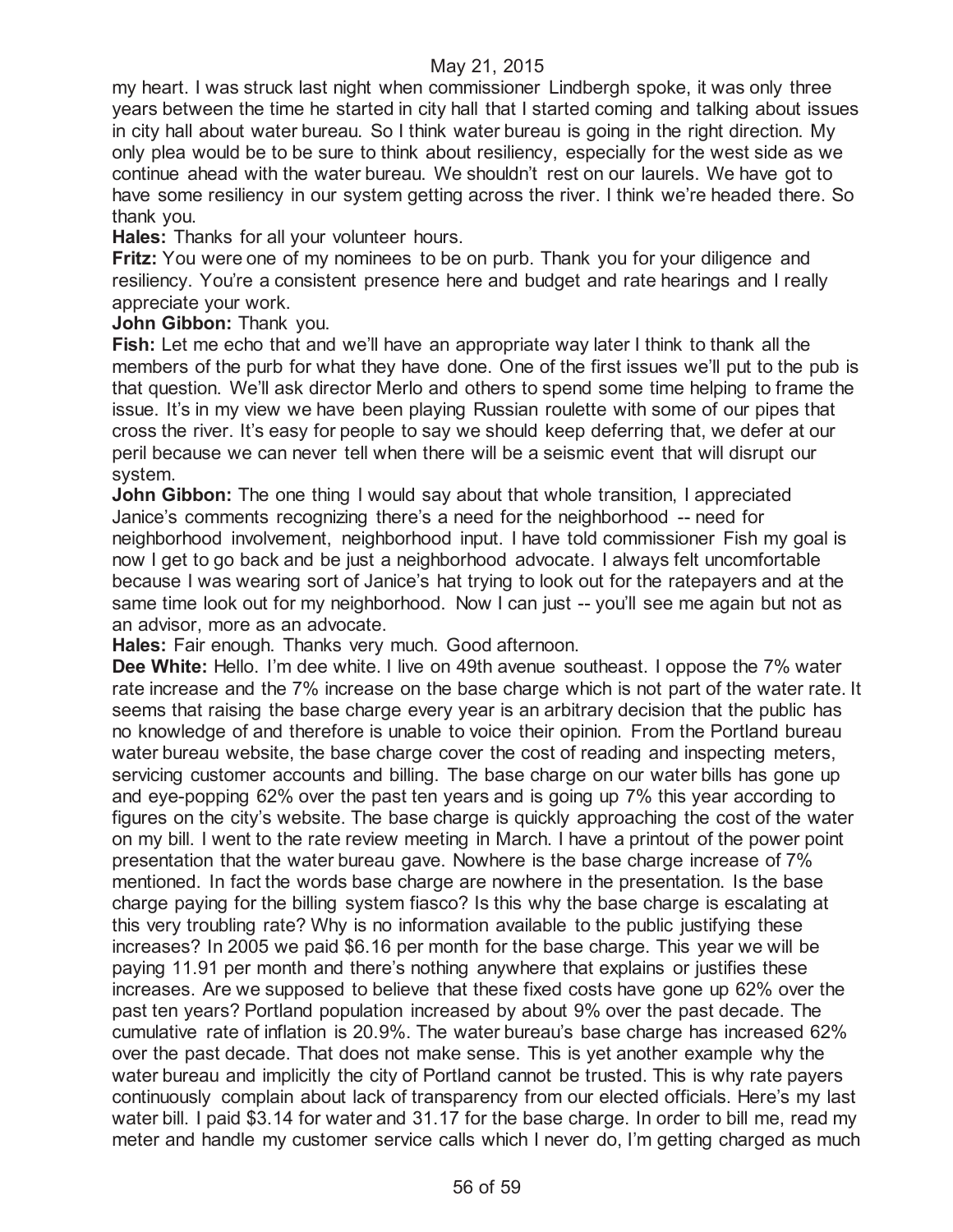for that as I am for water. That just doesn't make sense. So I would like to ask you, commissioner Fish, perhaps you could ask David Shaff, could you explain why the base charge is doubled in the past ten years and why it's billing and reading my water meter almost as much as my water.

**Hales:** Thanks very much. Anyone else want to testify? Let's bring staff back up and address that question and any others that council may have.

**David Shaff:** The base charge is as dee described generally for the recovery of the costs of reading the meter on a quarterly or monthly basis depending on what kind of account you are, the customer service piece, the billing, which we have seen an increase in now that we have the monthly statement programs, it's the entire process. Now, including the collections and for somebody like dee who pays her bill on a regular basis on a quarterly basis she probably has zero contact with us. We have 500 calls a day. So our base charge increase is half generally matched our overall commodity increases. It's one of the things that many bureaus or utilities are looking at modifying. We have not done that. We have had several conversations with the purb over the years about modifying our base charge and readjusting it. One of the problems with doing that is it will have a significant or more impactful -- more impact on residential customers which is one of the reasons why we have not looked at it just yet. The base charge for a large commercial customer is the exact same charge that you and I pay. So as dee correctly stated, the base charge is a fairly significant part of our overall typical customer but it's a tiny, tiny slice for our large customer like siltronics. They don't even notice the cost of the base charge. One of the things we're looking at is as we become -- as our water demand goes down our revenue needs remain the same and/or go up because of as Janice said utilities cost more. We're looking at perhaps putting a base charge in that includes a certain amount of water commodity as an assumption and the commodity rate on top. So we're looking at possibly making the base charge an even bigger part of the bill over all so that we have consistent, predictable, reliable revenue that we need for running the system.

**Hales:** What about the point about -- the costs even given the model you described -- may be unavoidably unfair in the sense of a large have commercial customer has the same base cost as the small residential one, I get that. Her example her base charge is nearly equal to her volume charge. The base charge is what it is. Putting that aside, why would that base charge or base cost be increasing faster than the rate of inflation?

**David Shaff:** In part that's part of the overall approach of what we're trying to do. That is catch up to a lot of the work we have needed to do for years. We're replacing -- I can't remember the number of meters we're replacing every year but we're replacing more and more meters on a regular basis. That's part of the overall cost. Cecilia, anything to add? **Cecelia Huynh:** Mayor, a few years back the decision was to move away from the cost service methodology on the base charge to increase that base charge rate at the same rate as the volume metric rate so that there was less confusion as far as describing the rate increase. Kind of dialing back the 2000 rate reform that methodology for the base charge also changed. It used to cover the whole gamut of what is considered to be in the base charge billing, cost of maintaining the meter, those costs came out and there was a shift to lower the base charge for the residential customer. So moving forward, a couple years back we had moved away from that methodology to increase the base charge the same as the volume metric rate. We have looked at going back to the true cost of the base charge which would include the typical cost of providing billing and collection but we found that -- we were looking at that at the same time we looked at potentially going to monthly billing, which would increase the cost. We found the cost to the residential customers was actually going to be even higher. We have not looked at it. We didn't go to monthly billing.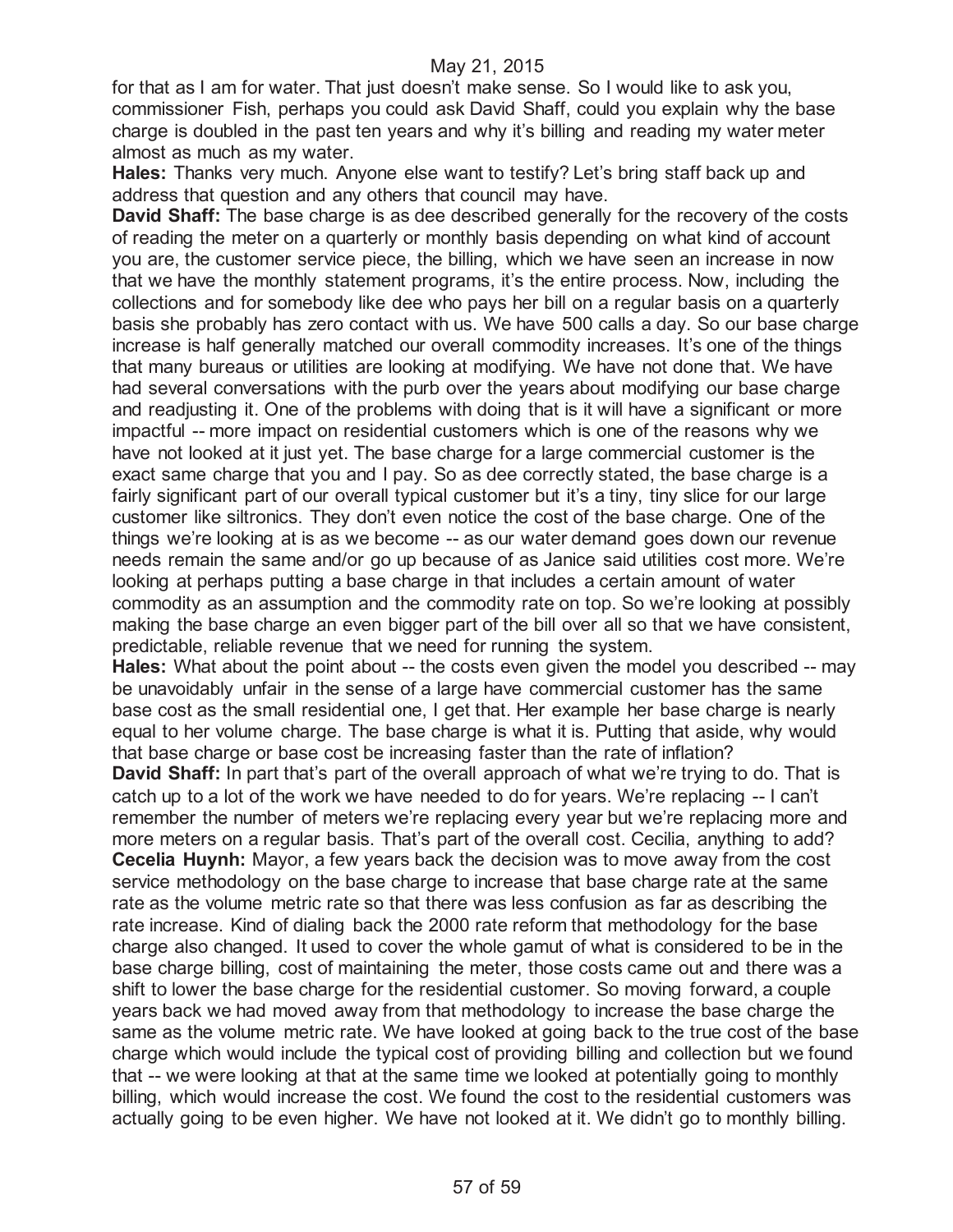## May 21, 2015

We have not looked at the actual cost of what the base charge would be to a residential customer in recent years.

**David Shaff:** That may be something the pub could look at as well as cub. **Hales:** I was going to suggest that.

**Fish:** We accept the suggestion. We have gone through I think four public budget hearings now, rate hearing review, now this hearing. We have had one citizen come forward and raise an issue about the base charge. That's why we have public process even though only one person has raised it it's worth looking at. Frankly, as I have looked at this question of base charges there are winners and losers depending how you construct the system. During the water district fight it occurred to me we had some friends who were large water users who were afraid we would go to a more progressive system and charge them a higher rate than others. There's a lot of issues about winners, losers and cost shifting. There's been different approaches over time. I think we should embrace the mayor's suggestion that with the pub we take a fresh look given what we project our needs going forward what makes sense recognizing we want to lessen the impact on residential customers and maybe adjust it so that large water users pay a little bit more. That's a policy question.

**Hales:** I'm glad Janice is here to hear that discussion. It would be great to have a couple sets of eyes on that. Other questions?

**Fish:** Before we gavel this closed may I make a closing statement?

**Hales:** Sure. We go to second reading next week.

**Fish:** This is the last official hearing I think where Jim Hagerman will be appearing before us and presenting. We'll have a chance before he departs but Jim is not only going to be giving his seat to the new director but Jim is also retiring this summer. Again, we'll have an opportunity later to fuss over him. But as I have mentioned to you my colleagues before, Jim did not seek this assignment of doing double duty, two of the most difficult assignments in our bureau. He took on the additional responsibilities as acting director and he has given exemplary service to the city. I could not be prouder of the work he's done and more grateful. We'll have another occasion to embarrass him more but I want to just acknowledge and thank him.

**Hales:** Thank you, Jim. [applause]

**Fish:** I also want to acknowledge the great service of the purb. There will be a proper recognition for the history of that organization and the individuals who have given so much time. I want to also acknowledge the cub. It was after all Steve Novick who originally had the idea of reaching out and asking the cub to play this role and I think with every passing week we have gotten a sense of how valuable it's been in terms of oversight. I know we're going to vote next week. It's unusual to make a statement but I want to offer this observation. The unsung hero of modern cities is the basic infrastructure. Water, sewer, roads, on the public side power and communications on the private side. Like many people in our community I don't give much thought to what it takes for me to flush a toilet and have wastewater disappear or to flip on a slight switch in the middle of the night. In water and the bureau of environmental services we have over 1,000 hardworking employees and hundreds and hundreds of miles of pipes. Though no one likes to see their utility bill go up, me including, we have a dedicated source of funding to make sure our vital services are expanded and maintained. Commissioner Novick, our streets are also a vital part of our infrastructure and unlike water and BES, PBOT has a structural issue on how to pay for creating safe routes to school for our children and to pay for thousands of miles for streets. I renew my commitment to work with you to find a solution for how we can pay for our vital infrastructure that Portland depends on every day. **Novick:** Thank you very much, commissioner.